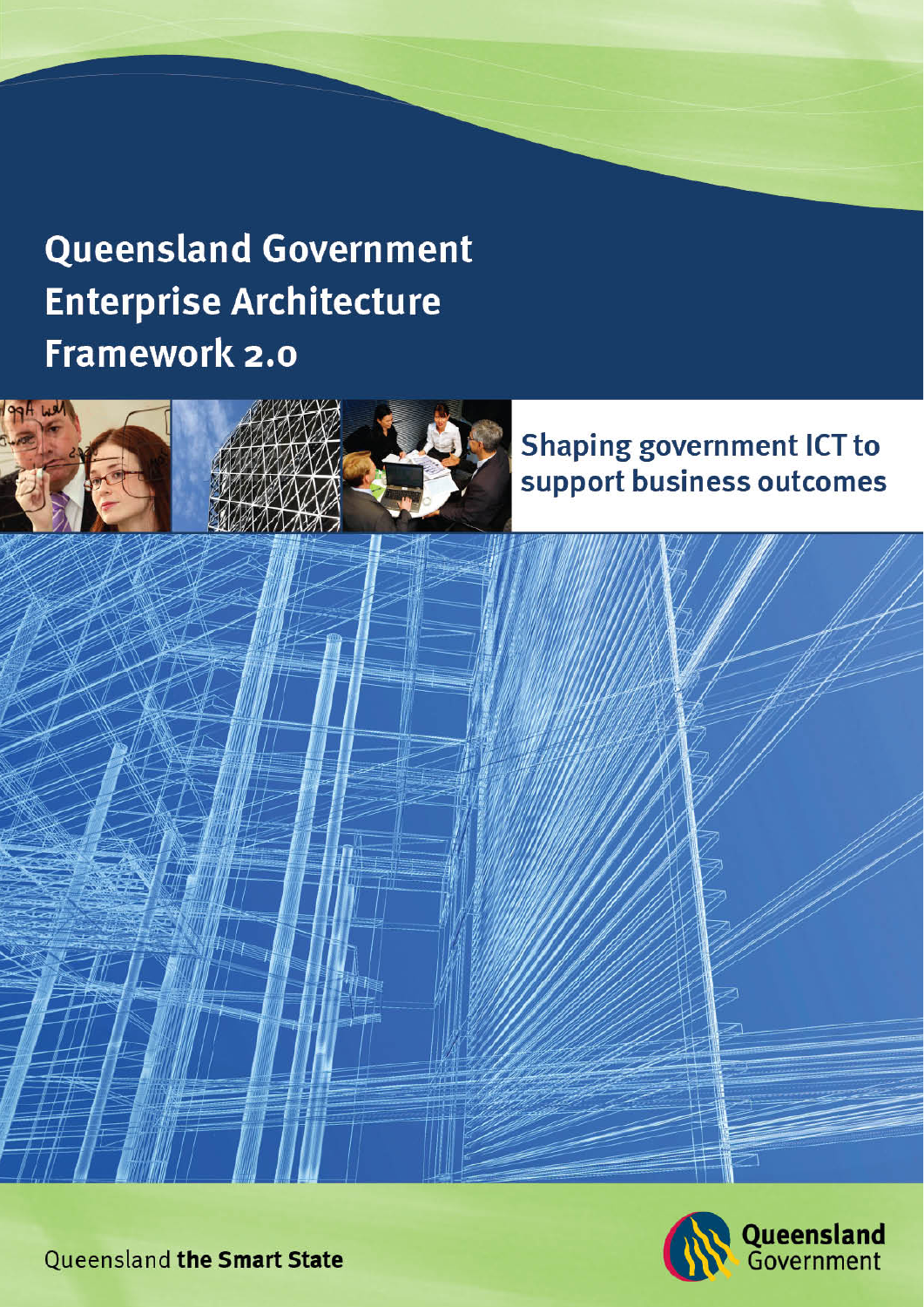## **Document details**

| <b>Document name</b>           |                                                                                        | Queensland Government Enterprise Architecture Framework 2.0 |  |  |  |  |
|--------------------------------|----------------------------------------------------------------------------------------|-------------------------------------------------------------|--|--|--|--|
| <b>Version number</b>          |                                                                                        | 1.0.0                                                       |  |  |  |  |
| <b>Publication date</b>        |                                                                                        |                                                             |  |  |  |  |
| <b>Security classification</b> | <b>PUBLIC</b>                                                                          |                                                             |  |  |  |  |
|                                | Date of review of security classification : 7 April 2009                               |                                                             |  |  |  |  |
| <b>Authority</b>               | QGCIO                                                                                  |                                                             |  |  |  |  |
| <b>Author</b>                  | Queensland Government Chief Information Office (Enterprise<br>Architecture & Strategy) |                                                             |  |  |  |  |
| <b>Documentation status</b>    |                                                                                        | ☑<br>Consultation release<br>Final version<br>Working draft |  |  |  |  |

## **Contact for enquiries and proposed changes**

All enquiries regarding this document should be directed in the first instance to:

Director, Enterprise Architecture and Strategy, Queensland Government Chief Information Office [qgcio@qld.gov.au](mailto:qgcio@qld.gov.au)

## **Acknowledgements**

This version of the QGEA Framework was developed and updated by the Enterprise Architecture and Strategy Unit, Queensland Government Chief Information Office.

In addition, feedback was received from a number of staff from various agencies, which was greatly appreciated.

## **Copyright**

Queensland Government Enterprise Architecture Framework 2.0

Copyright © The State of Queensland (Department of Public Works) 2009



Queensland Government Enterprise Architecture Framework 2.0 by Queensland Government Chief Information Office is licensed under a [Creative Commons Attribution-Noncommercial-Share Alike 2.5](http://creativecommons.org/licenses/by-nc-sa/2.5/au/)  [Australia License.](http://creativecommons.org/licenses/by-nc-sa/2.5/au/) Permissions may be available beyond the scope of this licence. See [www.qgcio.qld.gov.au.](http://www.qgcio.qld.gov.au/)

## **Information security**

This document has been security classified using the Queensland Government Information Security Classification Framework (QGISCF) as UNCLASSIFIED (PUBLIC) and will be managed according to the requirements of the QGISCF.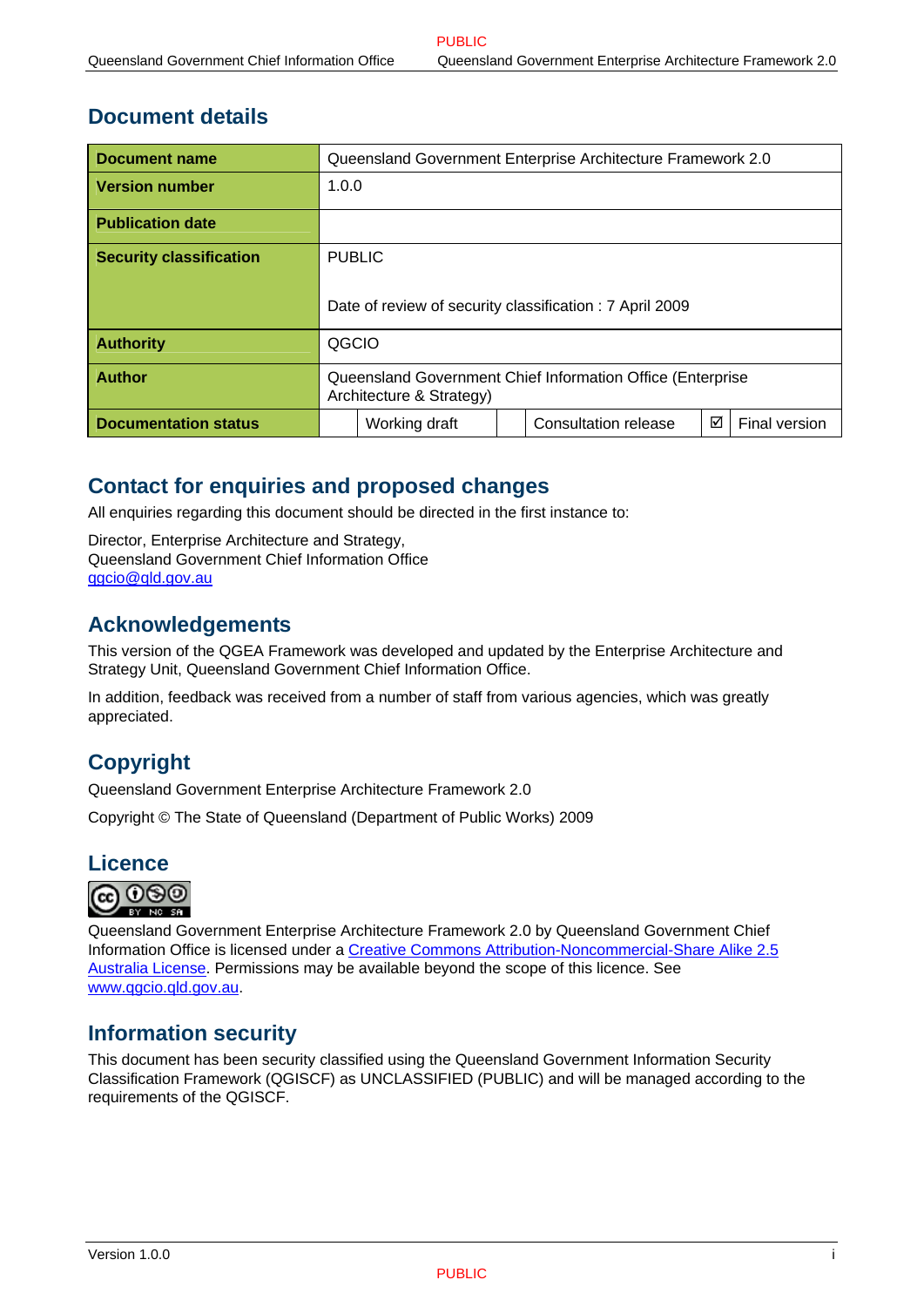## **Foreword**

Governments face increasing demands for improved service delivery, expanding responsibilities in relation to maintaining the social fabric, and the need to advance social justice while fiscally constrained.

In response, the Queensland Government is committed to managing its information and exploiting ICT to manage its internal processes more effectively and achieve greater efficiencies. This commitment is crucial to maintaining and improving service levels to the public, enabling sustainable government operations and helping to build a strong, green, healthy, smart and fair Queensland.

Enterprise Architecture (EA) has been identified as the most appropriate decision making and management framework for enabling government and agencies to collaboratively provide seamless services and maximally leverage existing investments.

At the highest level, EA is about organising an enterprise's resources – its services, processes, information, applications, and technology infrastructure – and establishing technical choices and a supporting set of policies which help achieve desired business outcomes, technical standardisation and integration.

The QGEA is a tailored EA which delivers a comprehensive set of processes, frameworks, policies, guidelines and tools to describe how the Queensland Government organises its resources to support service delivery.

The QGEA assists agencies, multi-agency projects, shared service providers and whole-of-Government initiatives to:

- deliver services in a coordinated, cost effective and efficient manner
- improve the integration and alignment of decision making across the Queensland Government
- support coordinated decision making about strategic directions, policies and standards
- use information and ICT to achieve their business objectives
- guide the development, use, and management of information and ICT resources over time
- position themselves for future needs.

**The Queensland Government Enterprise Architecture (QGEA) provides the decision making and management structures to support the development of better services for Queenslanders, more efficient and effective use of information and ICT in government and effective partnering with the private sector through the application of whole-of-Government, cross agency and agency information and information communications technology policies and practices.** 

The QGEA is a *federated* architecture, which acknowledges that the Queensland Government is a single enterprise composed of autonomous agencies. Agencies are responsible for their own enterprise architectures, yet are able to leverage and contribute to whole of-Government architectures and investments through a single consistent framework.

Since its publication in 2004, the original GEA Framework has been the subject of constant refinement and evolution to support EA across the Queensland Government. The QGEA Framework 2.0 represents the latest iteration. It fully supports the information management and ICT governance arrangements implemented in 2007 as the result of the *SDPC report into ICT governance in the Queensland Government*  and Executive Government's 2008 decisions regarding revised ICT governance arrangements in the Queensland Government.

The QGEA Framework 2.0 is an important step in the unification of strategy, architecture and information policy across business, information, application and technology dimensions of the Queensland Government.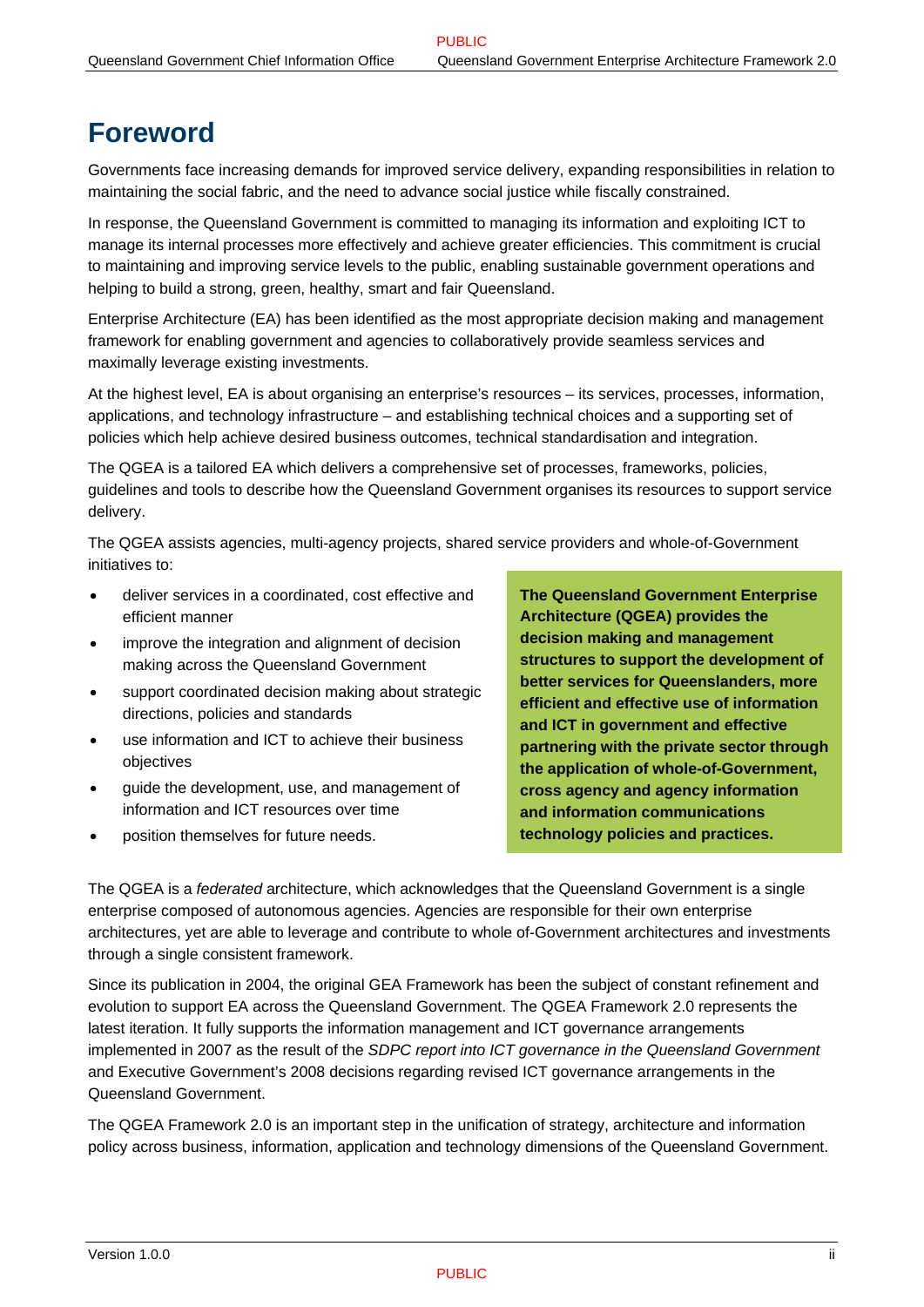## **Contents**

| 1              |                   |       |  |
|----------------|-------------------|-------|--|
|                | 1.1               |       |  |
|                | 1.2               |       |  |
| $\overline{2}$ |                   |       |  |
|                | 2.1               |       |  |
|                | 2.2               |       |  |
|                | 2.3               |       |  |
|                | 2.4               |       |  |
| $\mathbf{3}$   |                   |       |  |
|                | 3.1               |       |  |
|                |                   | 3.1.1 |  |
|                |                   | 3.1.2 |  |
|                |                   | 3.1.3 |  |
|                | 3.2               |       |  |
|                |                   | 3.2.1 |  |
|                |                   | 3.2.2 |  |
| 4              |                   |       |  |
|                | 4.1               |       |  |
|                | 4.2               |       |  |
|                | 4.3               |       |  |
|                | 4.4               |       |  |
|                |                   | 4.4.1 |  |
|                |                   | 4.4.2 |  |
|                |                   | 4.4.3 |  |
|                |                   | 4.4.4 |  |
|                | 4.5               |       |  |
|                | 4.6               |       |  |
|                | <b>Appendix A</b> |       |  |
|                | <b>Appendix B</b> |       |  |
|                | <b>Appendix C</b> |       |  |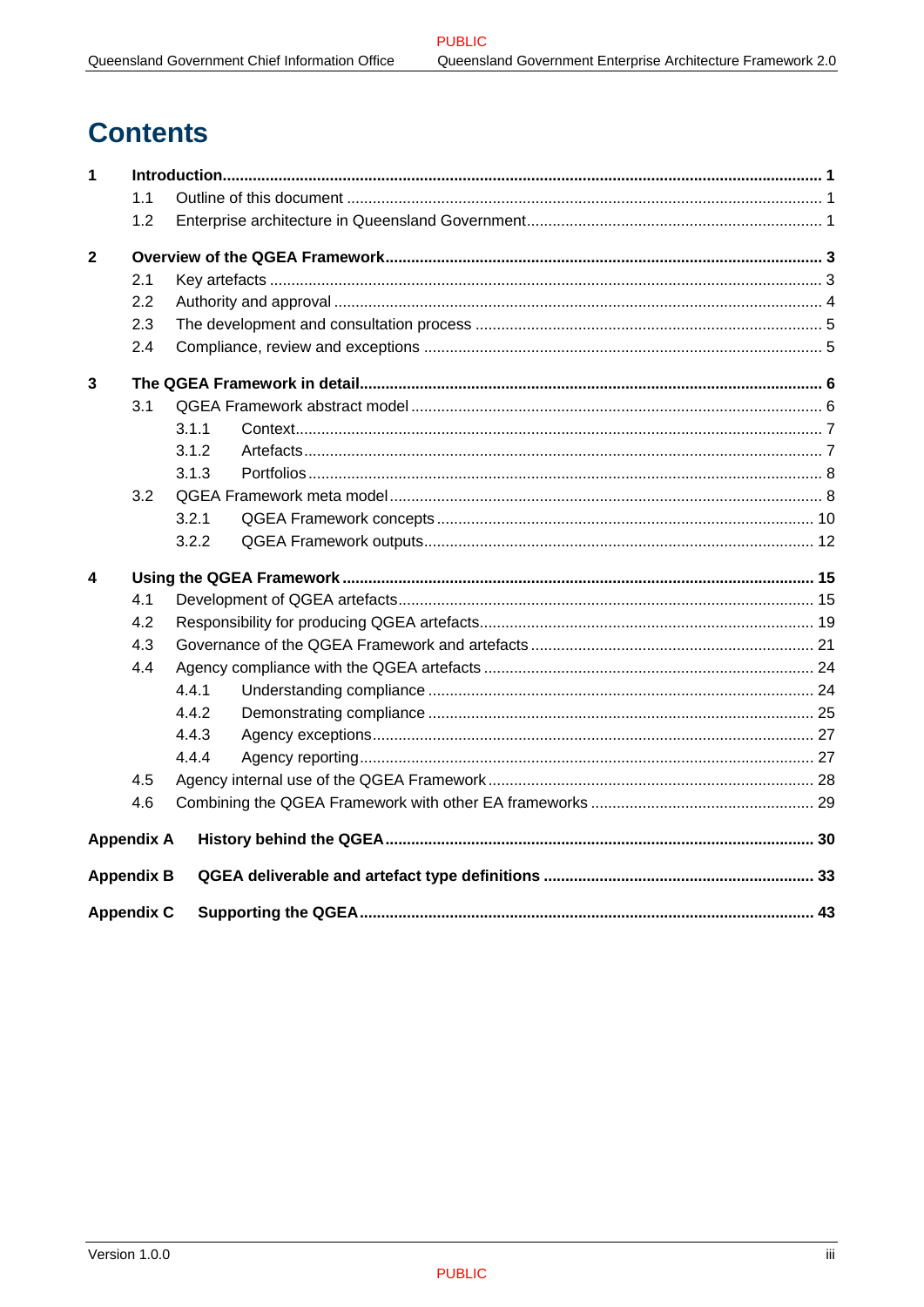## **List of tables**

## **List of figures**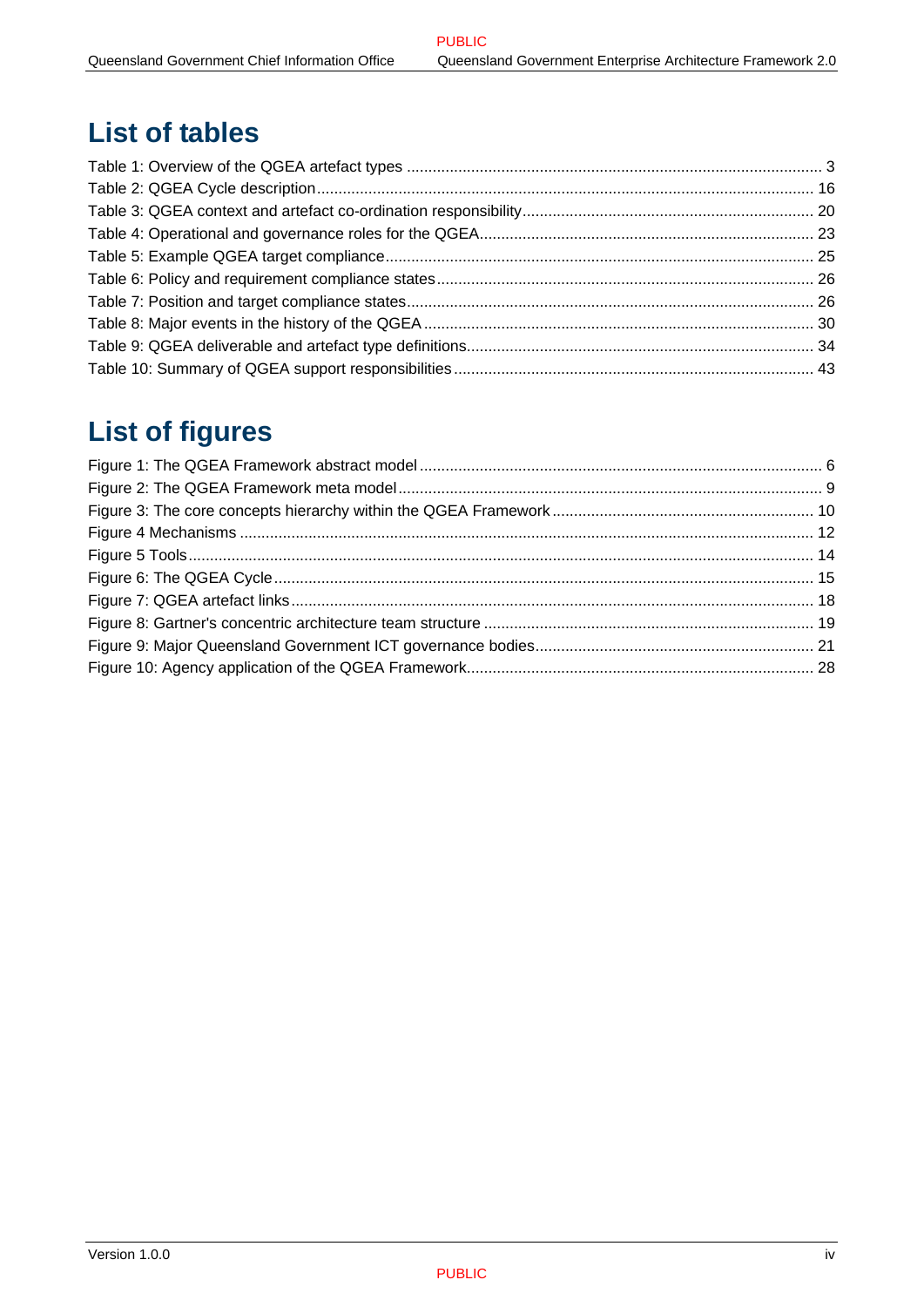## <span id="page-5-0"></span>**1 Introduction**

The development of an enterprise architecture and use of supporting enterprise architecture frameworks is not unique to the Queensland Government. Government jurisdictions and many private sector organisations use enterprise architectures. Queensland Government's use of enterprise architecture, which dates back to the late 1990s with the original Government Information Architecture, makes it a leading example of whole-of-Government enterprise architecture in Australia.

This document describes the Queensland Government Enterprise Architecture (QGEA) Framework, including the underlying meta model. It also describes the agency contribution process, including governance and compliance.

It has been produced for the use of officers within the Queensland Government involved in governance and delivery of ICT-enabled initiatives, ICT or business planning, business service design, portfolio analysis and management and other related business service and planning functions.

## **1.1 Outline of this document**

Section [2](#page-7-1) of this document provides an overview of the QGEA Framework and its operation, and provides detail for most readers, including non-ICT officers who want to familiarise themselves with the QGEA Framework and resulting QGEA $^1$  $^1$ .

Sections [3](#page-10-1) and [4](#page-19-1) provide more detail regarding the QGEA Framework and are intended for those officers who will manage or contribute to the QGEA or who manage implementation of the QGEA within agencies and require in-depth knowledge of the definition and operation of the QGEA Framework.

[Appendix A](#page-34-1) contains a history of the QGEA, including its emergence as a key aspect of Queensland Government ICT policy and governance processes.

## **1.2 Enterprise architecture in Queensland Government**

The Queensland Government views enterprise architecture as:

*Organising an enterprise's resources – its services, processes, information, applications, and technology infrastructure – and establishing a set of policies and technical choices to achieve desired business outcomes, technical standardisation and integration.* 

To achieve effective enterprise architecture requires the application of a comprehensive and rigorous method for describing a current and future structure and behaviour for the Government's processes, information, applications, technology and supporting human resources. This will enable alignment with current strategic directions.

Although often associated strictly with information and communications technology, EA relates to the practice of business strategy, efficiency and effectiveness. It captures, documents, classifies and analyses all aspects of an enterprise in order to make the information relevant for different types of decision makers, such as business managers, business analysts, and technology specialists.

l

<span id="page-5-1"></span><sup>&</sup>lt;sup>1</sup> The term "QGEA" is used to describe the collection of various enterprise architecture artefacts that are created under the QGEA Framework. Throughout the document, care has been taken to only use QGEA when referring to the manifestation of the Queensland Government's enterprise architecture in accordance with the framework.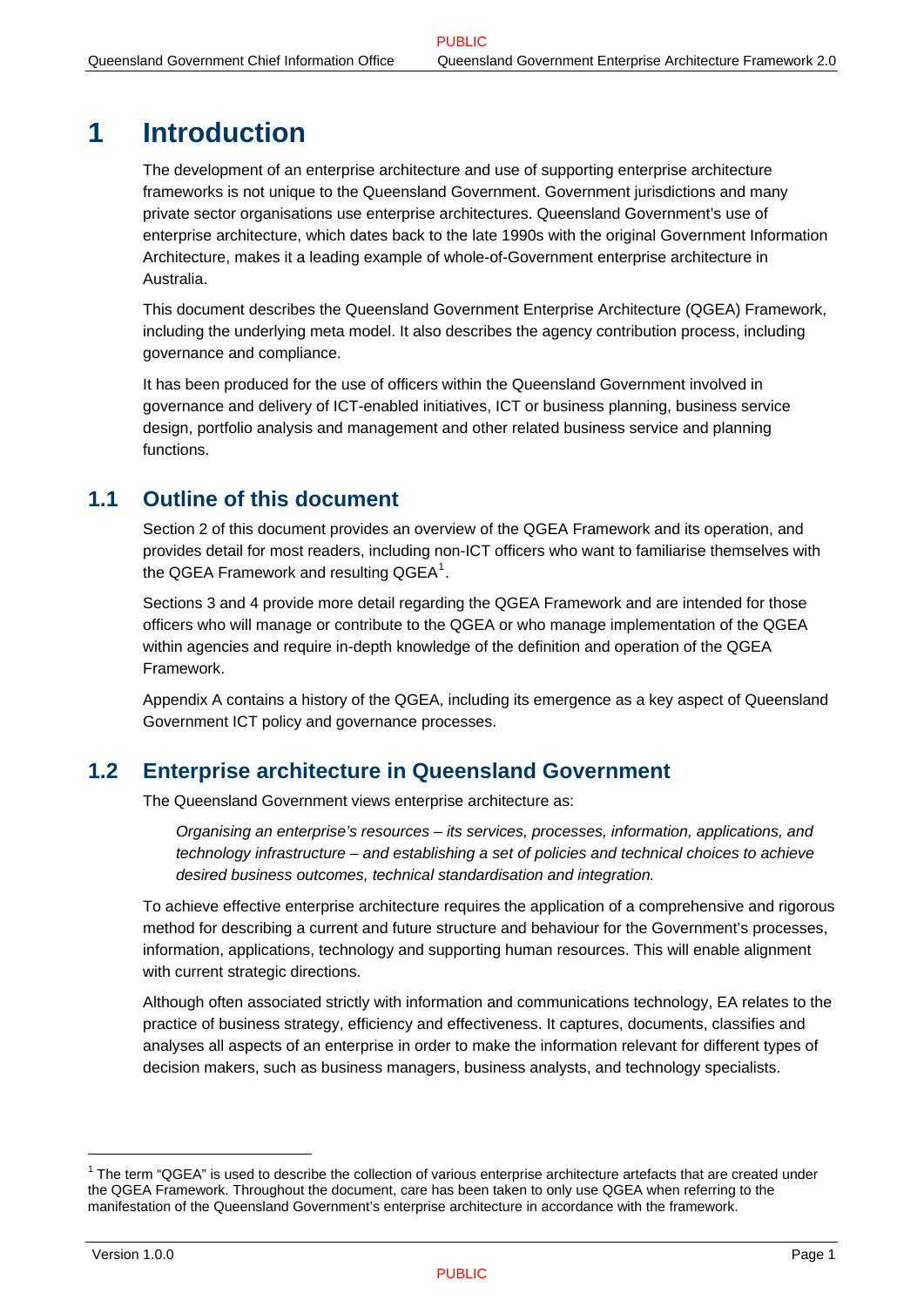The QGEA Framework supports enterprise architecture activity within the Queensland Government by defining:

- architecture practices to help drive business management improvements across the Queensland Government
- the agreed standard architecture abstraction levels across the Queensland Government
- a means to establish a standard and coherent set of classification or domain models of the whole-of-Government enterprise architecture
- a set of common artefact types in the form of strategies, principles, policies, requirements and other artefacts used to form the basis of the whole-of-Government target enterprise architecture
- a framework within which traditional enterprise architecture artefacts can be accommodated
- the means to describe the whole-of-Government target enterprise architecture
- mechanisms and tools for alignment with the whole-of-Government target enterprise architecture
- the governance and contribution process for the development, use and update of enterprise architecture artefacts.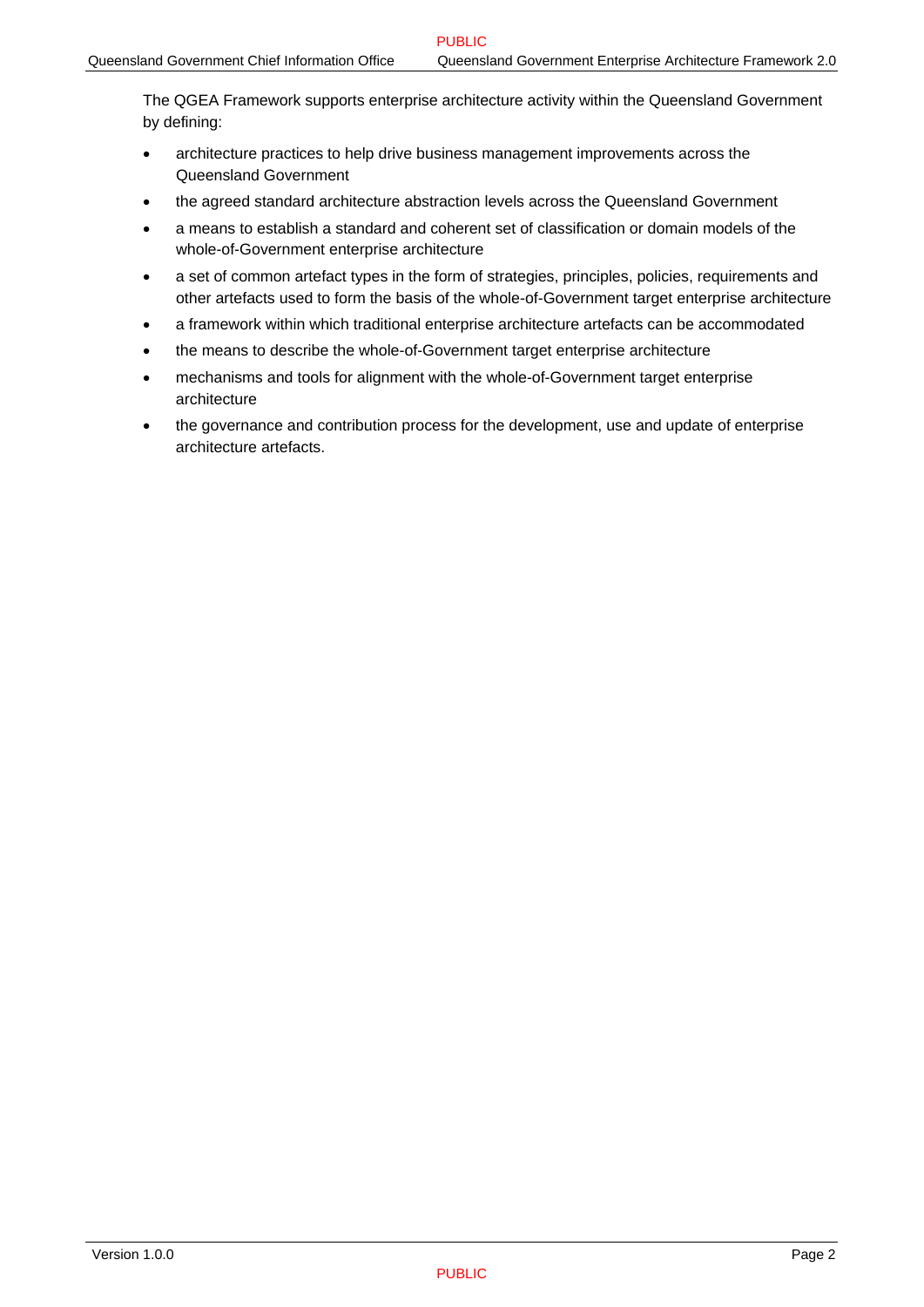## <span id="page-7-1"></span><span id="page-7-0"></span>**2 Overview of the QGEA Framework**

The QGEA Framework establishes a consistent structure for the Queensland Government's information management and ICT policy. It provides:

- a means to define classification frameworks covering business processes and services, the information they use, and the applications, technology and information security elements that support them
- a means to describe the current state of the Government's investment in information and ICT
- processes for development, management, approval and compliance of strategy, policy and related artefacts.

In summary, the QGEA Framework provides a means for the Government to define policy, requirements and targets which drive agencies in supporting the Government's priorities and providing services to help build a strong, green, healthy, smart and fair Queensland.

## **2.1 Key artefacts**

The QGEA Framework describes a hierarchy of products (commonly called artefacts) as outlined in [Table 1](#page-7-2) below. The key enterprise architecture artefacts under the framework are Information Standards, QGEA policies, and QGEA positions. All of these artefacts support the Government's overall vision as articulated in *Towards Q2* and other whole-of-Government statements.

<span id="page-7-2"></span>

| <b>Artefact type</b> | <b>Focus</b>                                                                                      | <b>Description</b>                                                                                                                                                                                                                                                                                                                                                                                                                                                                                                                                                                                           |
|----------------------|---------------------------------------------------------------------------------------------------|--------------------------------------------------------------------------------------------------------------------------------------------------------------------------------------------------------------------------------------------------------------------------------------------------------------------------------------------------------------------------------------------------------------------------------------------------------------------------------------------------------------------------------------------------------------------------------------------------------------|
| Principle            | What are the<br>beliefs and values<br>that will guide the<br>Government to<br>achieve its vision? | These represent the core beliefs and values of the Queensland<br>Government in relation to the management of information and<br>underpinning technologies. They influence decisions made<br>about the various resource and initiative portfolios across the<br>sector and supporting agency processes.                                                                                                                                                                                                                                                                                                       |
| Strategy             | What general<br>direction needs to<br>be taken?                                                   | Strategies are short high-level documents intended to gain in-<br>principle agreement from senior executives to a general course<br>of action. The course of action will achieve an agreed desired<br>future state or goal in support of the Government's vision in the<br>form of ambitions and priorities. To that end, strategies<br>establish a baseline of the current environment; identify the<br>drivers that are leading to the need for change to a particular<br>environment; articulate the future desired environment; and<br>propose a series of actions to realise that future desired state. |

#### **Table 1: Overview of the QGEA artefact types**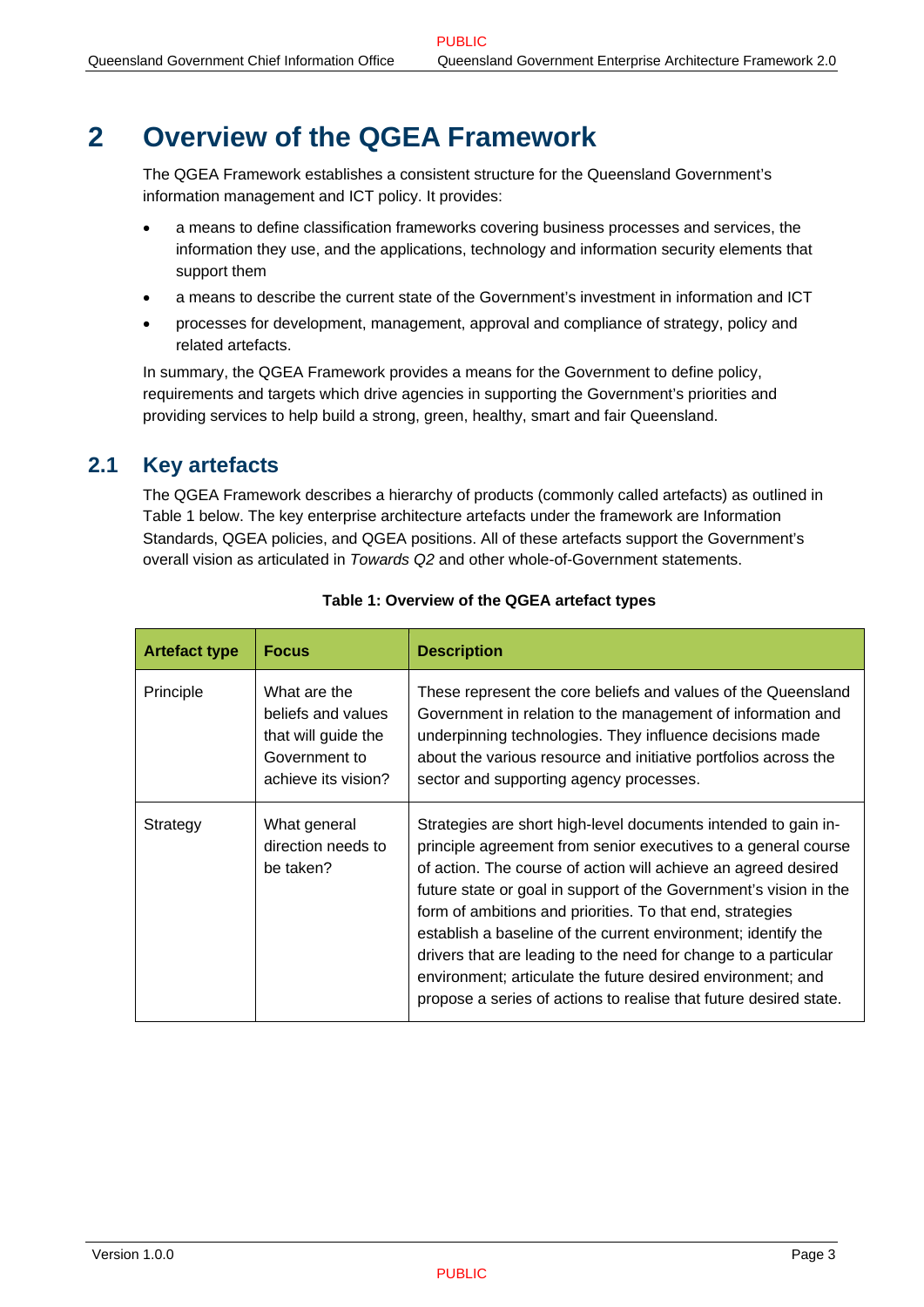<span id="page-8-0"></span>

| <b>Artefact type</b>                            | <b>Focus</b>                                                                                                                     | <b>Description</b>                                                                                                                                                                                                                                                                                                                                                                                                                                                                                                                                                                     |
|-------------------------------------------------|----------------------------------------------------------------------------------------------------------------------------------|----------------------------------------------------------------------------------------------------------------------------------------------------------------------------------------------------------------------------------------------------------------------------------------------------------------------------------------------------------------------------------------------------------------------------------------------------------------------------------------------------------------------------------------------------------------------------------------|
| Information<br>Standard /<br><b>QGEA Policy</b> | What are the<br>specific directions,<br>constraints and<br>requirements which<br>will achieve the<br>Government's<br>strategies? | These artefacts are clear and specific statements of direction<br>based on general principles which support achievement of long<br>term strategies or provide a response to issues. They include<br>detailed constraints and compliance requirements and in doing<br>so they provide agencies with an indication of the level of<br>discretion available when making decisions.<br>Information Standards and QGEA Policies are essentially<br>equivalent in their function and are identified in the QGEA<br>framework meta model as consisting of policy and requirement<br>elements. |
| Position                                        | What targets must<br>be met to realise<br>the stated policy<br>outcomes?                                                         | These provide detailed goal statements relating to either<br>policies or requirements and the associated performance or<br>objective measures that indicate realisation of these goals.                                                                                                                                                                                                                                                                                                                                                                                                |
| Tools                                           | How are the targets<br>and policies to be<br>met?                                                                                | This is a general category for a range of supporting tools which<br>assist agencies and initiatives in the implementation of<br>strategies, policies and positions. Virtually any useful<br>information may be published in the QGEA as a tool. Common<br>artefacts include definition papers, guidelines, templates,<br>implementation advice and methodologies.                                                                                                                                                                                                                      |

The publication of a policy and its associated requirements as either an Information Standard or QGEA Policy is determined primarily on the context. Policies and requirements associated with the business or information layers of the QGEA, or those which address broad business issues, are published as Information Standards. Policies and requirements related to applications, technology or specific practices or methodologies are generally published as QGEA policies.

For further information regarding the artefact types of the QGEA see Section [3](#page-10-1) [The QGEA](#page-10-1)  [Framework in detail](#page-10-1).

## **2.2 Authority and approval**

The QGEA Framework was developed to support the mandated legislative provisions that deal with ICT policy in the Queensland Government, for example the *Financial Management Standard 1997,* established under the *Financial Administration and Audit Act 1977* and the *Public Records Act 2002*. The QGEA Framework also supports the Executive Government-approved administrative arrangements for ICT governance in Queensland as agreed in November 2008.

Consistent with these administrative arrangements, and those that have supported the Information Standards process for many years, the QGEA Framework, its associated policies, requirements and targets are issued by the Queensland Government Chief Information Office (QGCIO) after approval by the Queensland Chief Information Officer in consultation with the Strategic Information and ICT CEO Committee (as required)<sup>[2](#page-8-0)</sup>.

For further information regarding governance of the QGEA see Section *[4.3](#page-25-1) [Governance of the](#page-25-1)* 

 2 Under the Executive Government decision taken on 24 November 2008, the Department of Public Works was designated as the lead agency for whole-of-Government ICT, and the Director-General directed to take on the role of Queensland Government Chief Information Officer.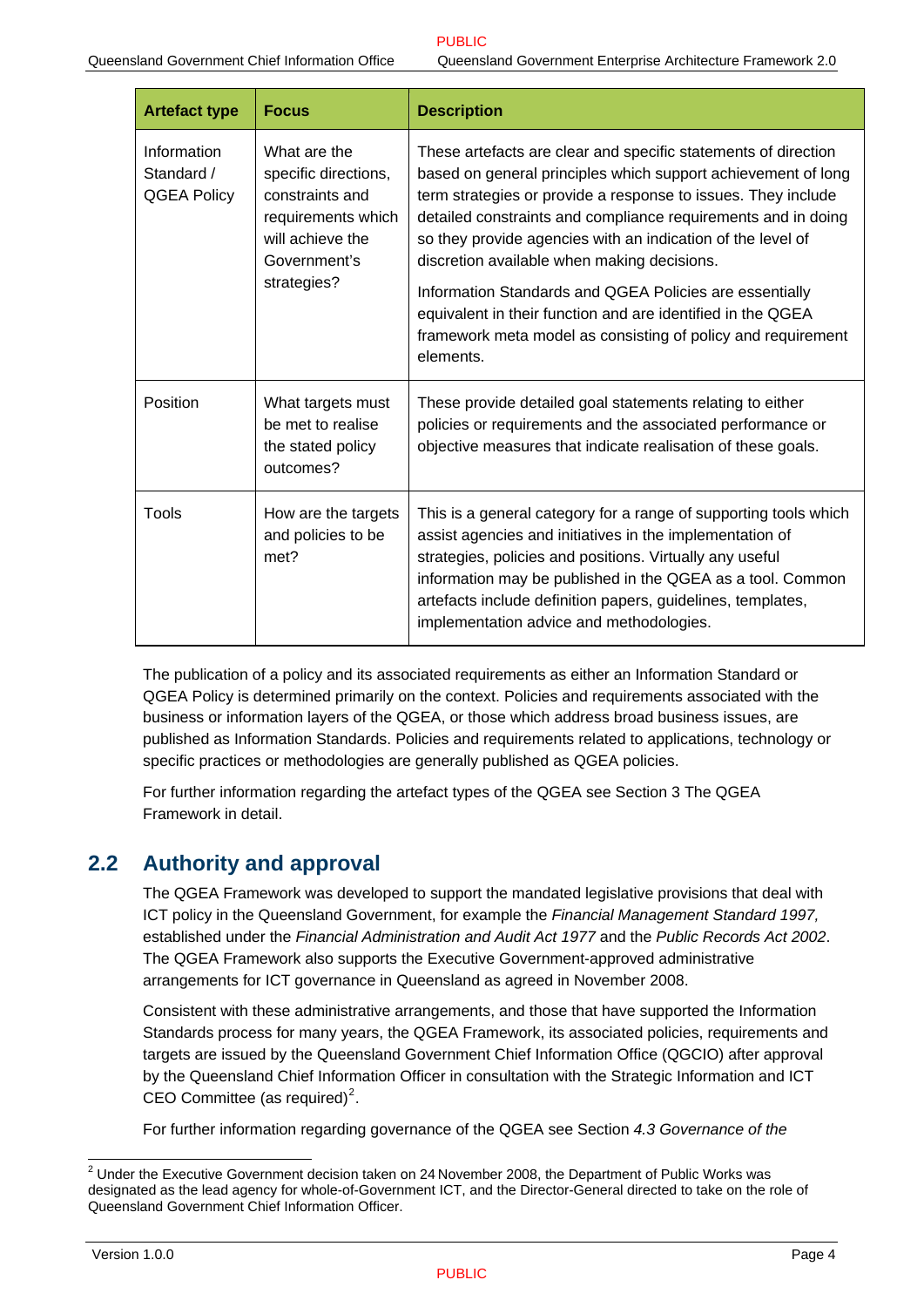*[QGEA Framework and artefacts](#page-25-1)*.

## <span id="page-9-0"></span>**2.3 The development and consultation process**

Information Standards, policies and positions are developed using a defined process (see [Figure 6](#page-19-2) on page [15](#page-19-2)) in keeping with the Australian Policy Cycle<sup>[3](#page-9-0)</sup> that includes:

- pro-active identification of issues and risks associated with current and emerging business, service delivery, information management and ICT changes and issues
- analysis to quantify the nature and scale of the issues being faced by government in order to identify the policy options available to address them
- development of the most appropriate principles, policies, requirements and targets to achieve the desired results
- consultation with impacted stakeholders, including review by specialist reference groups followed by general distribution to the agencies of the Queensland Government and, in some cases, external stakeholders such as industry groups
- submission to the appropriate governance bodies and approval authority
- implementation of the policy, including undertaking business cases and resulting projects
- evaluation of the principles, policies, requirements and targets through regular reviews, monitoring and annual agency reporting of compliance.

For further information regarding development of the QGEA see section *[4.1](#page-19-3) [Development of QGEA](#page-19-3)  [artefacts](#page-19-3)*.

## **2.4 Compliance, review and exceptions**

There can be significant legal consequences to the Queensland Government from third parties where an agency fails to implement and adhere to mandatory elements of the QGEA. A key strength of the QGEA Framework is the compliance reporting process which allows the QGCIO to monitor the effectiveness of ICT policy across the sector.

Agency compliance with QGEA artefacts is demonstrated by meeting criteria relating to the implementation of Information Standards, policies, requirements and targets, which means that agencies must show evidence of implementation action. This evidence is presented through an annual planning and reporting process consistent with the requirements of Section 22 of the *Financial Management Standard* and the November 2008 Executive Government decision relating to revised ICT governance reporting requirements in the Queensland Government<sup>[4](#page-9-0)</sup>.

However, the variations and demands of agency service delivery require some flexibility. For this reason the QGEA Framework includes a formalised exception process approved by Executive Government for the achievement of the targets associated with positions.

The exception process requires the requesting agency to undertake its own risk assessment and then provide details regarding the impact of non-compliance, remedial action to be undertaken, associated costs and benefits of non-compliance and agreement to a timeframe to achieve consistency. For further information regarding agency exceptions see section *[4.4.3](#page-31-1) [Agency](#page-31-1)  [exceptions.](#page-31-1)* 

 3 The Australian Policy Cycle forms the approved policy handbook for the development of government policy in Queensland. See [http://www.premiers.qld.gov.au/About\\_the\\_department/publications/policies/Governing\\_Queensland/](http://www.premiers.qld.gov.au/About_the_department/publications/policies/Governing_Queensland/) (accessed 19 December 2008). 4

<sup>&</sup>lt;sup>4</sup> Queensland Government agencies wishing to access specific details of this decision should consult with their local Cabinet Legislation and Liaison Officer.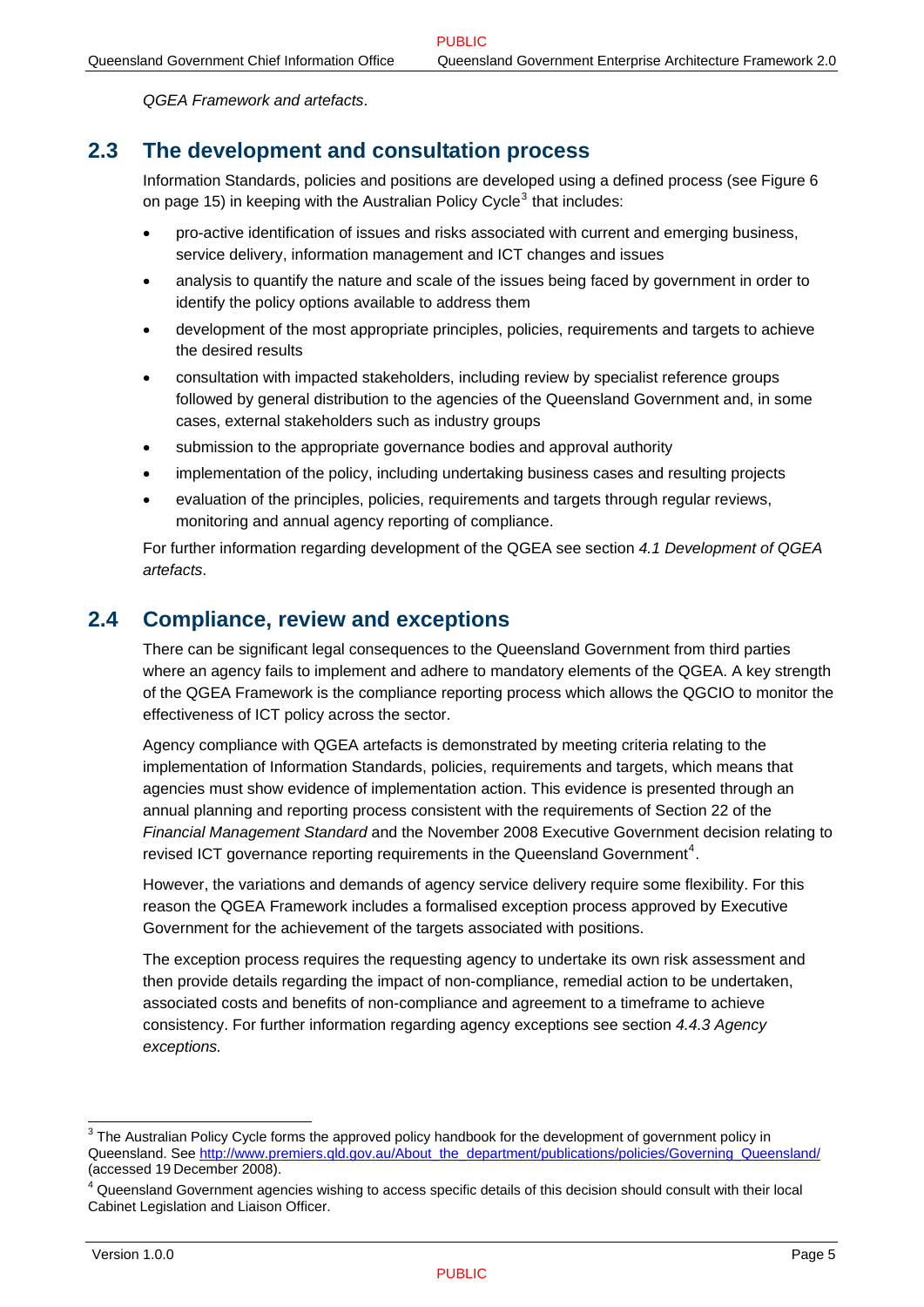## <span id="page-10-1"></span><span id="page-10-0"></span>**3 The QGEA Framework in detail**

This section details the technical composition of the QGEA Framework. An abstract model provides a high-level overview of the QGEA Framework. This abstract model is supported by a meta model which contains the detailed elements of the QGEA Framework, including definitions of key artefacts.

## **3.1 QGEA Framework abstract model**

The QGEA Framework is conceptually divided into three key elements: context, artefacts and portfolios as shown in [Figure 1](#page-10-2) below.



#### **Figure 1: The QGEA Framework abstract model**

<span id="page-10-2"></span>A key strength of the QGEA Framework is the links between the elements. For example, the effectiveness of artefacts are measured through alignment of the portfolios, and the portfolios are analysed using context set by the various classification schemes within the QGEA.

Each of the elements of the QGEA Framework's abstract model is described in the following section.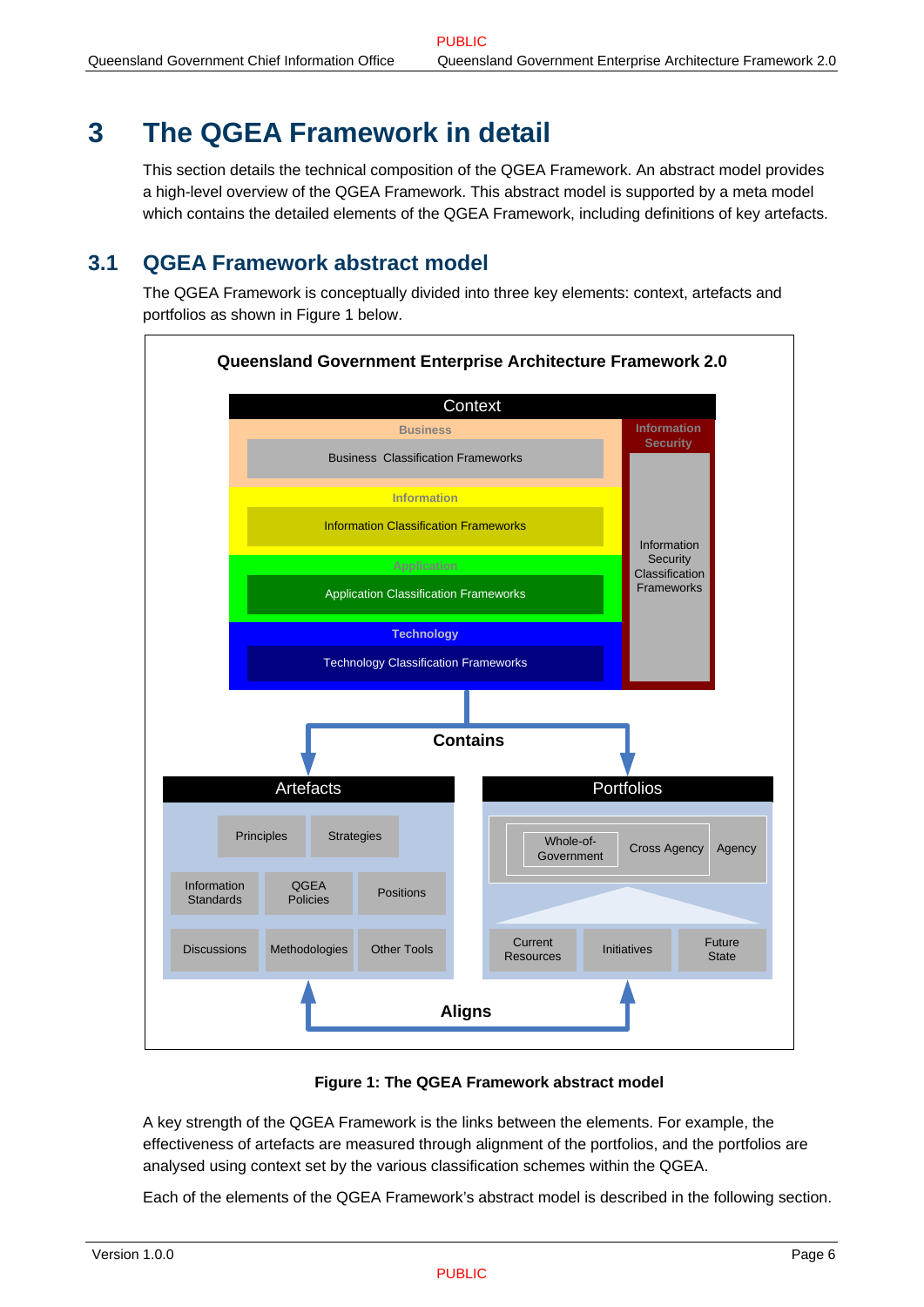#### <span id="page-11-0"></span>**3.1.1 Context**

The context is the structure that allows for organisation and navigation of the QGEA. It comprises horizontal layers such as the business, information, application and technology layers, and vertical slices such as the information security slice. Within each of these layers and slices, a hierarchy of classes or categories exist, known as domains.

While the abstract model shows only four layers and one slice, within these slices are many different classification frameworks. These are critical to the QGEA because they:

- set the specific context for artefacts such as strategies, policies and positions
- act as an index to allow agencies to navigate the QGEA to determine which apply to a particular layer, slice or domain
- provide a means for data collection and analysis of the architectural information associated with current resources used and initiatives<sup>[5](#page-11-0)</sup> being undertaken at all levels of the Government.

The Queensland Government's major endorsed QGEA classification schemes<sup>[6](#page-11-0)</sup> include the:

- Business Process Classification Framework<sup>[7](#page-11-0)</sup>
- Information Classification Framework
- Application Classification Framework<sup>[8](#page-11-0)</sup>
- Technology Classification Framework<sup>[9](#page-11-0)</sup>
- Information Security Framework<sup>[10](#page-11-0)</sup>.

### **3.1.2 Artefacts**

The artefacts are the mechanisms<sup>[11](#page-11-0)</sup> and supporting tools that guide the development, use and management of services, processes, information, applications and technologies across the Government to achieve the target enterprise architecture and whole-of-Government outcomes.

The artefacts are the active elements of the QGEA. They are developed using input from across the sector and from analysis of the architectural information<sup>[12](#page-11-0)</sup> associated with various assets and initiatives and are prescriptive in nature.

There is a hierarchical relationship between various artefacts that represent alignment on the directions established through these artefacts. In particular, principles, strategies and policies have a hierarchical relationship whereby principles provide a driver for strategies, which in turn formulate policies.

 5 The term "initiative" is used by QGCIO in preference to "project" to describe any investment in change, because such changes may be run as a program, project or one-off operational activity.

 $^6$  The QGEA has numerous classification schemes, but these five represent the most visible and widely used of those currently published.

 $^7$  This was originally known simply as the Business Portfolio Framework, based on the Process Classification Framework from the American Productivity and Quality Centre (APQC).

 $8$  The Application and Technology classification frameworks, formerly portfolio frameworks, were originally based on Gartner's Market Segmentation Model.

 $9$  The Application and Technology classification frameworks, formerly portfolio frameworks, were originally based on Gartner's Market Segmentation Model.

 $10$  To be consistent with the other QGEA classification frameworks, this framework should rightly be called the Queensland Government Information Security Classification Framework. However, this name is used for the securityclassification framework used for the security classification of information assets, which has been in existence for several years and is in wide use both within the Queensland Government and externally. In order to avoid confusion, this framework is referred to simply as the Queensland Government Information Security Framework (QGISF or ISF).

 $11$  In traditional policy environments, the term "policy instrument" would be used rather than "mechanism".<br> $12$  Architectural information includes models and other data about government resources and initiatives.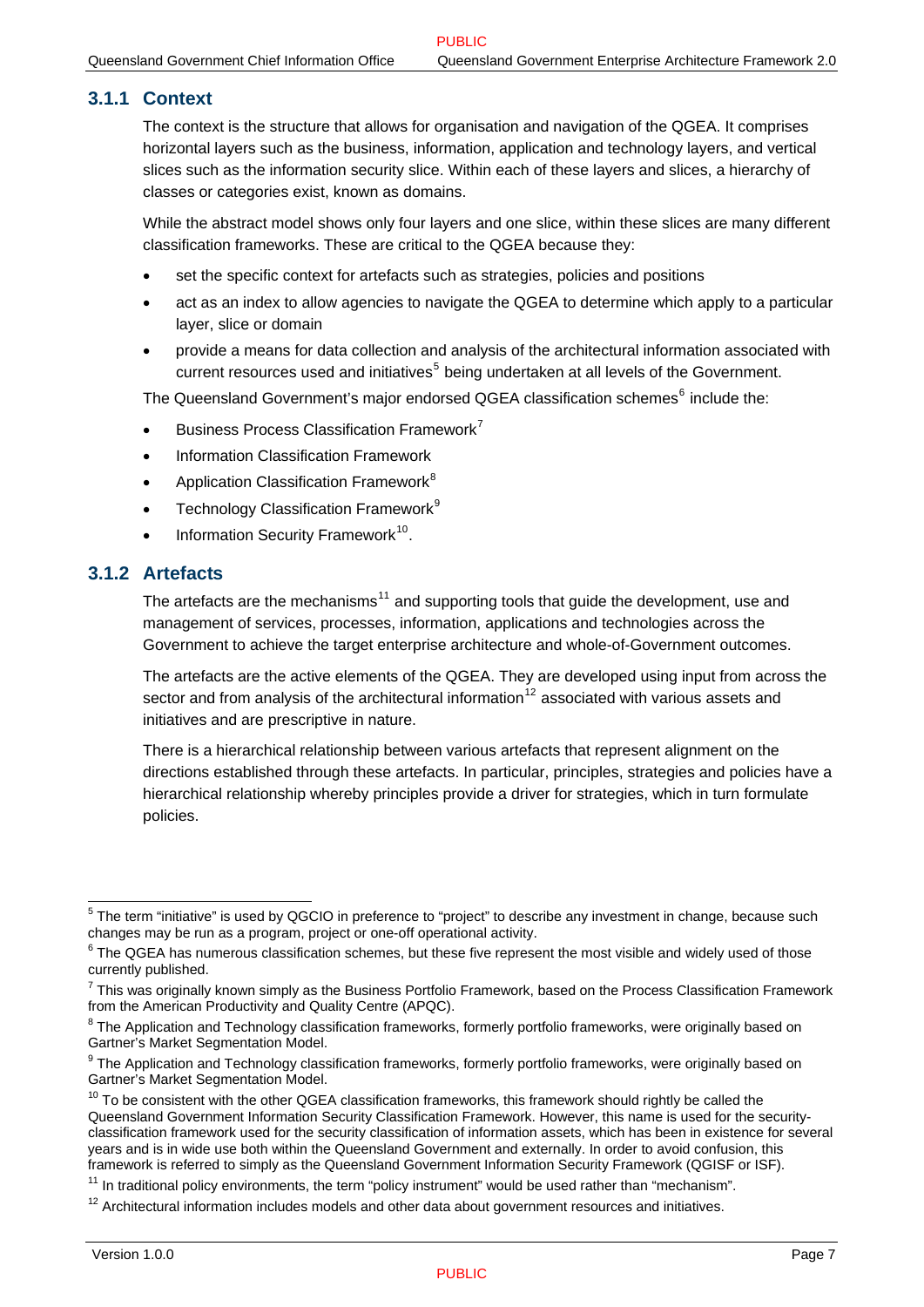### <span id="page-12-1"></span><span id="page-12-0"></span>**3.1.3 Portfolios**

The portfolios element of the QGEA Framework documents<sup>[13](#page-12-0)</sup> the *current* or *as-is* situation for existing resources and initiatives. Combining the current portfolio of resources and changes being implemented through the portfolio of initiatives provides a view of the planned future state of the Government enterprise. The final future state is influenced by the constraints and guidance provided by the QGEA artefacts on current resources and initiatives over time.

Resource and initiative portfolios are often logically categorised according to the scope of responsibility or agency coverage as follows:

- Whole-of-Government portfolios comprise groupings of whole-of-Government resources and initiatives that cut across most of, if not the whole of, Government. For example, CITEC is the mandated internal service provider for foundation technologies such as servers and storage.
- Cross-agency portfolios comprise groupings of resources and initiatives that cut across more than one agency. For example, the Integrated Justice Information Strategy (IJIS) is a crossagency initiative that spans multiple agencies including Justice and Attorney-General and the Queensland Police Service.
- Agency portfolios comprise groupings of resources and initiatives relating to a single agency.

From a government as a single enterprise perspective, the collections of the current agency portfolios, together with the cross-agency and whole-of-Government portfolios, represent the entire enterprise.

The various portfolios of both resources and initiatives are also the subject of ongoing portfolio management using approaches such as the Queensland Government's ICT Planning, Project, Program and Portfolio Management Methodologies.

### **3.2 QGEA Framework meta model**

Underpinning the QGEA Framework abstract model is the QGEA Framework meta model [\(Figure 2\)](#page-13-1). The meta model describes the QGEA Framework in terms of its key concepts, resulting artefacts, and the relationship between them. These relationships in turn provide the set of rules for structuring and populating the QGEA.

The QGEA Framework meta model<sup>[14](#page-12-0)</sup> is composed of the following elements:

- The concepts that form the basic logical structures of the QGEA Framework are derived from the elements of the abstract model. These concepts do not manifest as tangible EA artefacts.
- The artefact types and deliverables that form the physical outputs of the QGEA Framework and which populate the QGEA. In some cases these artefact types are composites of lower-level conceptual elements such as an Information Standard or QGEA policy being the composite of (conceptual) policy and requirements.
- The links between the concepts and artefact types which provide the foundational rules of the QGEA Framework expressed as relationships in terms of cardinality (e.g. one-to-many, one-toone) and whether they are optional. These rules provide an indication of the dependency and precedence among the QGEA elements.

<sup>&</sup>lt;sup>13</sup> In the form of architectural information, such as registers of information, diagrammatic models etc.

<sup>&</sup>lt;sup>14</sup> The QGEA Framework meta model is expressed using basic entity relationship modelling notation for simplicity, but could also be expressed as a UML class structure or other appropriate information modelling notation.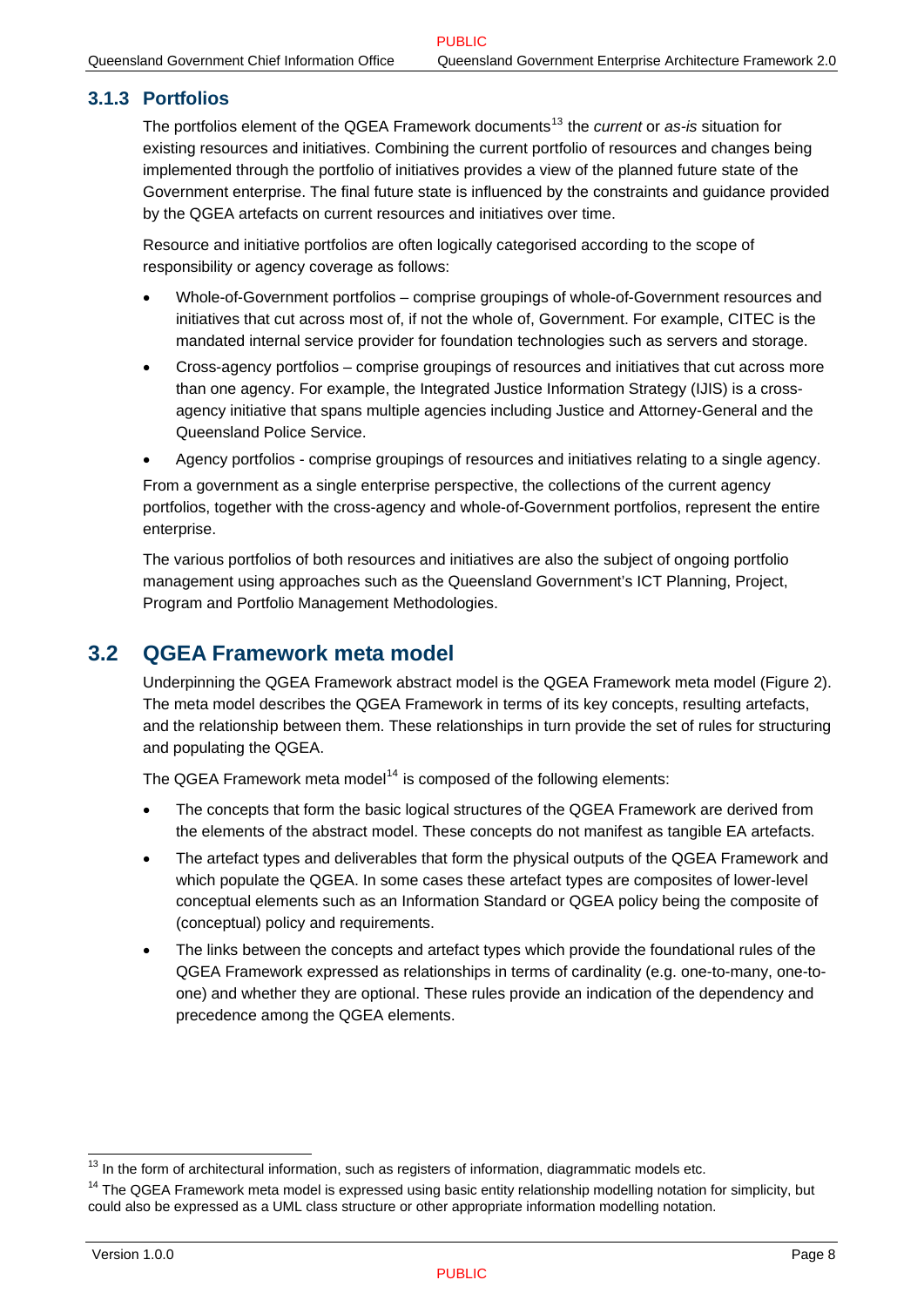

### **Queensland Government Enterprise Architecture Framework 2.0 – Meta Model**

<span id="page-13-1"></span><span id="page-13-0"></span>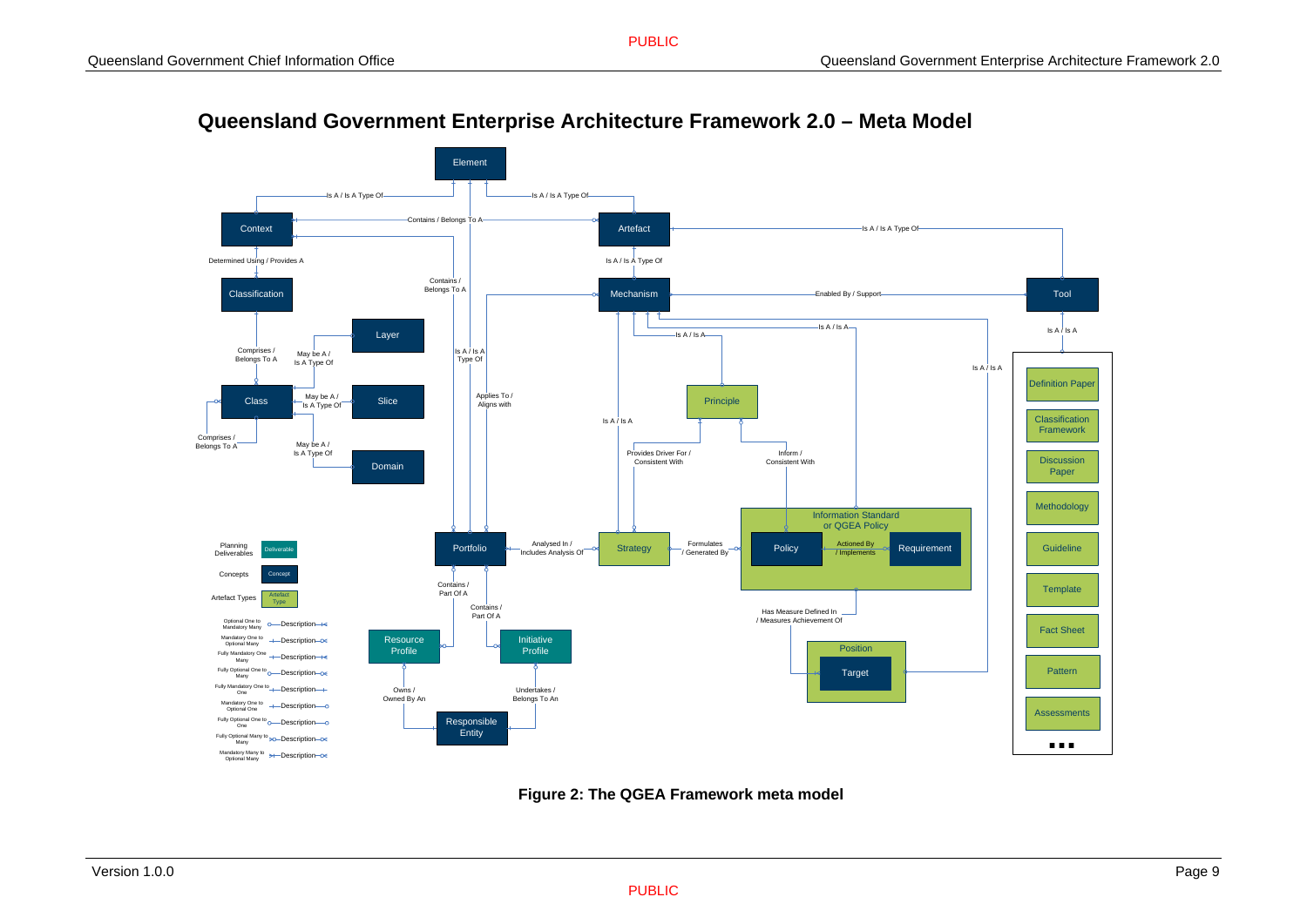### <span id="page-14-0"></span>**3.2.1 QGEA Framework concepts**

The QGEA Framework contains a number of supporting concepts, as illustrated in [Figure 3.](#page-14-1) These concepts are core to the operation of the QGEA Framework, but do not manifest as tangible outputs.



**Figure 3: The core concepts hierarchy within the QGEA Framework** 

<span id="page-14-1"></span>These core concepts, as defined below, provide the boundaries within which the QGEA artefact types that populate the QGEA operate $15$ .

#### **Element**

The first of the QGEA Framework concepts is the notion that all aspects of the QGEA Framework are inherently elements of the framework<sup>[16](#page-14-0)</sup> itself. Each element can therefore be defined and these definitions published in the form of a definition paper. For example, if a new Management and Governance slice was introduced into the QGEA, then this new context would be described in the form of a definition paper.

The primary element concept contains the three key elements of the QGEA Framework as previously defined in the abstract model, namely context, artefact and portfolio. Both the context and artefact elements are then further broken down within the meta model into various specialised sub-

l <sup>15</sup> See section 3.2.2 QGEA Framework outputs and Appendix B: QGEA deliverable and artefact type definitions for further discussion of QGEA artefact types.

 $16$  By "framework", QGCIO means a set of assumptions, concepts, classifications, values and practices that constitute a way of viewing reality.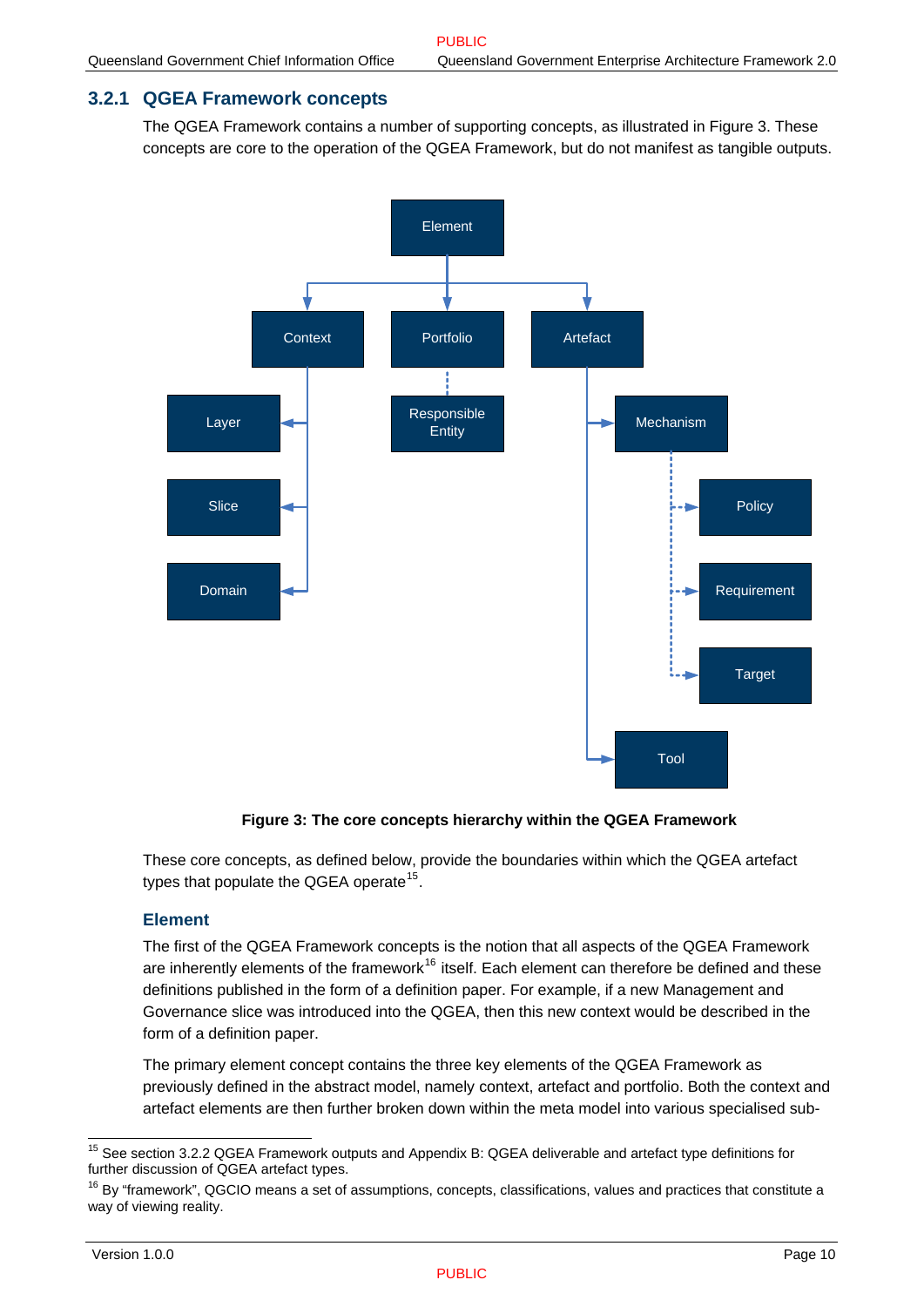elements; however the portfolio concept is merely supported by the notion of responsible entities.

#### **Context**

Context in the QGEA Framework is provided through the various classifications schemes. These classifications in turn comprise a hierarchy of classes that represent generic, bounded categories or capabilities that can be described using common attributes. A class within a given classification scheme can address one of three specific types of context recognised within the QGEA Framework: layer, slice and domain.

The three classes, also shown in [Figure 3](#page-14-1) above, are defined within the QGEA Framework as follows:

- Layer Addresses the context of like elements that span across an enterprise in a horizontal fashion. Layers are dependent on one another and either flow top down or support each other in a bottom up fashion. For example, business processes contained within the business layer are in turn supported by information assets from within the information layer.
- Slice Addresses the context of like elements that are pervasive within an enterprise in a vertical manner. Slices are only used for contexts that have applicability across all of the layers within an enterprise. For example, concerns such as privacy and security exist in a different form in all layers of an enterprise.
- Domain Represents the fundamental building blocks of all QGEA classification frameworks. A domain is a specific category within a classification framework. Layers and slices themselves comprise classification frameworks that are hierarchies of domains. For example, the Application Layer contains the Application Classification Framework that defines the classes of functionality found within applications.

It should be noted that these various types of classification frameworks can also be nested. For example, the Information Layer contains the Information Classification Framework, but also some supporting classification frameworks such as the Information Content Types.

#### **Portfolio**

As outlined in Section [3.1.3](#page-12-1), the portfolios element contains the *current* or *as-is* situation for existing resources and initiatives. Combining the current portfolio of resources and changes being implemented through the portfolio of initiatives provides a view of the planned future state of the Government enterprise. The final future state is influenced by the constraints and guidance provided by the QGEA artefacts on current resources and initiatives over time.

In this way, the portfolio element of the QGEA Framework provides an aggregation concept, which is different to the context and artefact elements which decompose into narrower concepts and artefacts or sub-types. The use of aggregation is critical to the QGEA Framework as it allows for the analysis of groups of related current resources and initiatives, which themselves are described in the form of individual profiles. It is the analysis of information about existing resources and profiles that provides the basis for the development of key artefacts such as strategies.

The determination of the grouping of various resource and initiative profiles is often a function of the context. For example, the profile of an agency's information assets is collected and reported at the information layer within the QGEA.

The inclusion of a resource or initiative in a portfolio depends on the rules of the portfolio, which themselves should be documented in a QGEA artefact such as a definition paper. For example, an information asset cannot be part of the application portfolio.

#### **Responsible entity**

The notion of the scope of responsibility within the QGEA Framework acknowledges the federated nature of the Queensland Government. For this reason, the QGEA Framework contains the concept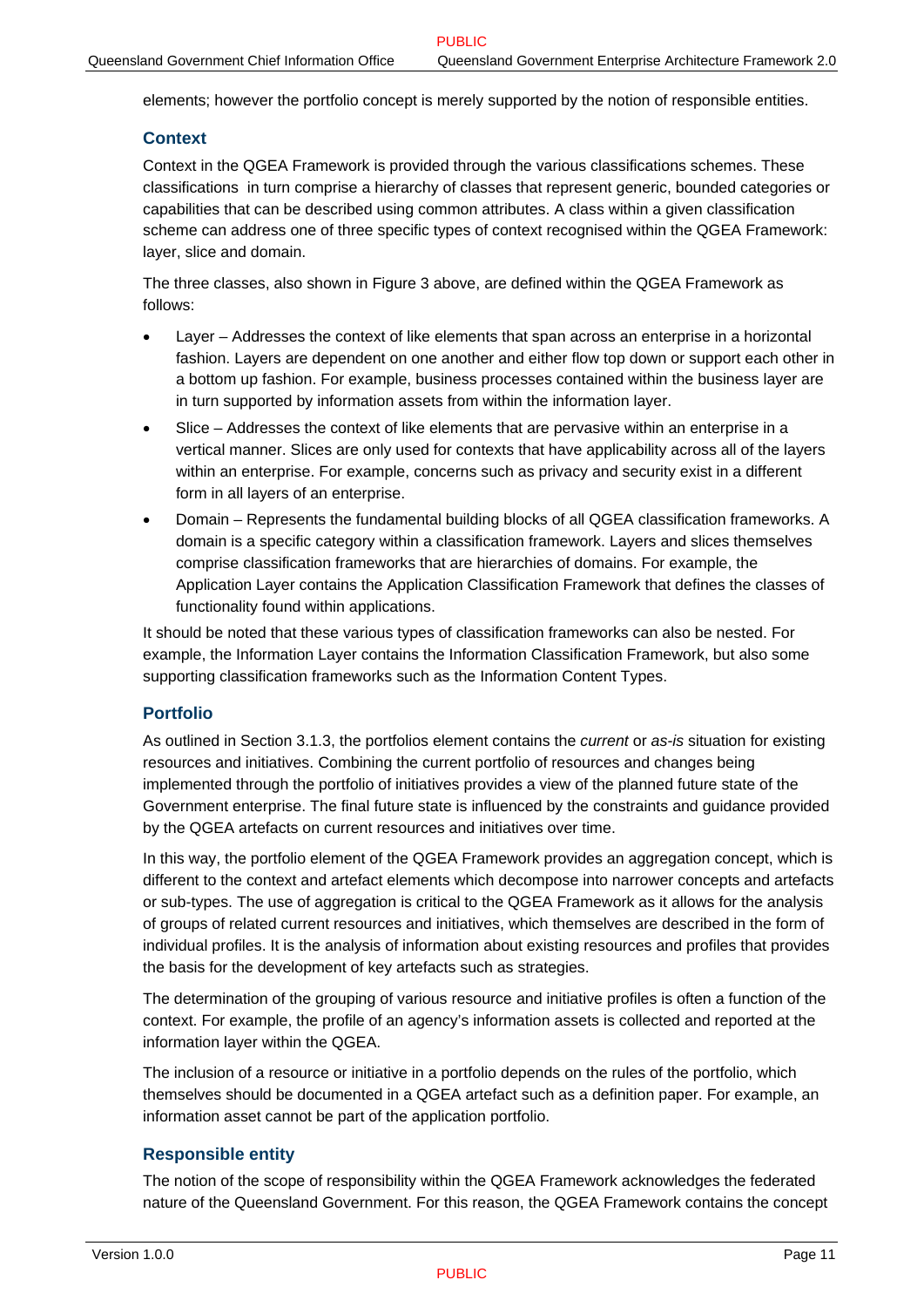<span id="page-16-0"></span>of a responsible entity. Responsible entities are generally considered to be either agencies, crossagency initiatives and whole-of-Government initiatives, as previously defined in the discussion relating to the portfolio element of the abstract model (see section [3.1.3](#page-12-1) [Portfolios](#page-12-1) above).

Responsibility for various portfolios provides an understanding of who is required to ensure that the strategies, policies, requirements and targets within the QGEA are applied to various resources and initiatives. Responsible entities are also the entities whose performance is being measured when alignment to QGEA is assessed on an annual basis $^{17}$  $^{17}$  $^{17}$ .

#### **Artefact**

Artefacts within the QGEA Framework can be either mechanisms or tools. Mechanisms are artefacts that carry some form of governance mandate that applies to resources and initiatives within the various portfolios across the Government. Mechanisms include principles, strategies, policies, requirements and targets. Mechanisms describe the Queensland Government's desired future state and the means by which that future state will be realised.

In contrast, tools are supporting artefacts such as methodologies, guidelines and templates. Tools provide additional information and process that aid in the effectiveness of mechanisms. The existence of tools increases the likelihood of achieving the desired future state as defined by the mechanisms.

There are three additional conceptual framework elements that support the QGEA but only become tangible as part of composite published artefacts. These conceptual elements are:

- Policies are clear and specific statements of direction based on principles which support achievement of long term strategies or provide a response to issues. Policies are documented and published in the form of either Information Standards or QGEA Policies.
- Requirements provide the detailed constraints and compliance requirements for a given policy. In doing so, they provide agencies with an indication of the level of discretion available when making decisions in relation to resources or initiatives, as well as processes that they must follow. Requirements are documented and published with their associated policy in the form of either Information Standards or QGEA policies.
- Targets are detailed goal statements relating to either policies or requirements and the associated performance or objective measures that indicate realisation of these goals. Targets are documented and published in the form of position papers.

#### **3.2.2 QGEA Framework outputs**

The tangible outputs generated under the artefact concept of the QGEA Framework fall into three categories: mechanisms, profiles and tools which are outlined in summary below.

#### **Mechanisms**

The QGEA Framework contains five different mechanisms which are used to communicate the Government's desired direction and future state regarding the information management and ICT environment.



#### **Figure 4 Mechanisms**

l  $17$  Performance measurement and QGEA compliance for whole-of-Government or cross agency initiatives or bodies is the responsibility of the CEO of the host agency.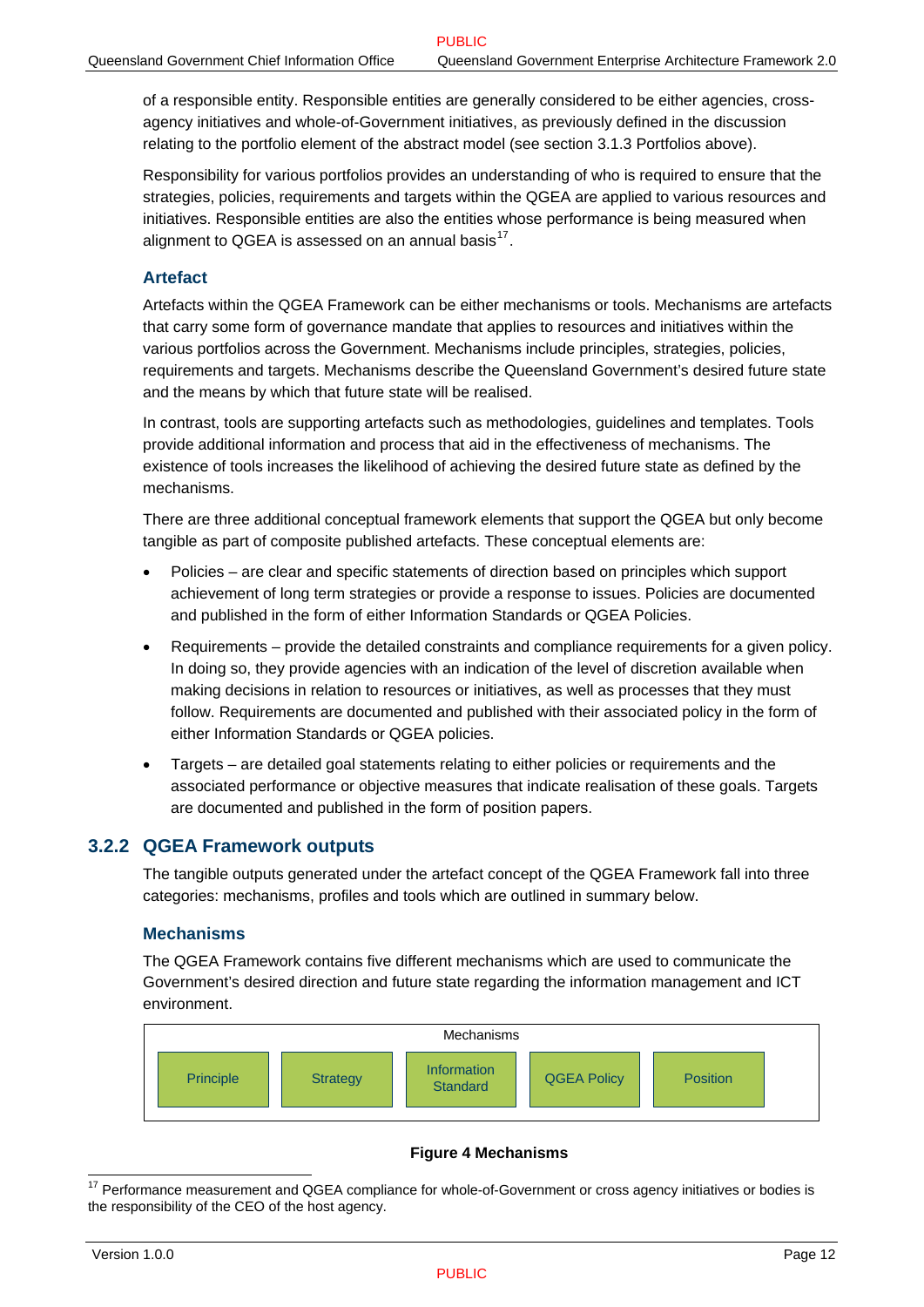<span id="page-17-0"></span>These mechanisms are as follows:

- Principles represent the core beliefs and values of the Queensland Government in relation to the management of core aspects of the Government enterprise such as business strategy, business processes, information assets and underpinning applications and technologies. They influence decisions made about the various portfolios across the sector and supporting agency processes.
- Strategies are short high-level documents intended to gain the agreement of senior executives to courses of action to achieve an agreed desired future state or goal. To that end, strategies establish a baseline of the current environment; identify the drivers that are leading to the need for change to a particular environment; articulate the future desired environment and propose a series of actions to realise that future desired state.
- Information Standards are composite artefacts including both policy and requirement elements.
- QGEA Policies are composite artefacts including both policy and requirement elements.
- Positions are the set of related targets supporting achievement of associated Information Standard or Policy requirements.

The publication of a policy and its associated requirements as either an Information Standard or QGEA policy is determined primarily on the context<sup>[18](#page-17-0)</sup>. The approach within the QGEA Framework is that policies and requirements associated with the business or information layers of the QGEA or those which address broad business issues are published as Information Standards.

For example, Information Standard 42 – Information Privacy (IS42) relates to the broad issues of information management relating to personal details and is considered to be an information layer policy linked to the Party – Person domain. Information Standard 2 – ICT Resources Strategic Planning (IS2) deals with the issues of planning ICT investments and governance over ICT decisions within agencies, making this a business layer policy associated with the Managing Information Technology - Plan for the Information Resource Management domain.

Policies and requirements related to specific applications, technologies or artefacts that address specific work instructions, operational practices or methodologies are published as QGEA policies. For example, in contrast to IS 33, the mandated use and implementation of the Government Information Licensing Framework (GILF) is a specific practice and is published as a QGEA policy.

#### **Profiles**

The QGEA Framework recognises that, in addition to the description of the desired future state of the enterprise as defined by the mechanisms, there is also a current state. Understanding the current state is important as it can inform the development of mechanisms and can be used to assess the impact of proposed future states.

The current state of the enterprise within the QGEA Framework is captured in the form of deliverables known as profiles. These can be grouped into portfolios for the purpose of analysis and prioritisation during planning, portfolio analysis or portfolio management activities.

There are two types of profiles in the QGEA Framework:

- Resource profiles contain structured descriptions of one or more resources such as business services, business process, information assets, applications or technologies, including their domain classifications as well as relationships between the resources.
- Initiative profiles contain structured descriptions of one or more initiatives, including details of

l

<sup>&</sup>lt;sup>18</sup> Until such time as the *Financial Management Standard 1997* is reviewed and the Information Standards provisions are harmonised with those of the QGEA, it will still be necessary to separate Information Standards and QGEA policies (and their associated positions) in this way.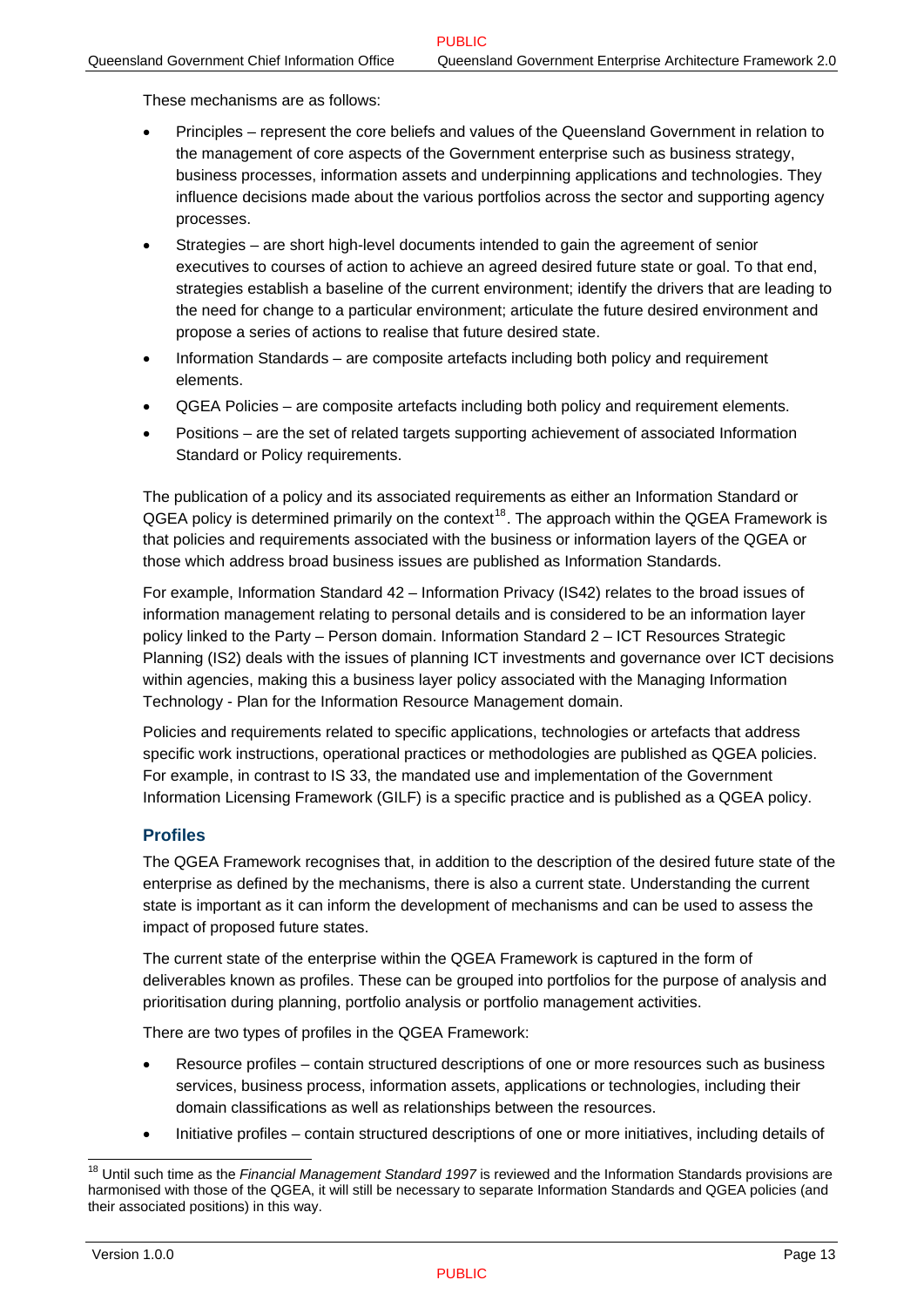the changes to service, process, information, application and technology they will bring about.

#### <span id="page-18-0"></span>**Tools**

As previously outlined, tools are supporting artefacts that assist in achieving the desired future state defined by the mechanisms. While the QGEA Framework formally defines nine tools that are regularly produced across the Queensland Government, this list is not exhaustive. The intent is that a "toolbox" which supports a QGEA policy or Information Standard could be populated with a range of tools.





The nine formally defined tools are:

- Definition papers provide background and an agreed whole-of-Government definition for a given topic or concept, including elements of the QGEA Framework itself.
- Classification frameworks provide the published categorisation schemes with associated definitions used to provide context to the QGEA. These represent an articulation of the currently endorsed QGEA contexts.
- Discussion papers raise issues on a topic to elicit further input from agencies or industry.
- Methodologies document the processes, techniques, roles and output that describe the means for executing a standardised planning, management or control practice within the Queensland Government.
- Guidelines provide additional information and support to assist agencies in aligning with a policy, requirement and target or to adopt or execute a methodology. Guidelines may contain technical standards, techniques, advice or checklists.
- Templates provide an agreed structure for the consistent presentation or capture of information within a methodology or other process.
- Fact sheets provide a brief summary of the key points of interest or concern surrounding a QGEA artefact type, their context or content.
- Patterns provide a generic description of key elements of a problem and potential solutions in a given area.
- Assessments provides an appraisal or measure.

The above tools are by no means the only tools that may prove useful to increase the effectiveness of mechanisms. Other communication and marketing tools such as presentations and brochures can also prove important, but from a QGEA Framework perspective, they do not need to be fully prescribed.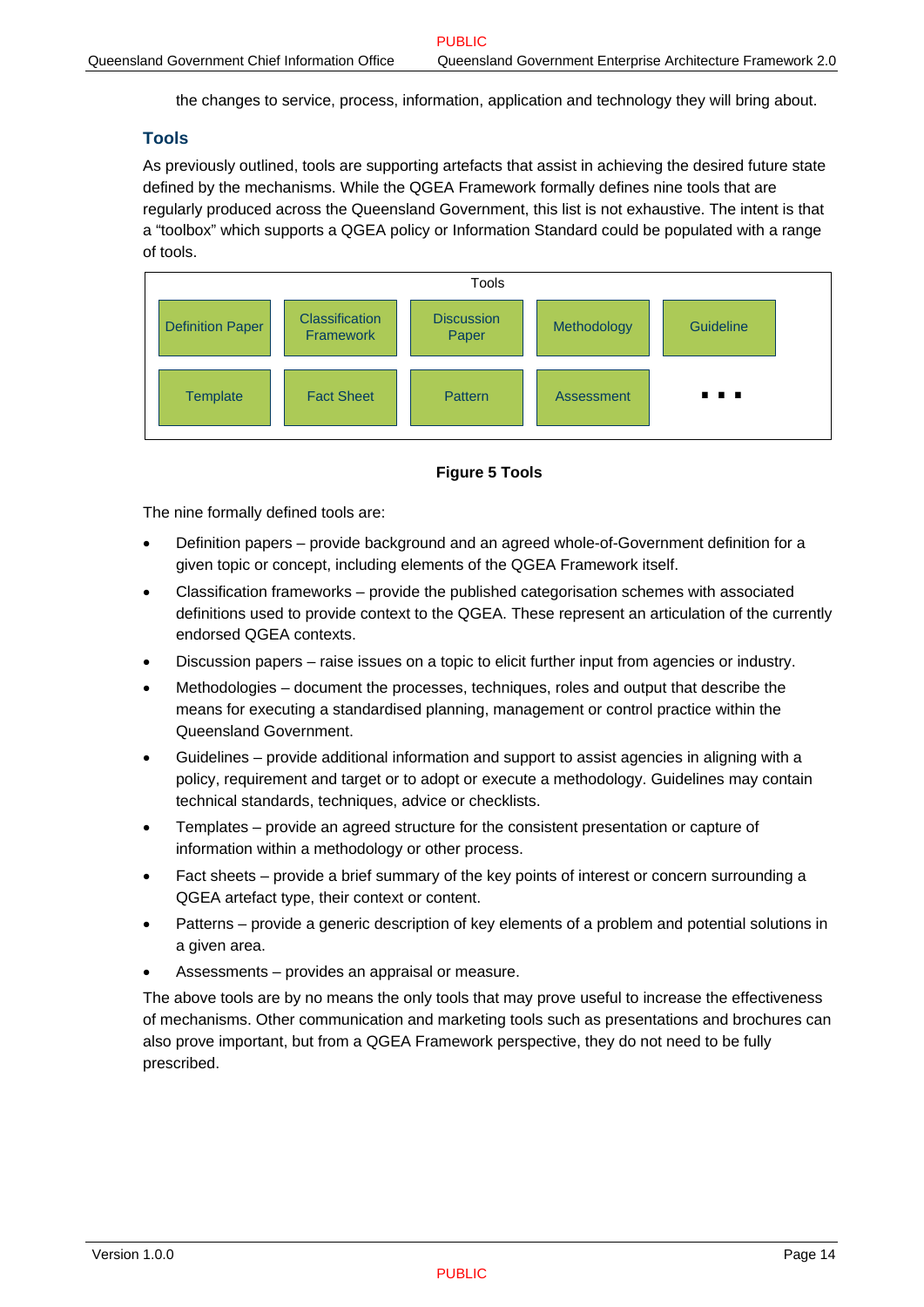## <span id="page-19-1"></span><span id="page-19-0"></span>**4 Using the QGEA Framework**

The QGEA is a source of authority for numerous activities across Queensland Government. As a result, the QGEA is not static, nor are QGEA artefacts developed in isolation.

The major activities associated with the development and governance of the QGEA Framework and QGEA artefacts are described below.

## <span id="page-19-3"></span>**4.1 Development of QGEA artefacts**

Artefacts are developed by various agencies through a defined policy process underpinned by EA practices<sup>[19](#page-19-0)</sup>. This includes cross-agency consultation and agreement facilitated by the QGCIO and Queensland Government Chief Technology Office (QGCTO).

This process, known as the QGEA Cycle, is shown in [Figure 6](#page-19-2) and draws from the Australian Policy Cycle used across the Queensland Government. The QGEA Cycle is the high level model under which QGEA artefacts are produced in accordance with the QGEA Framework Meta Model.



**Figure 6: The QGEA Cycle** 

[Table 2](#page-20-1) outlines the specific activities that are undertaken in each stage of the cycle and the QGEA

<span id="page-19-2"></span>l

<sup>&</sup>lt;sup>19</sup> EA practices include modelling and analysis of the enterprise as the basis for strategic input into the various technological and non-technological plans, requirements and solutions that underpin business outcomes.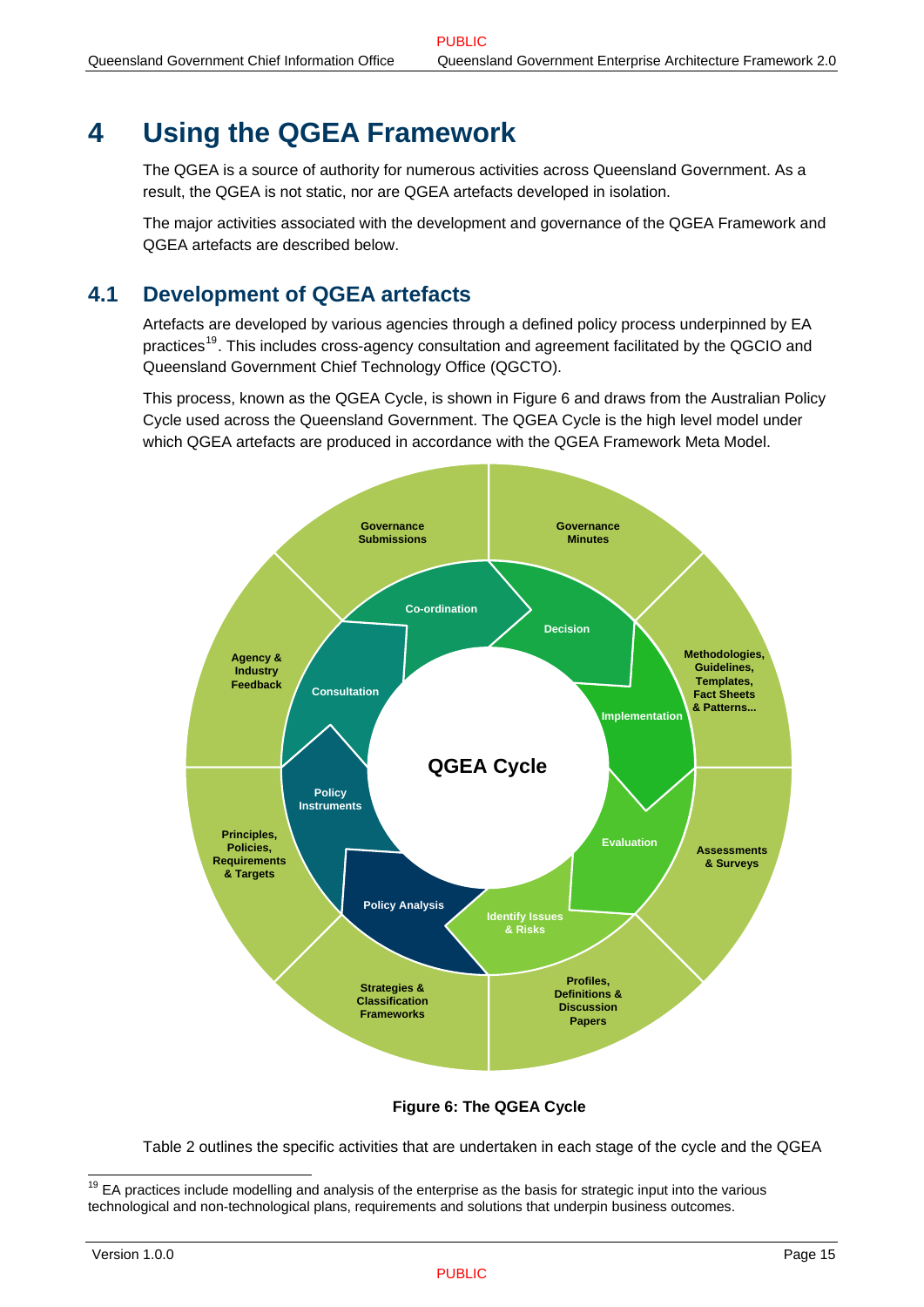<span id="page-20-0"></span>artefacts that typically result from each stage.

#### **Table 2: QGEA Cycle description**

<span id="page-20-1"></span>

| Lifecycle stage                     | <b>Activities</b>                                                                                                                                                                                                                                                                                                                                                                                                                           | <b>Outputs</b>                                                                              |  |
|-------------------------------------|---------------------------------------------------------------------------------------------------------------------------------------------------------------------------------------------------------------------------------------------------------------------------------------------------------------------------------------------------------------------------------------------------------------------------------------------|---------------------------------------------------------------------------------------------|--|
| <b>Identify Issues</b><br>and Risks | Identification of issues and risks, or indeed opportunities,<br>involves the active monitoring of current and emerging<br>business, service delivery, information management and ICT<br>changes and issues.<br>This is achieved through various means, primarily through<br>analysis of the current state of the Government as an<br>enterprise relative to industry trends.<br>Issues and risks that are considered significant or present | Resource profiles,<br>initiative profiles,<br>discussion papers<br>and definition<br>papers |  |
|                                     | opportunities to further the objectives of the Government<br>become subject to policy analysis.                                                                                                                                                                                                                                                                                                                                             |                                                                                             |  |
| <b>Policy Analysis</b>              | Policy analysis involves undertaking steps to quantify the<br>nature and scale of the issues being faced.                                                                                                                                                                                                                                                                                                                                   | Strategies and<br>classification                                                            |  |
|                                     | This may require the development of portfolios to group<br>together existing resource and initiative profiles for the<br>purpose of analysis. It may also require the creation of<br>classification frameworks to aid in the analysis process.                                                                                                                                                                                              | frameworks                                                                                  |  |
|                                     | Once the issues associated with the current situation are<br>properly defined, the options available to address them can be<br>identified and strategic responses developed.                                                                                                                                                                                                                                                                |                                                                                             |  |
|                                     | These strategies form the basis of the desired future state of<br>the enterprise.                                                                                                                                                                                                                                                                                                                                                           |                                                                                             |  |
| Policy<br>Instruments               | Policy instruments must be developed based on the analysis<br>conducted and the desired future state to be achieved.                                                                                                                                                                                                                                                                                                                        | Principles,<br>policies,                                                                    |  |
|                                     | This involves determining the most appropriate principles,<br>policies, requirements and targets to aid in realisation of the<br>desired future state.                                                                                                                                                                                                                                                                                      | requirements and<br>targets                                                                 |  |
|                                     | During this phase, tools may also be developed to aid policy<br>implementation. However, the creation of tools is generally<br>considered to be more closely aligned with the implementation<br>stage of the cycle.                                                                                                                                                                                                                         |                                                                                             |  |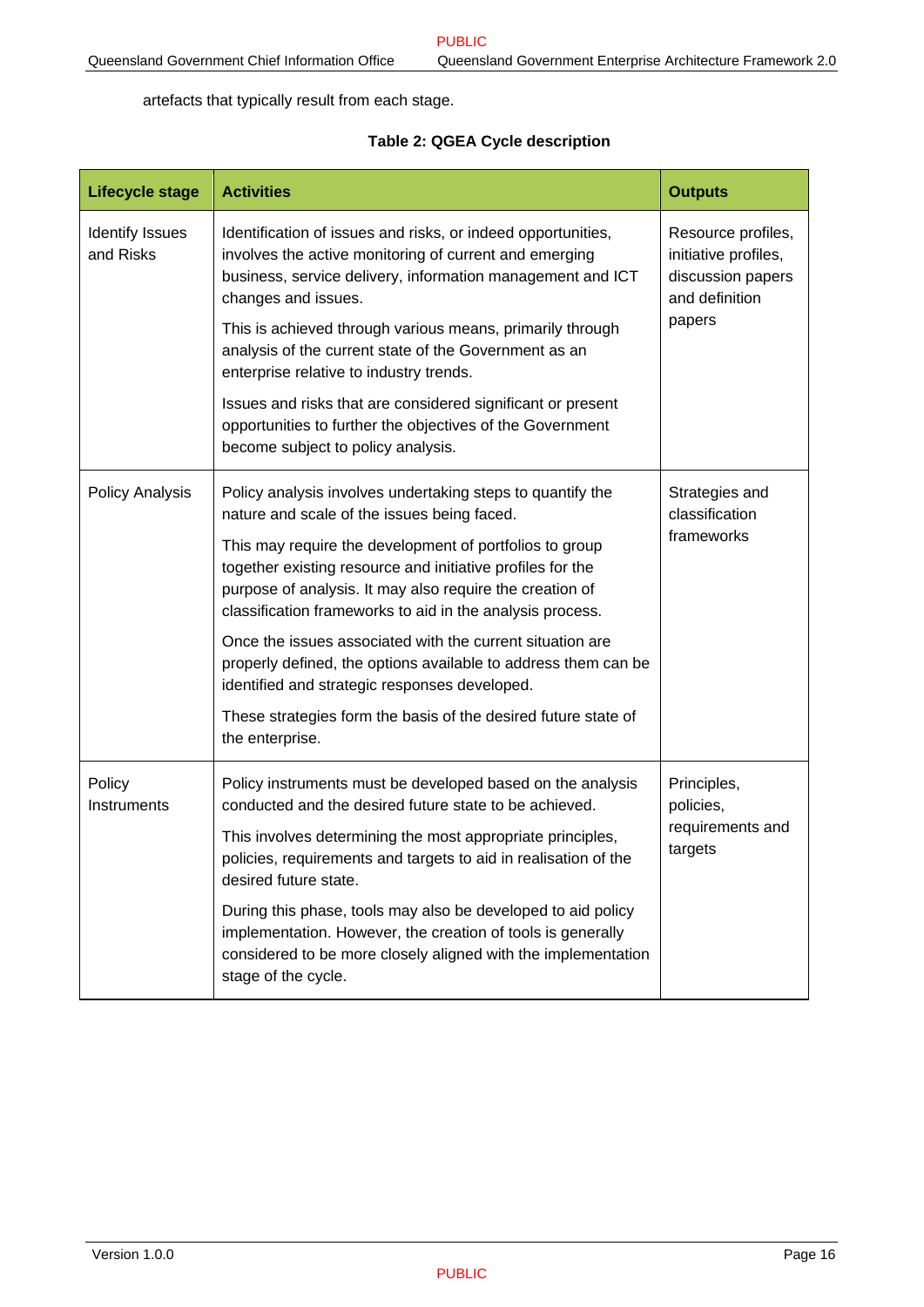| Lifecycle stage | <b>Activities</b>                                                                                                                                                                                                                                                                                                            | <b>Outputs</b>                  |
|-----------------|------------------------------------------------------------------------------------------------------------------------------------------------------------------------------------------------------------------------------------------------------------------------------------------------------------------------------|---------------------------------|
| Consultation    | Formal consultation is undertaken based on governance rules<br>for QGEA artefacts.                                                                                                                                                                                                                                           | Agency and<br>industry feedback |
|                 | Consultation involves the distribution of artefacts to impacted<br>stakeholders. This will primarily be through review by<br>specialist reference groups followed by general distribution to<br>Queensland Government agencies. In some cases,<br>consultation may include external stakeholders such as<br>industry groups. |                                 |
|                 | The impact of the proposed artefact on agencies, particularly<br>agency capacity to apply mandatory principles of Information<br>Standards within the proposed timeframe, is to be taken into<br>consideration when refining the artefact based on consultation<br>feedback.                                                 |                                 |
|                 | This formal consultation on specific policy instruments should<br>complement previous consultation conducted for any<br>artefacts, such as definition papers that preceded the policy<br>instruments stage of the cycle.                                                                                                     |                                 |
| Co-ordination   | Upon completion of consultation, including any re-work<br>required to address concerns raised, the policy instruments<br>are submitted to the appropriate governance body.                                                                                                                                                   | Governance<br>submissions       |
|                 | This may involve a submission to a series of bodies, such as<br>advisory bodies, before consideration by the final decision-<br>making group.                                                                                                                                                                                |                                 |
| Decision        | Once a decision has been taken by the appropriate<br>governance body, it is recorded and any actions arising are<br>undertaken.                                                                                                                                                                                              | Governance<br>minutes           |
|                 | This also involves communication of the decision to the<br>various agency stakeholders.                                                                                                                                                                                                                                      |                                 |
| Implementation  | Implementation involves enacting the policy instruments and<br>ensuring agencies understand their obligations.                                                                                                                                                                                                               | <b>Tools</b>                    |
|                 | Implementation also includes ensuring agencies have access<br>to the necessary supporting materials, such as tools.                                                                                                                                                                                                          |                                 |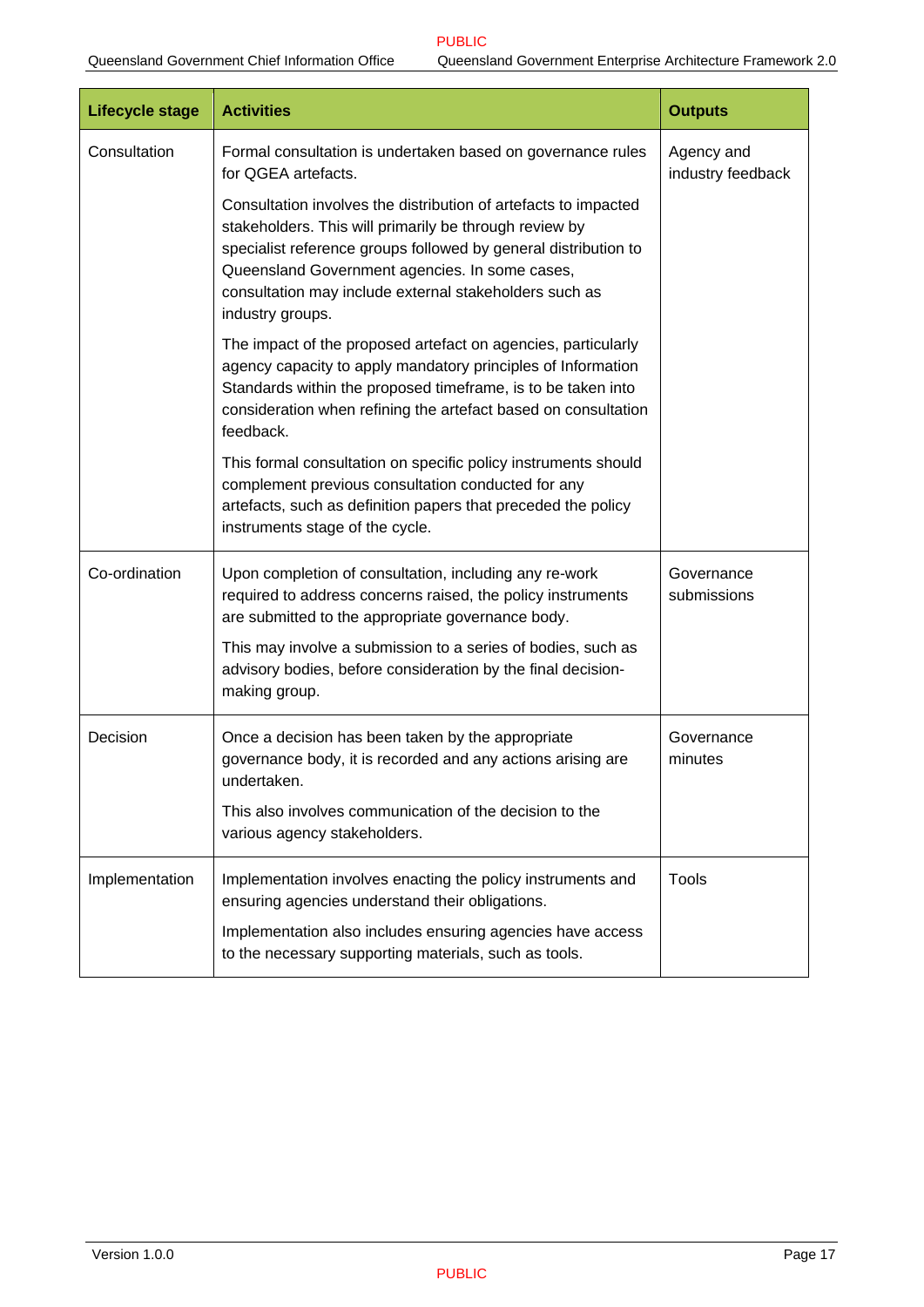<span id="page-22-0"></span>

| Lifecycle stage | <b>Activities</b>                                                                                                                                                                                                                                                         | <b>Outputs</b>             |
|-----------------|---------------------------------------------------------------------------------------------------------------------------------------------------------------------------------------------------------------------------------------------------------------------------|----------------------------|
| Evaluation      | Monitoring of the performance and impact of the QGEA<br>artefacts is crucial to ensuring the effectiveness of the QGEA.                                                                                                                                                   | Assessments and<br>surveys |
|                 | Within the QGEA, targets documented in the requirements<br>provide performance measures to judge the success or failure<br>of the mechanisms and tools.                                                                                                                   |                            |
|                 | The evaluation stage primarily involves annual agency<br>reporting of compliance with Information Standards, QGEA<br>policies, requirements and targets. In some cases it is<br>extended to maturity assessments and surveys.                                             |                            |
|                 | The evaluation stage provides the necessary feedback loop<br>on current strategies and their supporting mechanisms and<br>tools. This feedback, when processed, may raise issues that<br>require adjustments to these mechanisms and tools and the<br>cycle begins again. |                            |

It is important to note the use of consultation with reference groups and relevant stakeholders throughout each stage of the cycle, not just in the formal consultation step.

Equally important is recognition that the creation of QGEA artefacts will not always follow the exact sequence of the cycle. However, experience has shown that artefacts produced using the processes within the cycle are more likely to produce sound directions which are well supported by all stakeholders.

Following the QGEA Cycle reinforces the logical relationships that should be maintained between the artefacts, as shown in [Figure 7](#page-22-1).



<span id="page-22-1"></span>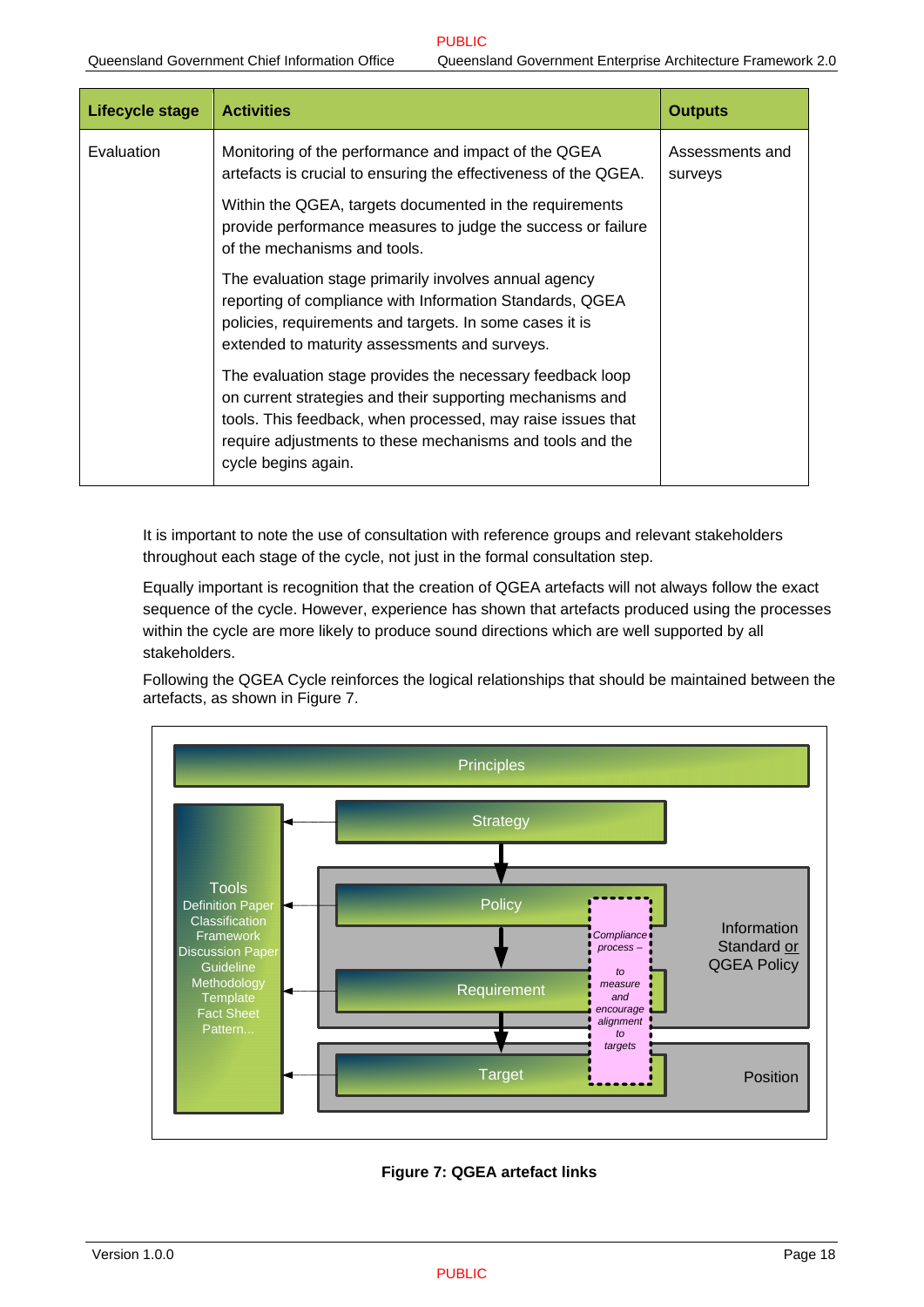<span id="page-23-0"></span>While not every policy, requirement and target will result from a formal strategy, some form of strategic thinking and rationale should be developed and documented before they are created.

## **4.2 Responsibility for producing QGEA artefacts**

The QGEA Cycle approach, with central agencies providing the core around which other groups provide further support and produce policy in their areas of domain expertise, also improves the effectiveness of the QGEA. For this reason, the management and population of the QGEA is not solely a centralised activity of the QGCIO or QGCTO.

This collaborative approach to information management and ICT policy is recognised by Gartner<sup>[20](#page-23-0)</sup> as an appropriate model for ensuring EA is adopted across complex and diverse organisations such as government (see [Figure 8: Gartner's concentric architecture team structure](#page-23-1)).



**Figure 8: Gartner's concentric architecture team structure** 

<span id="page-23-1"></span>While QGEA artefacts can be developed by any party that identifies a need and has the appropriate expertise, the QGCIO and QGCTO are responsible for guiding and managing the development of QGEA artefacts.

[Table 3 shows the high level responsibility](#page-24-1) $^{21}$  of the QGCIO and QGCTO with respect to coordination [of the production of QGEA artefacts across QGEA layers and slices.](#page-23-0) 

<sup>&</sup>lt;sup>20</sup> Gartner, 11 April 2005, "Organizing tactics for enterprise architecture", Colleen M Young

 $^{21}$  In some cases, the responsibility for co-ordination is shared with one office taking a lead role in consultation, with the other indicated in brackets.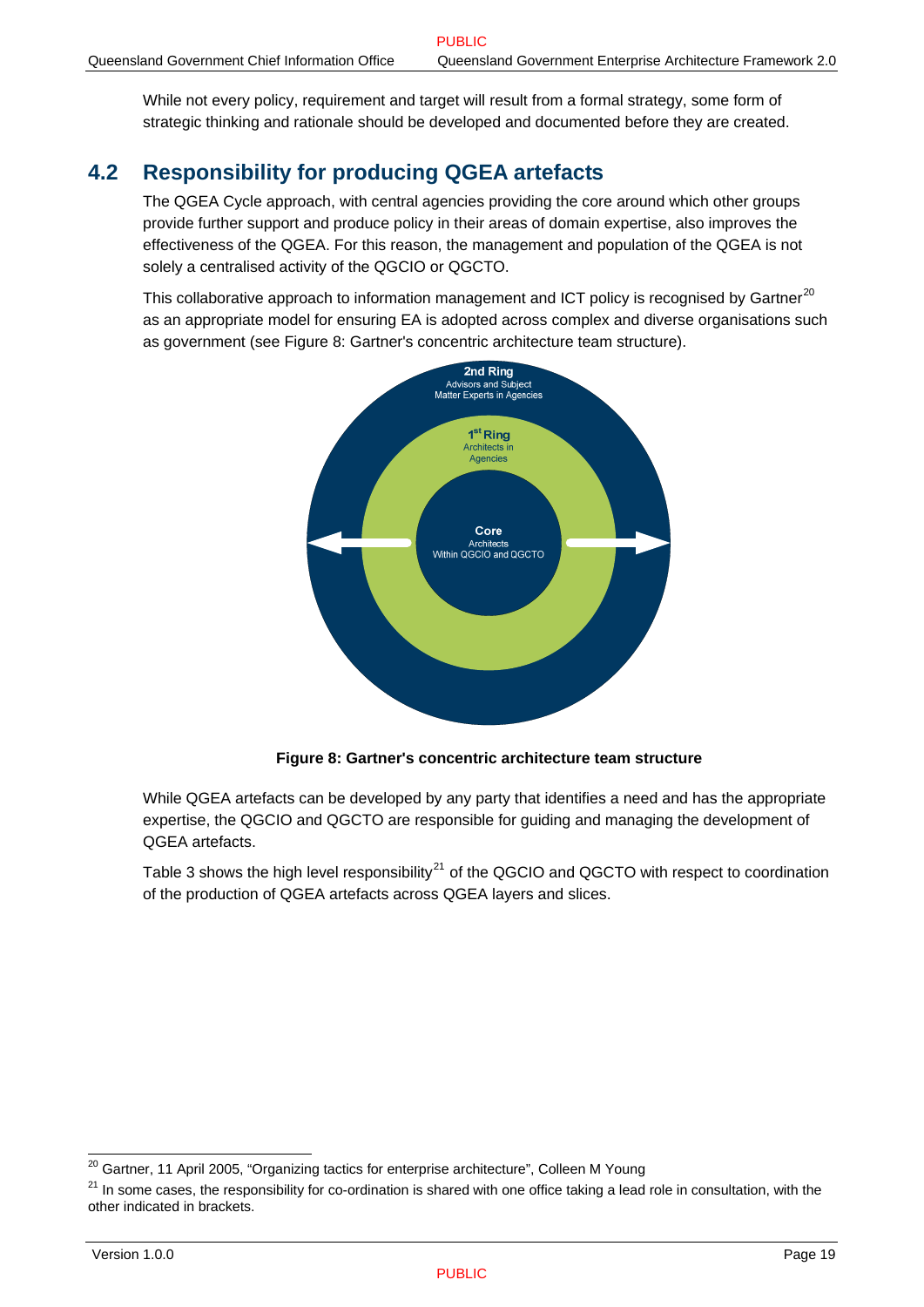#### **Table 3: QGEA context and artefact co-ordination responsibility[22](#page-24-0)**

<span id="page-24-1"></span><span id="page-24-0"></span>

|                                        | <b>Business</b> | <b>Information</b> | <b>Application</b> | <b>Technology</b> | <b>Information</b><br><b>Security</b> |
|----------------------------------------|-----------------|--------------------|--------------------|-------------------|---------------------------------------|
| <b>Discussion</b><br>papers            |                 |                    | Any $^{23}$        |                   |                                       |
| <b>Definition</b><br>papers            |                 |                    |                    |                   |                                       |
| <b>Classification</b><br>frameworks    |                 |                    |                    |                   |                                       |
| <b>Principles</b>                      |                 |                    |                    |                   |                                       |
| <b>Strategies</b>                      | QGCIO           | QGCIO              | QGCIO<br>(QGCTO)   | QGCTO<br>(QGCIO)  | QGCIO<br>(QGCTO)                      |
| <b>Information</b><br><b>Standards</b> |                 |                    |                    |                   |                                       |
| <b>QGEA Policies</b>                   |                 |                    |                    |                   |                                       |
| <b>Positions</b>                       |                 |                    |                    |                   |                                       |
| <b>Tools</b>                           |                 |                    | QGCTO              | QGCTO             | QGCIO                                 |

Coordination of additional QGEA slices will be determined by QGCIO and QGCTO based on the intersection of the slice in a particular layer. For example, the authentication principles and policy to determine appropriate authentication approaches is an information security issue and would therefore fall to QGCIO to coordinate in consultation with the QGCTO. In contrast, principles and policies for implementation of smartcard technologies for authentication would be a technology layer security issue and coordinated by QGCTO in consultation with QGCIO.

In some cases, agencies are involved in information management and ICT activity where principles and strategies emanate from sources other than the Queensland Government. In these cases, agencies can apply the QGEA Framework internally to allow them to bring non-Queensland Government issued policy together with Queensland Government policy.<sup>[24](#page-24-0)</sup> Alternatively the agencies involved could simply submit QGEA Framework compliant artefacts based on these external sources, for publication by the QGCIO and QGCTO.

Beyond responsibility for coordination, the QGCTO and QGCIO manage the QGEA Framework and QGEA artefacts under a formal agreement and jointly agree on a related program of work which includes an annual review of existing QGEA artefacts. Through this agreement, QGCIO and QGCTO resolve any ambiguities which may arise, such as the coordination of new layers or slices that may be added over time.

Further details of QGCIO's and QGCTO's other operational responsibilities in relation to management of the QGEA Framework and QGEA are given in [Appendix C: Supporting the QGEA](#page-47-1).

<sup>&</sup>lt;sup>22</sup> Other policy instruments may be published under alternative policy frameworks outside of the QGEA.

<sup>&</sup>lt;sup>23</sup> "Any" implies that any agency in the Queensland Government can develop a discussion paper, but final distribution and consultation will involve assistance and advice from QGCIO and QGCTO.

 $^{24}$  For information on agencies' internal uses of the QGEA Framework, refer to Section 4.5 Agency internal use of the QGEA Framework.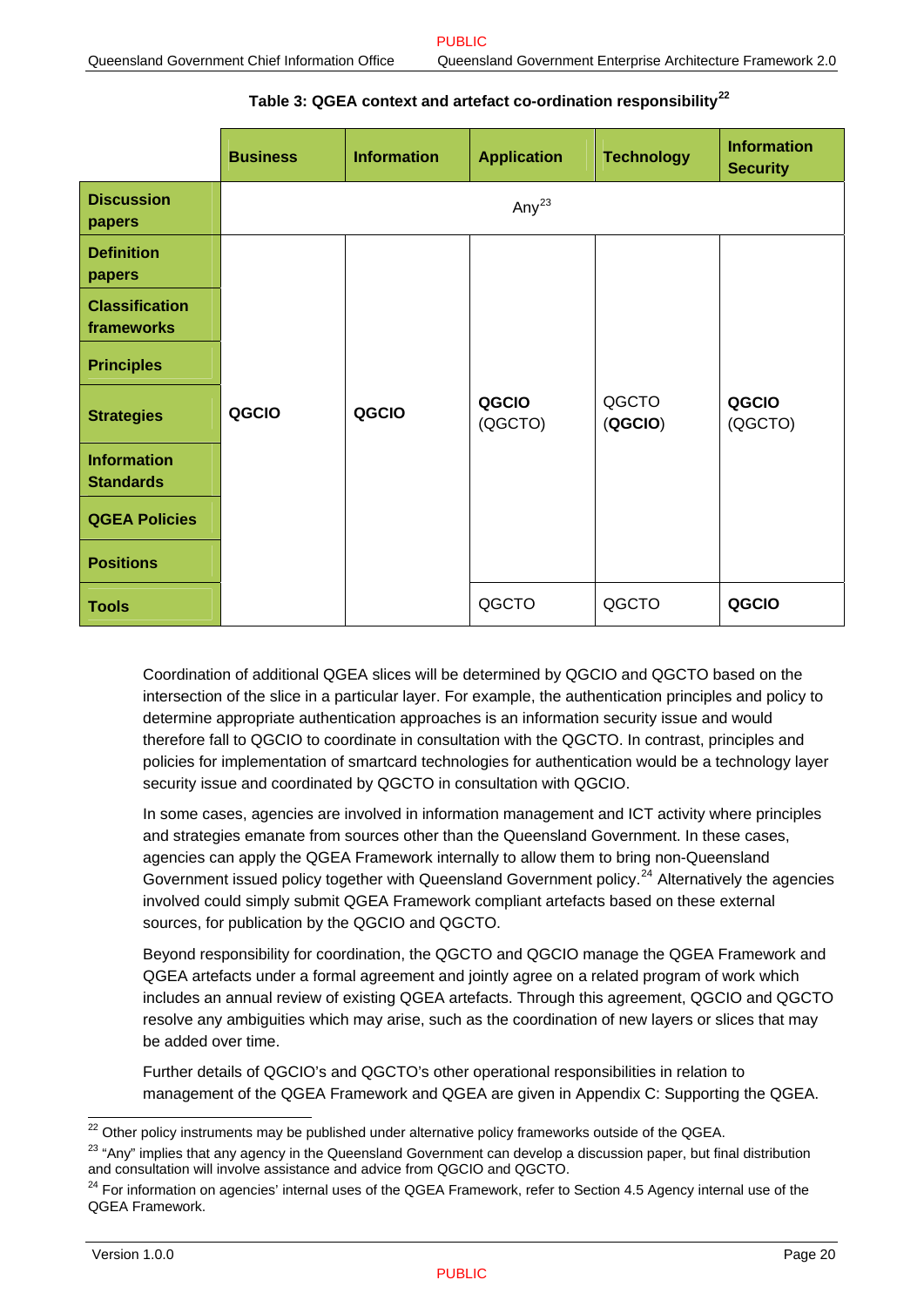## <span id="page-25-1"></span><span id="page-25-0"></span>**4.3 Governance of the QGEA Framework and artefacts**

Governance provides a means to manage additions and amendments to both the structure of the QGEA Framework and QGEA artefacts.<sup>[25](#page-25-0)</sup> The QGEA Framework and QGEA artefacts are governed using the Queensland Government ICT Governance Framework as shown in [Figure 9](#page-25-2).



#### **Figure 9: Major Queensland Government ICT governance bodies**

<span id="page-25-2"></span>There are four bodies that have responsibilities in relation to the QGEA as follows:

- QGCIO and QGCTO responsible for the day-to-day operations and management of the population of the QGEA and for coordinating amendments to the QGEA Framework itself;
- QGEA Reference Group responsible for providing an architecture assurance role through input and impact analysis on proposed amendments or additions to the QGEA Framework or QGEA artefacts. The QGEA Reference Group is an advisory body to the Strategic Information (SI) & ICT Council Executive, QGCIO and QGCTO;
- Executive Director, Queensland Government Chief Information Office responsible for providing a whole-of-Government assurance role through input and impact analysis on proposed amendments or additions to the QGEA Framework or QGEA artefacts. The SI & ICT Council will be used in an advisory capacity as required.
- The Queensland Government Chief Information Officer (Director-General of the Department of Public Works) – responsible for approving mandates, amendments or additions to the QGEA Framework or QGEA artefacts. The SI & ICT CEO Committee will be used in an advisory capacity as required.

It is important to note that the level of consultation, assurance, endorsement and the approval body depends on both the QGEA artefact type and its potential impact on agencies or the QGEA Framework. Judging the potential impact early in the consultation process to aid in this decisionmaking process is a function of the QGEA Reference Group.

l

<sup>25</sup> These arrangements reflect the 2006 recommendations made by the *Service Delivery and Performance Commission report into ICT governance in the Queensland Government* and November 2008 Executive Government decision.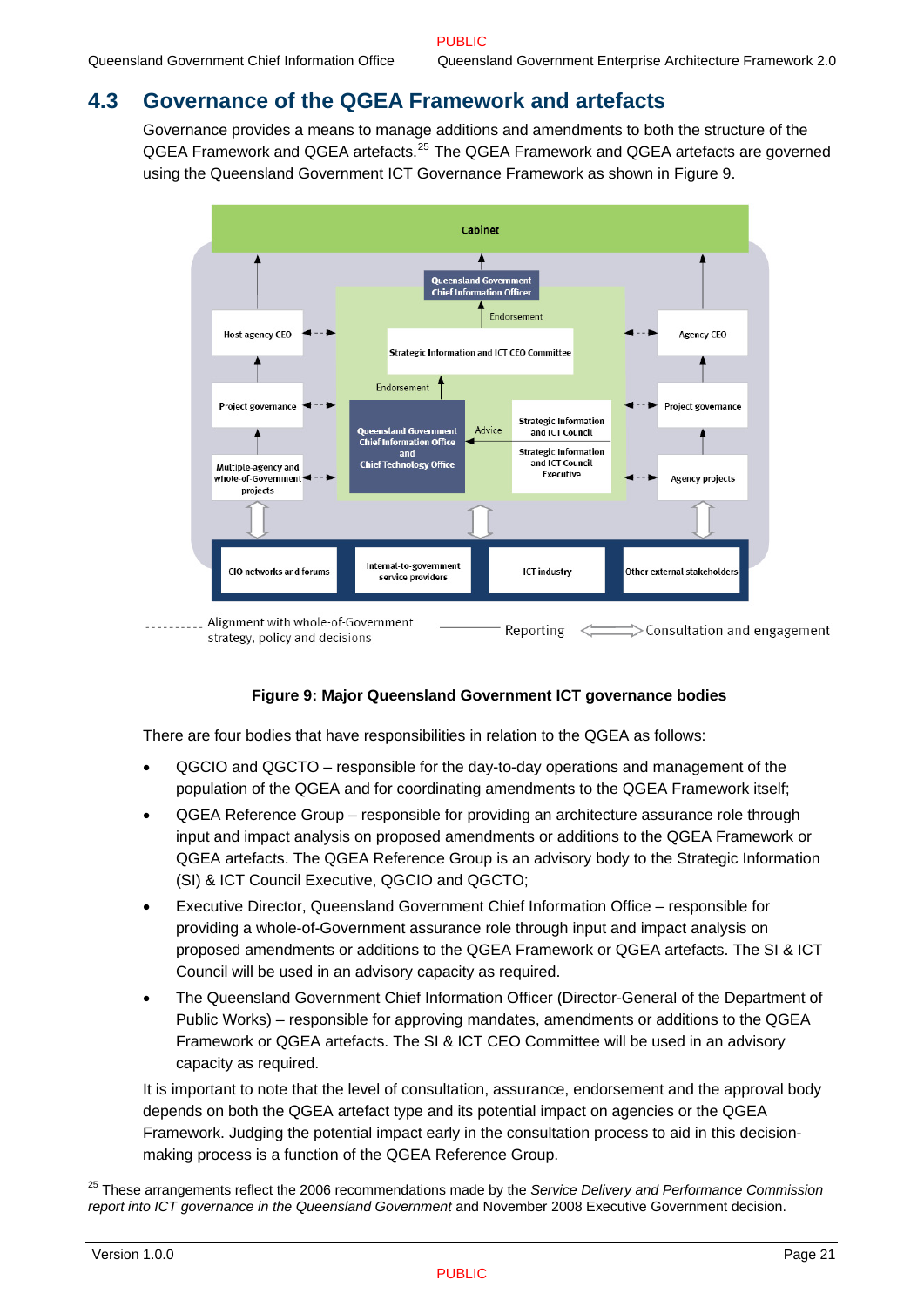For example, discussion papers require very little governance (apart from the use of a standard process, templates and some level of quality assurance) as they are not setting any future direction or making policy statements. However, an Information Standard carries a mandate and must be complied with. As a result, Information Standards require much stronger governance and more extensive consultation.

Due to these varying levels of impact, the QGEA artefact governance arrangements need only be invoked up to a level that reflects the potential impact that the artefact will have. Unnecessary invocation of the governance process can reduce the agility and responsiveness of the QGEA.

For this reason, the submission of QGEA artefacts to the SI & ICT CEO Committee is restricted to artefact types that require the approval of the Queensland Government Chief Information Officer (as shown in [Table 4](#page-27-1) below) or that are considered by the executive management of QGCIO or QGCTO to contain a high impact to the Queensland Government.

High impact amendments or artefacts are defined as any new or modified artefact that either:

- according to the QGEA framework meta model, is a mechanism that must be "aligned with", that is, it carries a mandate
- requires significant implementation effort by most agencies in terms of financial investment, staff and the number of agencies impacted by the change. This is determined through consultation
- involves a major structural change to the QGEA Framework itself.

In some cases, approval authority may be delegated to the Executive Director, Queensland Government Chief Information Office.

[Table 4](#page-27-1) shows the overall responsibilities for the QGEA Framework and key QGEA artefact types.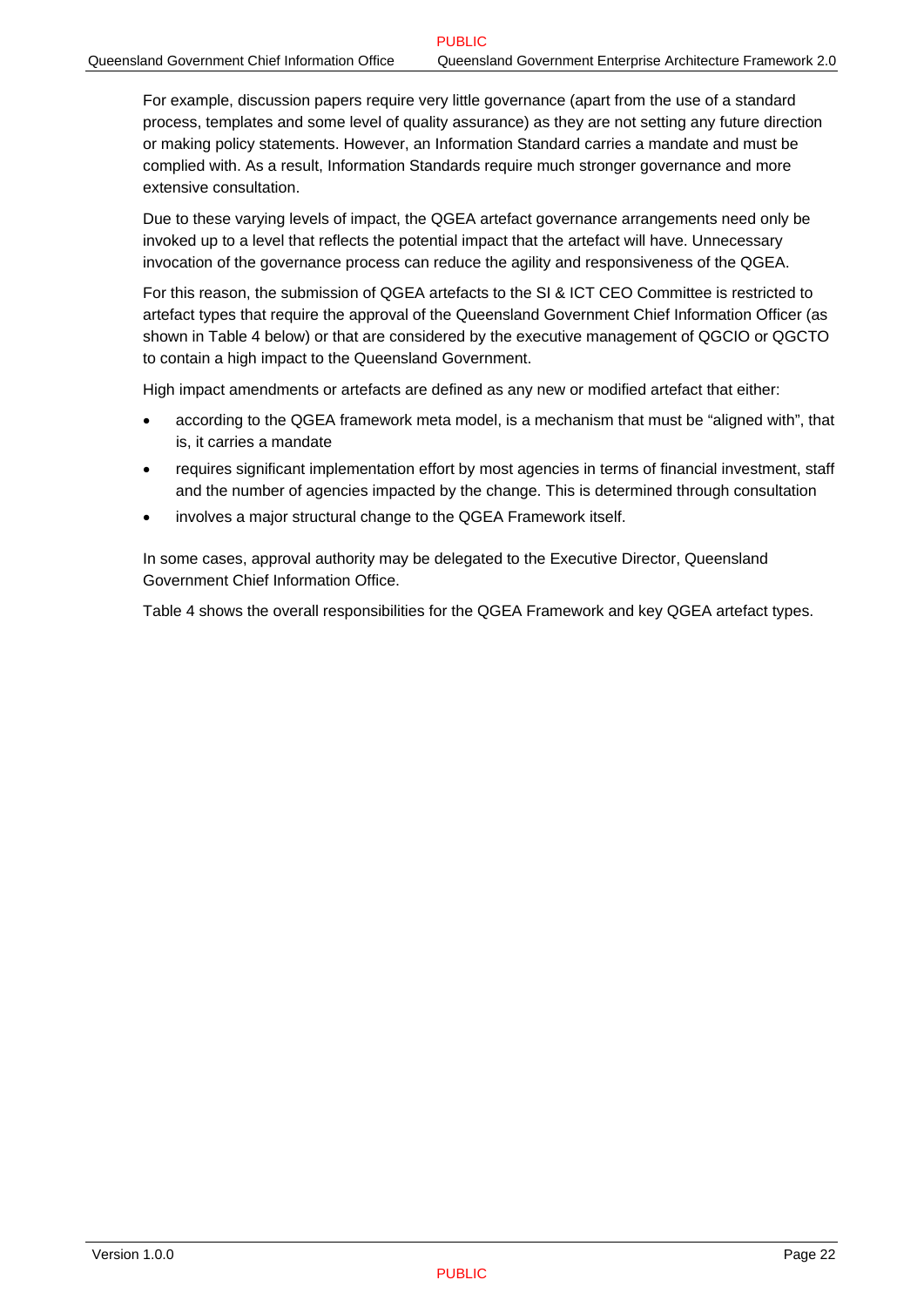<span id="page-27-1"></span><span id="page-27-0"></span>

| <b>Key QGEA artefact types</b>                                                                                           | <b>Governance role</b><br><b>Operational role</b>                                                                                                    |                                                                                                                                          |               |                                         |
|--------------------------------------------------------------------------------------------------------------------------|------------------------------------------------------------------------------------------------------------------------------------------------------|------------------------------------------------------------------------------------------------------------------------------------------|---------------|-----------------------------------------|
|                                                                                                                          |                                                                                                                                                      | <b>Business and</b><br><b>Information layers,</b><br>plus Information<br><b>Security slice</b>                                           | and<br>layers | <b>Application</b><br><b>Technology</b> |
| <b>QGEA Framework</b><br>(abstract and meta model)                                                                       | QGCIO                                                                                                                                                | Queensland Government Chief<br>Information Officer (DG DPW) will<br>use the SI&ICT CEO Committee in<br>an advisory capacity as required. |               |                                         |
| <b>Definition papers</b>                                                                                                 | QGCIO & QGCTO                                                                                                                                        | Queensland Government<br><b>Chief Information Officer</b><br>QGCTO<br>(DG DPW)                                                           |               |                                         |
| <b>Classifications frameworks</b>                                                                                        | QGCIO & QGCTO                                                                                                                                        | Queensland Government Chief<br>Information Officer (DG DPW) will<br>use the SI&ICT CEO Committee in<br>an advisory capacity as required. |               |                                         |
| <b>Portfolios</b><br>(resource profiles and<br>initiative profiles)                                                      | For whole-of-Government<br>architecture: QGCIO (for the<br>Business and Information layers) or<br>QGCTO (for Applications and<br>Technology layers). |                                                                                                                                          |               |                                         |
|                                                                                                                          | For multi-agency or whole-of<br>Government initiatives: the host<br>agency with advice from the<br>QGCIO and QGCTO.                                  |                                                                                                                                          |               |                                         |
| <b>Mechanisms</b><br>(principles, strategies,<br><b>Information standards,</b><br><b>QGEA policies and</b><br>positions) | QGCIO sets the minimum<br>requirements and process for<br>developing mechanisms and tools<br>created by other projects, bodies or                    |                                                                                                                                          |               |                                         |
| agencies but held in the QGEA.<br>Tools<br>QGCIO<br>(methods, guidelines etc)                                            |                                                                                                                                                      |                                                                                                                                          | QGCTO         |                                         |

#### **Table 4: Operational and governance roles for the QGEA**

QGEA artefacts are primarily intended for internal-to-Government use, but once approved, most artefacts should be released to the public. This ensures that the majority of Queensland Government's ICT policy directions are made available to the ICT industry and other interested nongovernment parties. On this basis, QGEA artefacts will have the following security classifications in accordance with the Queensland Government Information Security Classification Framework (QGISCF):

- During development of a QGEA artefact, the target audience is considered to be Queensland Government staff and the QGEA artefact will have a security classification of UNCLASSIFIED. UNCLASSIFIED information may have an additional classification of INTERNAL-USE-ONLY, AGENCY-INTERNAL-USE-ONLY or GOVERNMENT-INTERNAL-USE-ONLY.
- Once a QGEA artefact is approved, the published version should have a security classification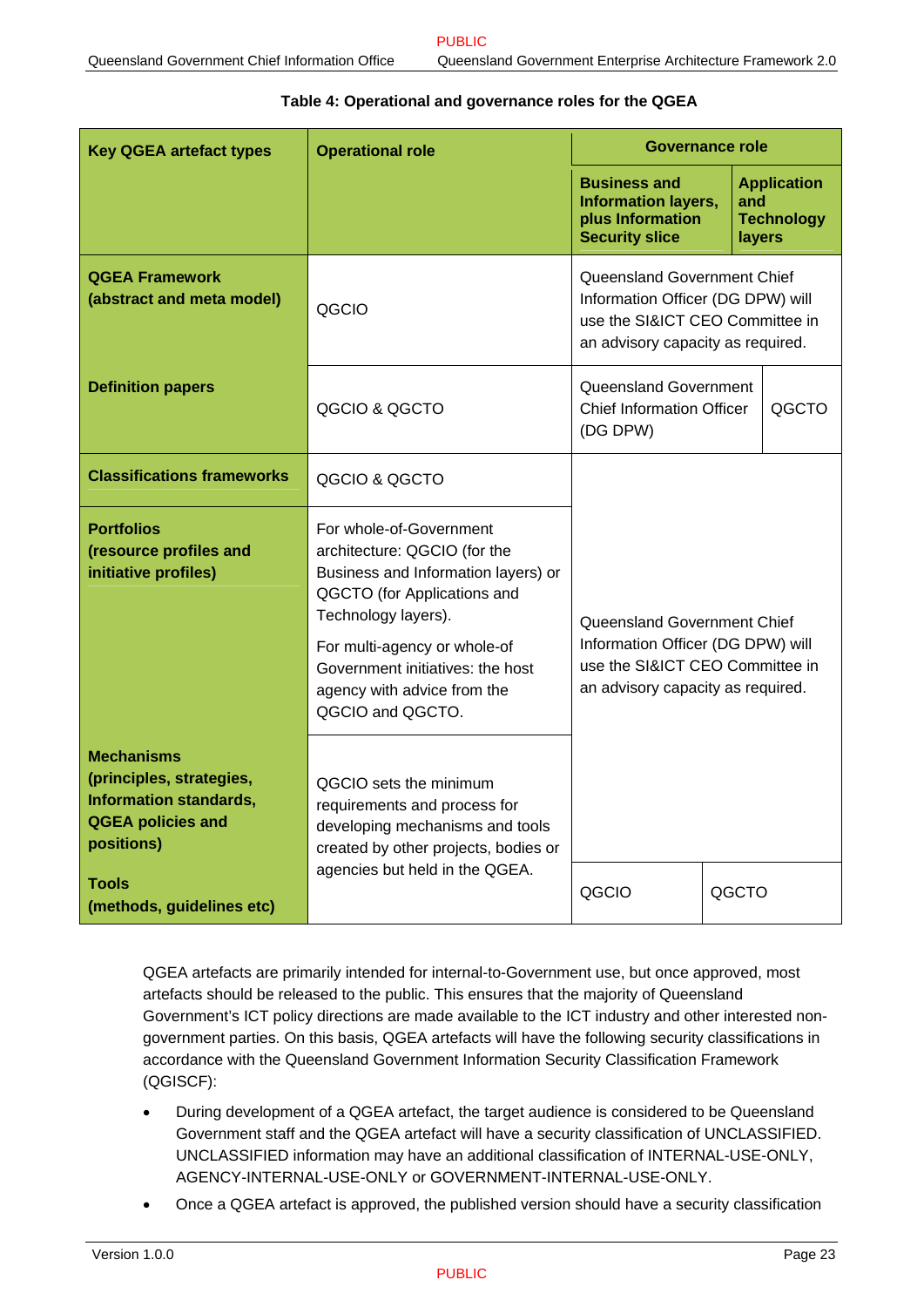of PUBLIC, according to the QGISCF, unless otherwise directed by the approving authority.

## <span id="page-28-0"></span>**4.4 Agency compliance with the QGEA artefacts**

Compliance helps to ensure that change driven by the QGEA occurs within agencies.

There can be significant legal consequences for the Queensland Government from third parties where an agency fails to implement and adhere to mandatory elements of the QGEA. For example, previous Crown Law advice provided to the QGCIO has indicated that an agency could be liable to a third party for claims in contract, tort (negligence) or even under the trade practices legislation if they fail to properly implement Information Standards.

#### **4.4.1 Understanding compliance**

Agencies are required to be compliant with the principles, policies, requirements and targets within the QGEA through legislative provisions, including the *Financial Management Standard 1997* and the *Public Records Act 2002*. These legislative provisions were further supported by administrative arrangements approved by Executive Government in November 2008.

An agency is considered to be fully compliant with QGEA artefacts when it implements and maintains the necessary administrative controls to meet QGEA principles, policies, requirements (in the form of Information Standards and QGEA policies) and targets (in the form of QGEA positions).

Ensuring that the policy or requirement of the QGEA is adopted is crucial since simply achieving a target is not sufficient to maintain the architecture over time. Agencies are required to incorporate the directions of the QGEA artefacts into "to-be" architectures in the form of their own strategies, policies and requirements to ensure that they continue to meet the position in future after the deadline for alignment has passed. Without compliance at both the policy and position level, there is an inherent risk that future initiatives inadvertently diverge from the target through ignorance of the target.

#### **Understanding policy and requirement compliance**

Compliance with a policy or requirement is defined as adoption within the agency's own administrative regime. That is, the agency's "to-be" or target architecture is consistent with the policy and requirements specified for the particular QGEA domains of interest.

#### **Understanding position and target compliance**

Agencies are also required to comply with the positions specified within the QGEA through alignment with defined targets, as specified within sections 22 and 56 of the *Financial Management Standard*. Targets are the specific measures contained within QGEA positions. These measures themselves comprised the deadlines to achieve or implement an agreed level of consistency with all, or part, of a direction across one or more domains, as stated in the associated policies and requirements.

A target for one or more domains may be specified in a variety of ways, including but not limited to a particular product to be implemented; one or more standards to be followed; a purchasing arrangement to be used; or a service provision arrangement to be adopted.

For example, if the QGEA policy on network cabling included the following: "Agencies maintain a register of agency sites and the standard of cabling at each site", then the position would contain targets such as "50% of agency sites represented in the site register by 30 June 2006" and "100% of agency sites are represented in the site register by 30 June 2007".

Compliance with a target is defined as having achieved, or having the stated intention to achieve, the defined level of consistency by the specified deadline for all of the targets within a position.

[Table 5](#page-29-1) illustrates compliance with a hypothetical target within the "E-mail and Calendaring"<sup>[26](#page-28-0)</sup>

l

 $^{26}$  This domain is for illustrative purposes only. Agencies should refer to the published classification frameworks for actual domains currently defined for the Queensland Government.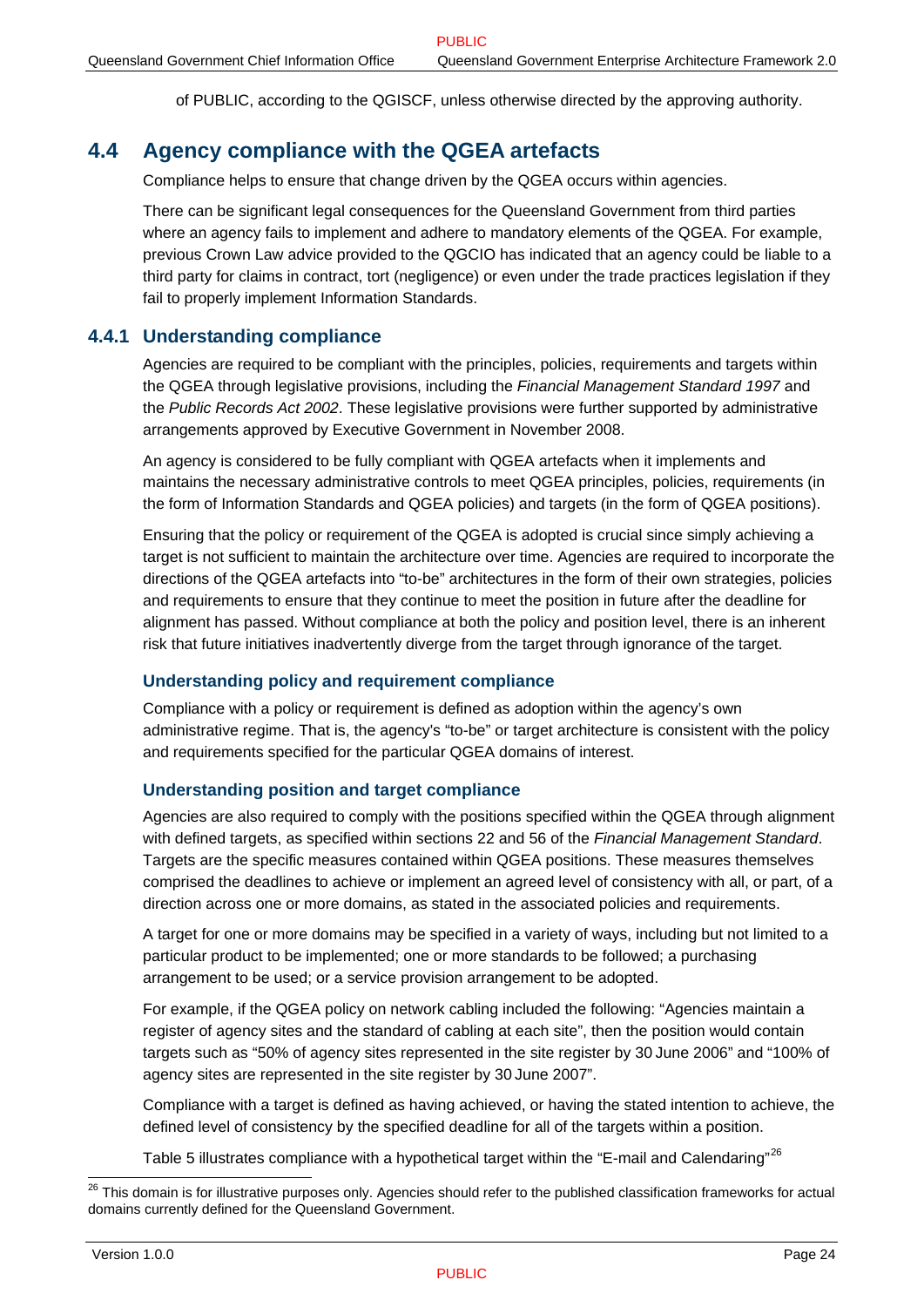<span id="page-29-0"></span>domain within the technology layer of the QGEA.

#### **Table 5: Example QGEA target compliance**

<span id="page-29-1"></span>

| Whole-of-Government architecture is defined as Microsoft Exchange 5.5 Service Pack 4 with a target<br>that all agencies will adopt this by June 2008. |                                                                     |                   |  |  |  |
|-------------------------------------------------------------------------------------------------------------------------------------------------------|---------------------------------------------------------------------|-------------------|--|--|--|
| <b>Current agency architecture</b>                                                                                                                    | <b>Agency initiatives</b>                                           | <b>Compliant?</b> |  |  |  |
| Microsoft Exchange 5.5 SP4                                                                                                                            | <b>None</b>                                                         | Yes               |  |  |  |
| Microsoft Exchange 5.5 SP3                                                                                                                            | Initiative to upgrade to 5.5 SP4 by June 2008                       | Yes               |  |  |  |
| Microsoft Exchange 5.5 SP3                                                                                                                            | Initiative to upgrade to 5.5 SP4 by June 2010                       | No.               |  |  |  |
| Lotus Notes R6                                                                                                                                        | Initiative to upgrade to Lotus Notes R8 by 2008                     | No.               |  |  |  |
| Lotus Notes R6                                                                                                                                        | Initiative to migrate to Microsoft Exchange 5.5 SP4 by<br>June 2008 | Yes               |  |  |  |

#### **4.4.2 Demonstrating compliance**

Agency compliance with the QGEA is demonstrated by meeting criteria relating to the implementation of QGEA policies, requirements and targets, necessitating that agencies can show evidence of implementation action.

Only when an agency can demonstrate compliance at both the policy level and individual position targets in a particular area of the QGEA is the agency considered to be fully compliant.

#### **Demonstrating policy and requirement compliance**

The compliance process begins when a policy or requirement is issued in the form of an Information Standard or QGEA policy. Agencies are required to undertake a risk assessment of the impact of the policy statement and associated requirements within six months from the date of approval of the associated Information Standard or QGEA policy $27$ .

The purpose of the risk assessment is to determine the exposure of the agency to the issues, hazards and liabilities that the policy or requirement is attempting to address. The risk assessment determines what the high risk areas are that should be the focus of agency implementation activity. In the case of Information Standards only, the risk assessment also provides the basis for scoping the timeframe for agency implementation.

An agency's adoption of a particular policy or requirement is then determined using the criteria outlined in [Table 6.](#page-30-1)

l

 $27$  The six-month timeframe is the default timeframe used for Information Standards. However, in rare and exceptional circumstances, the timeframe for the risk assessment may be extended. Any such extensions are documented in the Information Standard itself at the time of publication.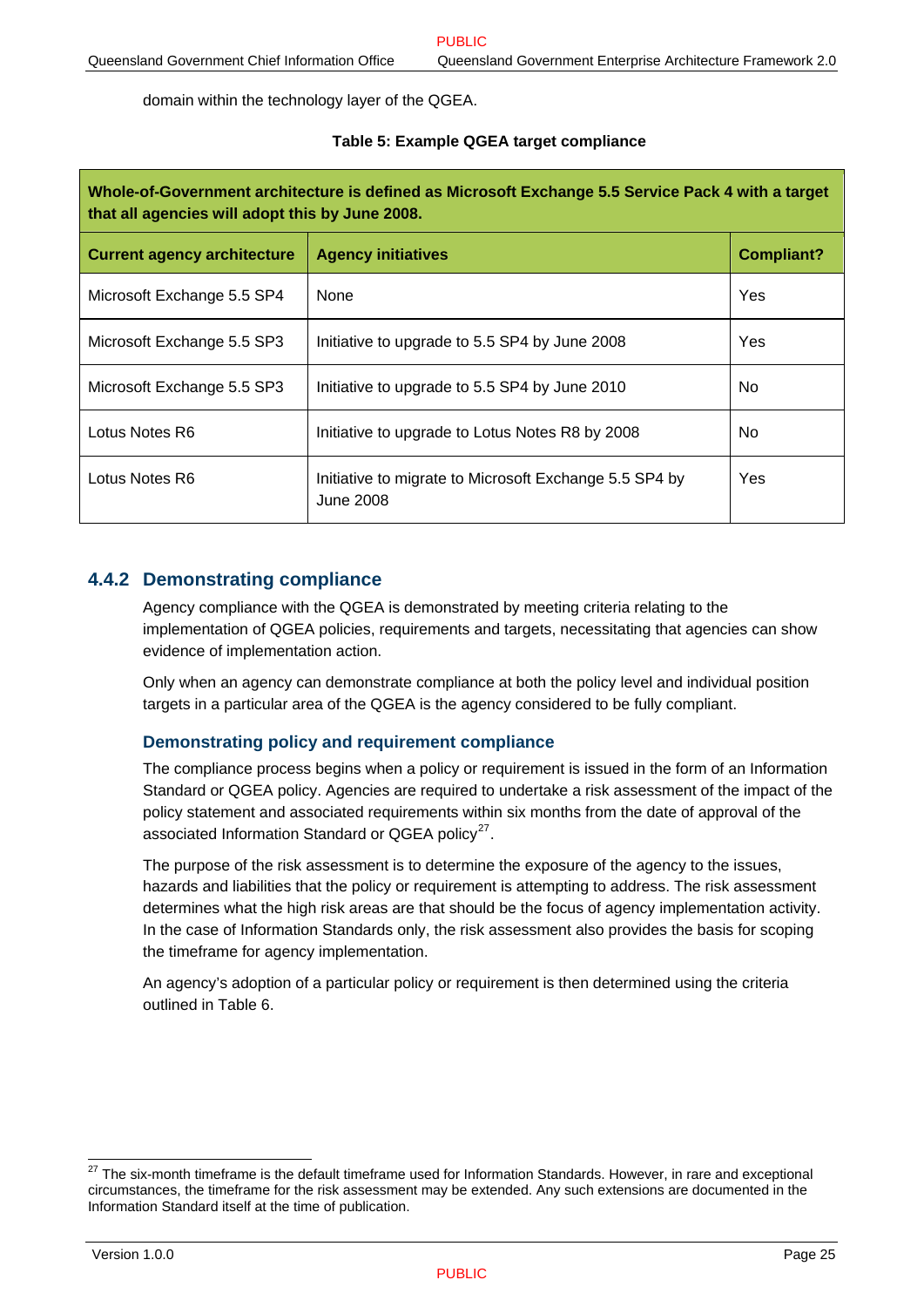<span id="page-30-1"></span><span id="page-30-0"></span>

| Level                        | <b>Assessment criteria</b>                                                                                                               |
|------------------------------|------------------------------------------------------------------------------------------------------------------------------------------|
| Adopted<br>(Fully compliant) | All aspects of the Information Standard or QGEA policy have been incorporated into<br>the agency's "to-be" architecture.                 |
|                              | Incorporation into the "to-be" architecture will vary from agency to agency, but could be:                                               |
|                              | formal noting of the Information Standard or QGEA policy by the agency's<br>$\bullet$<br><b>Information Steering Committee</b>           |
|                              | including the policy in the agency's internal "to-be" architecture documents<br>$\bullet$                                                |
|                              | referencing the QGEA policy in the agency's internal "to-be" architecture documents<br>$\bullet$                                         |
|                              | including the policy in strategy documents or project gate keeping processes.                                                            |
| Adopted                      | The agency has:                                                                                                                          |
| (Risk exempt) - for          | completed the risk assessment for an Information Standard AND<br>$\bullet$                                                               |
| Information                  | all high risk aspects of the Information Standard have been implemented AND<br>$\bullet$                                                 |
| Standards only               | plans are in place to address all other aspects of the Information Standard.                                                             |
| Not adopted                  | The agency has:                                                                                                                          |
| (Non-compliant)              | not completed a risk assessment (for an Information Standard) OR<br>٠                                                                    |
|                              | not implemented the high risk aspects of a given Information Standard OR<br>$\bullet$                                                    |
|                              | chosen to adopt a different policy or requirements than those outlined in the<br>$\bullet$<br>Information Standard or QGEA policy OR     |
|                              | not developed plans to address the policy and requirements contained within a<br>$\bullet$<br>given Information Standard or QGEA policy. |

#### **Table 6: Policy and requirement compliance states**

#### **Demonstrating target compliance**

An agency's alignment with a given target within a QGEA position paper is determined using the criteria outlined in [Table 7.](#page-30-2)

#### **Table 7: Position and target compliance states**

<span id="page-30-2"></span>

| Level        | <b>Assessment criteria</b>                                                                                                                                                                                                                                          |
|--------------|---------------------------------------------------------------------------------------------------------------------------------------------------------------------------------------------------------------------------------------------------------------------|
| Achieved     | Has your agency already met the targets in a given position? If so, then the implementation<br>target has been achieved as the agency already has the target architecture in place.<br>Position targets have been met and are reflected in the agency architecture. |
| On track     | Existing or future ICT initiatives will result in the target being achieved by the specified<br>deadline.                                                                                                                                                           |
| Not on track | Existing or future ICT initiatives will result in the target being achieved later than the<br>specified deadline.                                                                                                                                                   |
| Unplanned    | The agency has not undertaken any planning for initiatives that will result in the target being<br>achieved.                                                                                                                                                        |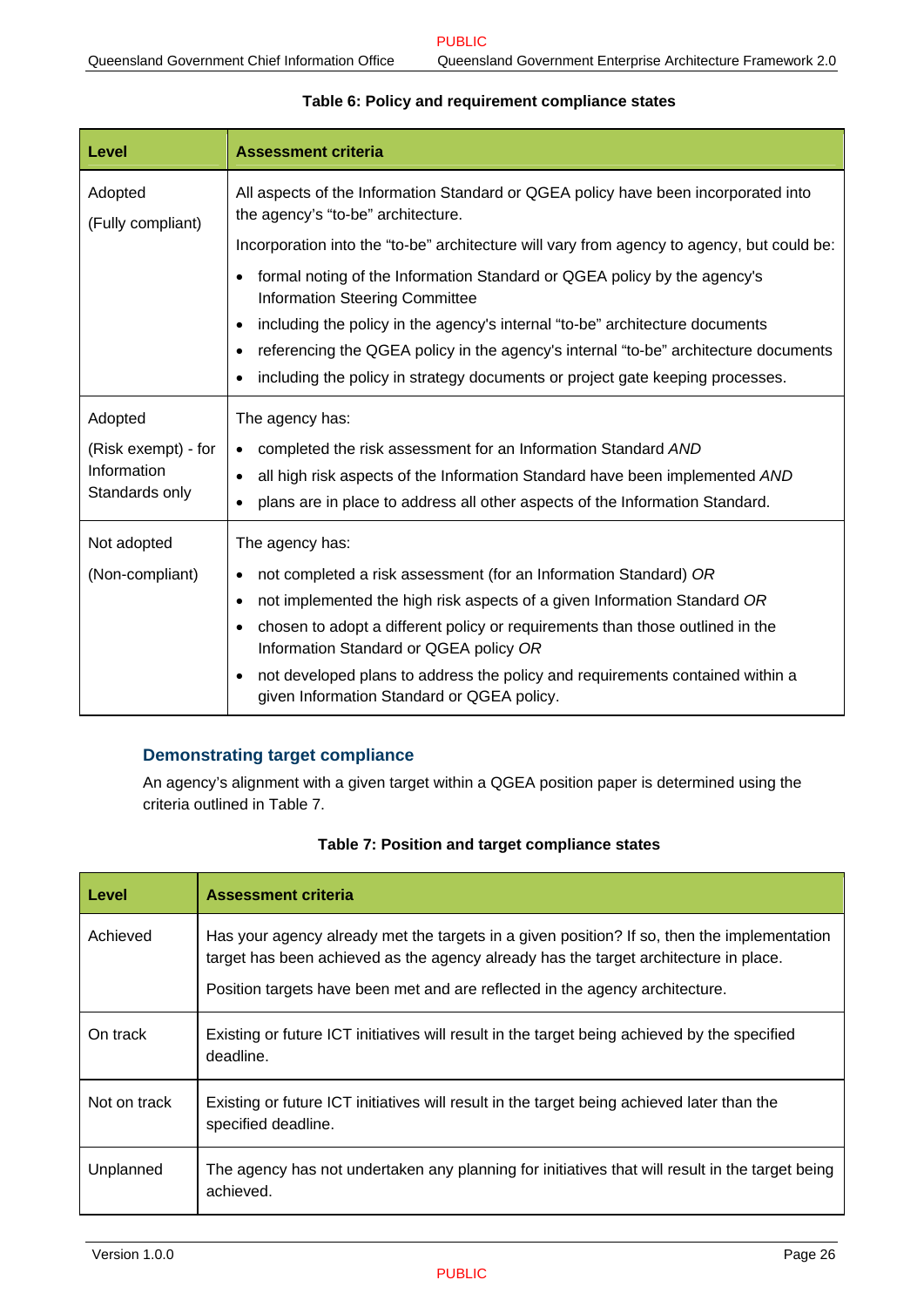#### <span id="page-31-0"></span>**Demonstrating full QGEA compliance**

It is important to understand that demonstrating full QGEA compliance requires that an agency has achieved compliance with both the policy and its associated targets (if applicable).

The compliance "formula" for the purposes of reporting alignment to the QGCIO is that the agency has adopted the policy and requirements of a given QGEA policy or Information Standard AND

- achieved the targets associated with any QGEA position supporting the policy and requirements OR
- is on track to implement the initiatives by the deadline specified by the targets or agreed in an agency specific exception as outlined below.

Where an agency does not meet this full set of requirements outlined<sup>[28](#page-31-0)</sup> they are considered to be non-compliant with the QGEA artefacts in question.

#### <span id="page-31-1"></span>**4.4.3 Agency exceptions**

Within the *Financial Management Standard* there is no concept of exceptions to either the QGEA Framework itself or any of the QGEA artefacts, including Information Standards. However, in November 2008, Executive Government approved that agencies seeking exception from mandated ICT policy arrangements are able to make a submission for exceptions to the Queensland Government Chief Information Officer.

At an operational level, submissions for exceptions can only be made for the targets contained within a given QGEA position paper or the implementation timelines within an Information Standard. For example, a target may not be applicable to a particular agency context, or a current agency resource, capability or delivery constraints means the deadline for alignment cannot currently be met.

As a result, to gain an exception, an agency must take a risk assessment of any targets they believe cannot or will not be met. Specifically, when applying for an exception, agencies must:

- provide evidence of the consequence and likelihood of impact both to the agency and whole-of-Government directions from the non-compliance to a particular target
- provide details of any remedial action proposed to address any inconsistencies with agency and whole-of-Government directions arising from the exception being approved, or alternatively submit a business case which demonstrates how the Government will benefit from granting the exemption
- nominate a timeframe in which the agency expects to achieve the relevant target or agree to reassess the business case supporting the exception.

Unless otherwise specified within the QGEA position paper, target exceptions require the approval of the Queensland Government Chief Information Officer (Director-General of the Department of Public Works) under advisement of the QGCIO in consultation with the SI & ICT Council Executive.

Once granted, exceptions may be subject to further reporting and monitoring, including escalation.

Matters relating to exceptions that are not able to be resolved at the Chief Executive Officer level are to be referred to Executive Government for a decision.

#### **4.4.4 Agency reporting**

At the end of each financial year, agencies are asked to report their self-assessed alignment with the QGEA to the QGCIO.

 $\overline{a}$ 

<sup>28</sup> The compliance formula becomes Adopted *AND* (Achieved *OR* On track).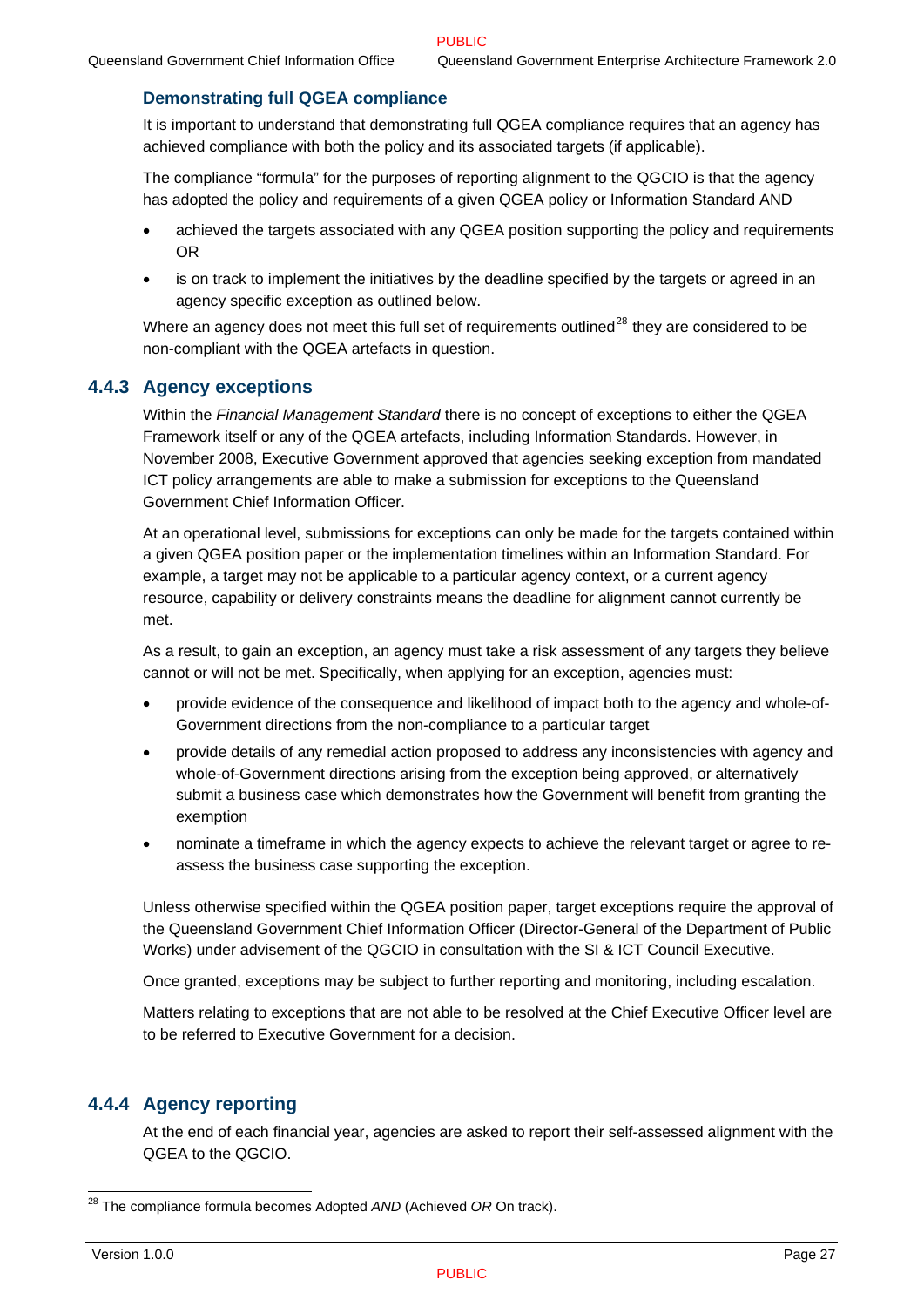<span id="page-32-0"></span>The current expected QGEA compliance level is 90%<sup>[29](#page-32-0)</sup>. That is, agencies are expected to be compliant with 90% of the QGEA policies, requirements and targets<sup>[30](#page-32-0)</sup>. This includes the risk assessment and implementation targets outlined within any of the current Information Standards.

## **4.5 Agency internal use of the QGEA Framework**

As a federated architecture, not all of the domains or artefacts that an agency may require to effectively manage their information and ICT portfolio will be present within the QGEA.

The amount of detail that is specified at the whole-of-Government level within the QGEA varies depending on the following dimensions:

- the level of commonality in a given layer, slice or domain across agencies
- the depth of available guidance for new or emerging practices
- the demand for monitoring and reporting from the Government.

Where QGEA artefacts of a particular type do not exist for domains within a layer or slice that are considered important to agencies, then agencies should produce complementary EA artefacts for their own internal use, as shown in [Figure 10.](#page-32-1)



#### **Figure 10: Agency application of the QGEA Framework**

<span id="page-32-1"></span>Using the QGEA Framework as the basis for an agency's internal EA approach and production of QGEA compliant artefacts increases the opportunity to promote agency artefacts up to a whole-of-Government level at a later date.

Under this approach, the agency EA grows up towards the whole-of-Government artefacts at the same time as the whole-of-Government architecture expands downwards.

A common example will be cases where approved QGEA policy provides agencies with a limited set of options from which an internal agency choice is be required. For example, a QGEA policy is issued that requires agencies to use one of three possible technology products. Associated with this

l 29 This level was defined in the *Smart Directions Statement 2004* for achievement in June 2007 and has been maintained since.

 $30$  All positions are weighted equally and no priority is given to one target over another.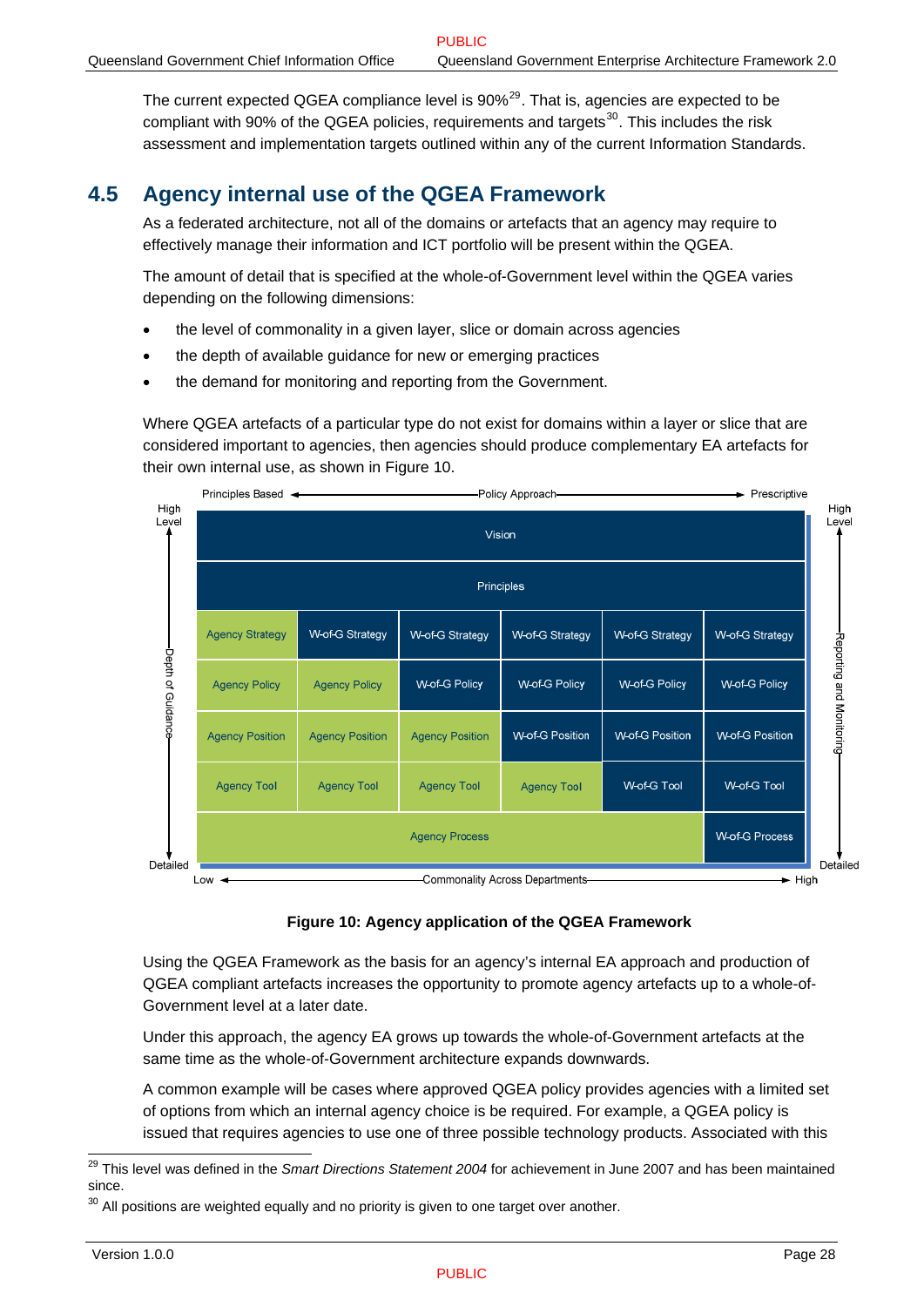<span id="page-33-0"></span>policy is a target that states that all new implementations after a certain date must comply with the policy. An agency wishing to adopt the QGEA Framework would respond with its own EA policy that refines the QGEA policy and specifies which of the three potential products the agency has  $chosen<sup>31</sup>$ 

There will also be situations in which the whole-of-Government artefacts do not provide the required level of prescription in relation to adoption timelines that an agency itself may require based on analysis of its own business needs. For example, a QGEA policy may be issued without any associated position and targets. As a result, the agency may wish to specify its own adoption targets. An agency who has adopted the QGEA Framework can publish its own internal EA position and associated targets using the QGEA Framework format and linked to the whole-of-Government QGEA policy.

## **4.6 Combining the QGEA Framework with other EA frameworks**

The use of the QGEA Framework as the basis for agency EA programs to drive information management and ICT outcomes in the public sector context does not preclude the use of other frameworks. The QGEA Framework can and should be complemented by other frameworks that support the application of EA discipline across an agency.

For example, the Zachman Framework can assist agencies in ensuring completeness of the models that represent the current resource profiles. Frameworks such as the Reference Model of Open Distributed Processing (RM-ODP) and Object Management Group's Business Motivation Model (OMG BMM) can form the basis of meta models for EA repositories. The Open Group Architecture Framework (TOGAF) and the techniques within the associated Architecture Development Method can be used to help develop agency-specific QGEA artefacts in combination with the Queensland Government's ICT Planning Methodology.

l

 $31$  The selection of the agency specific product would be based on strategies or analysis of the agency's own resource and initiative portfolios generated through traditional EA techniques and ICT planning activity.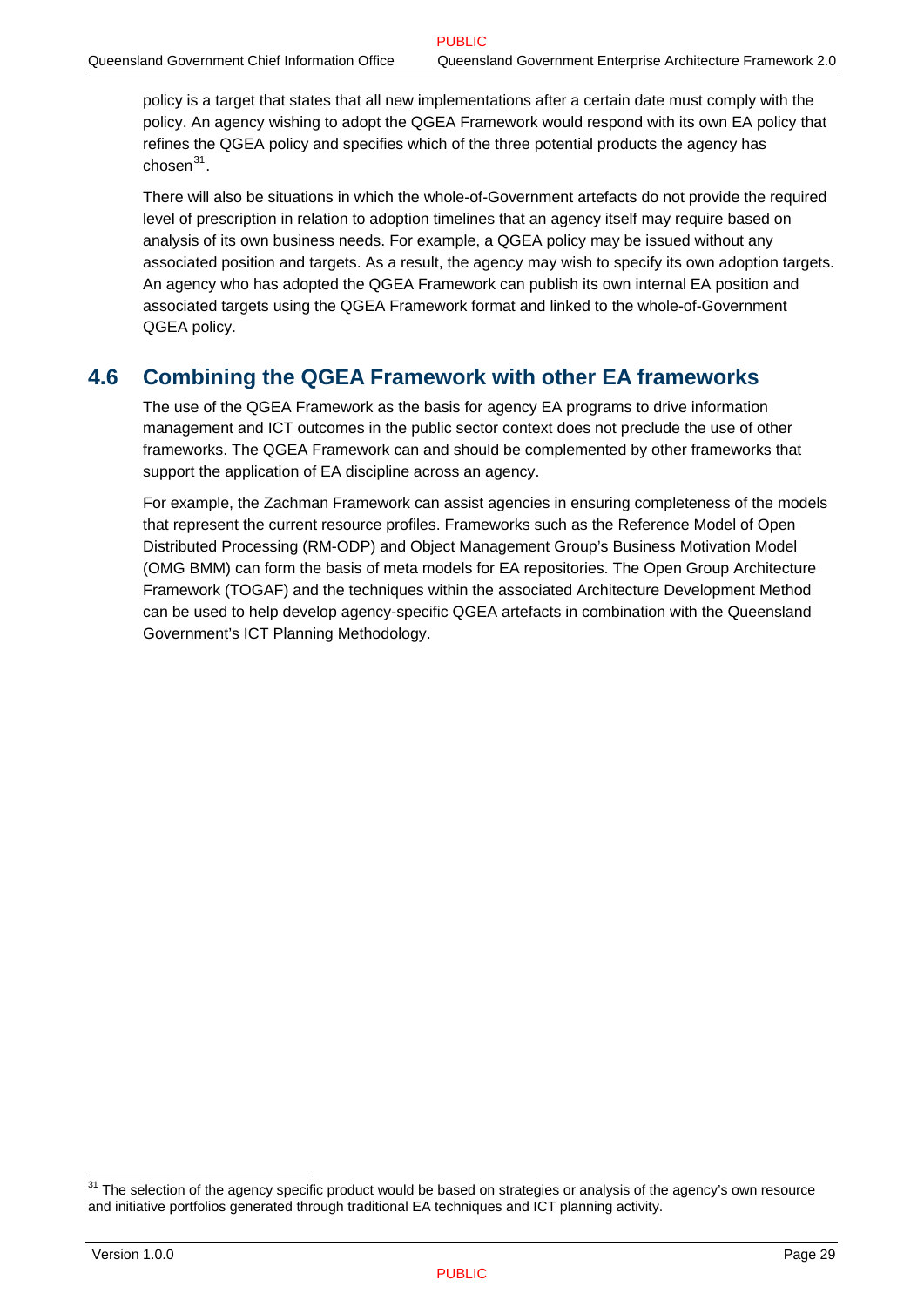## <span id="page-34-1"></span><span id="page-34-0"></span>**Appendix A History behind the QGEA**

The Queensland Government has a long history of using enterprise architecture as a means to effect ICT policy. [Table 8](#page-34-2) provides a history behind the QGEA in the form of major milestones from the early 1990s to 2008.

#### **Table 8: Major events in the history of the QGEA**

<span id="page-34-2"></span>

| <b>Milestone</b> | <b>Event description</b>                                                                                                                                                                                                                                                                                                                                                                                                                                                                                                                                                                                               |
|------------------|------------------------------------------------------------------------------------------------------------------------------------------------------------------------------------------------------------------------------------------------------------------------------------------------------------------------------------------------------------------------------------------------------------------------------------------------------------------------------------------------------------------------------------------------------------------------------------------------------------------------|
| Circa 1990       | The Queensland Government introduces information management and ICT governance<br>arrangements in the form of the Information Planning Board and associated Information<br>Standards arrangements.                                                                                                                                                                                                                                                                                                                                                                                                                     |
| 1997             | The Financial Management Standard 1997 is passed by the Queensland Parliament including<br>provisions requiring that agencies "should have regard to the Information Standards".<br>Management of Information Standards is assigned to the Department of Communication and<br>Information, Local Government and Planning.                                                                                                                                                                                                                                                                                              |
| 1999             | Development of the Government Information Architecture (GIA) commenced within the<br>Department of Communication and Information, Local Government and Planning as part of the<br>department's "best practice" advice role in relation to information management and ICT.                                                                                                                                                                                                                                                                                                                                              |
| 2001             | The management of Information Standards and the GIA is assigned to the Department of<br>Innovation and Information Economy.<br>The completed GIA is presented to the Communication and Information Coordination<br>Committee (CICC), the then-governing body for ICT-related policy.<br>The Financial Management Standard is amended stating that agencies "must ensure their ICT<br>planning is consistent with the mandatory principles of the Information Standards". The<br>concept of implementing the mandatory principles based on agency risk assessments was<br>introduced.                                   |
| 2004             | The Smart Directions Statement 2004 (approved by Executive Government October 2004)<br>included action 1.3 stating:<br>"Government Information Architecture (GIA) further developed.<br>GIA further developed through contributions and support from all agencies - Ongoing<br>٠<br>Progressive agency alignment (>60%) - mid 2006<br>$\bullet$<br>Substantial agency alignment (>90%) - mid 2007"<br>The management of Information Standards and the GIA is assigned to the Office of<br>Government of ICT within the Department of Public Works.<br>CICC was replaced by the Strategic Information (SI) & ICT Board. |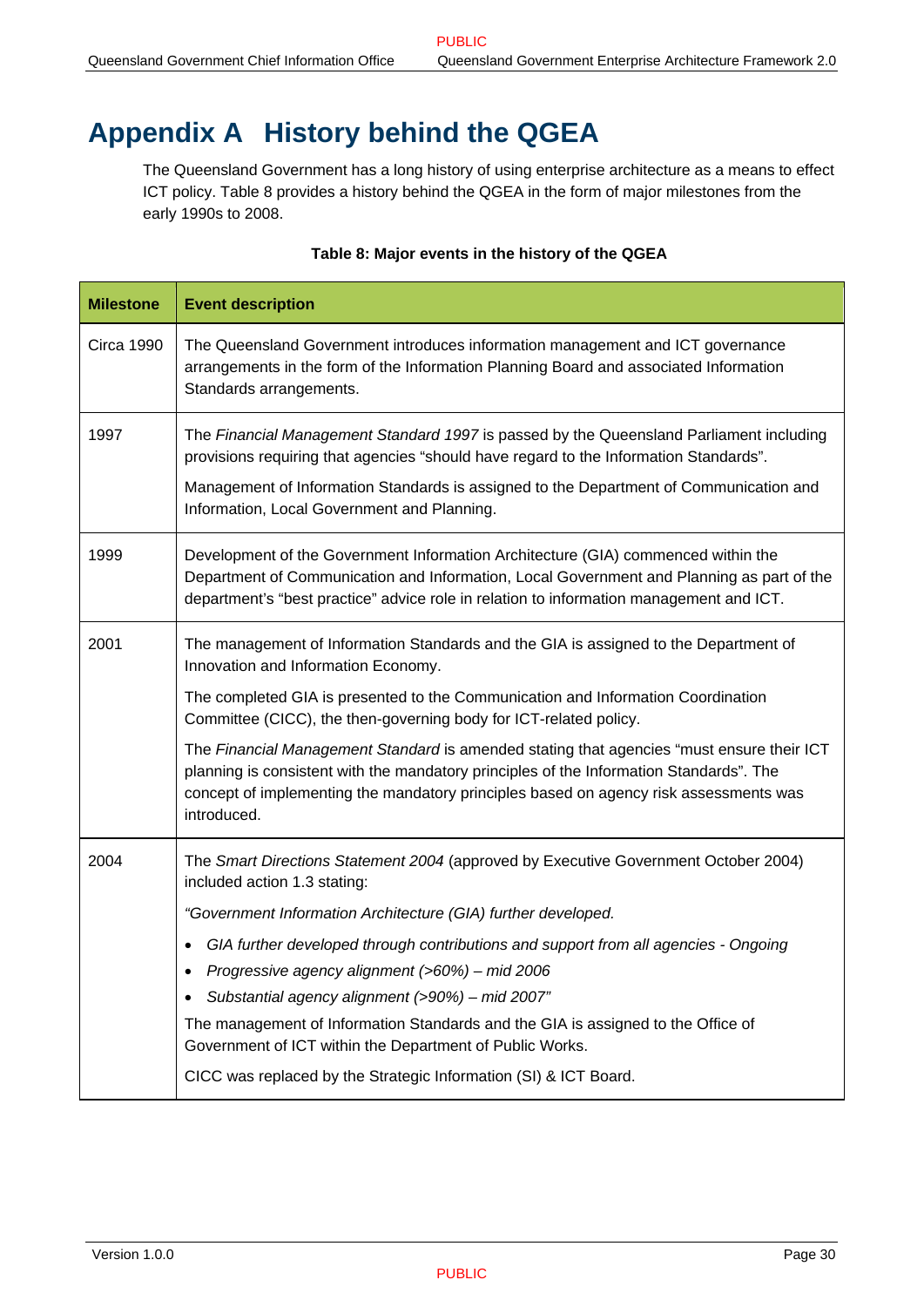| <b>Milestone</b> | <b>Event description</b>                                                                                                                                                                                                                       |  |  |  |  |
|------------------|------------------------------------------------------------------------------------------------------------------------------------------------------------------------------------------------------------------------------------------------|--|--|--|--|
| 2005             | The Government Enterprise Architecture (GEA) Framework was developed by the Office of<br>Government ICT.                                                                                                                                       |  |  |  |  |
|                  | The completed framework was submitted to, and noted by, the SI & ICT Board on 30 March<br>2005 before being released for consultation with agencies.                                                                                           |  |  |  |  |
|                  | In June 2005, the Financial Management Standard is amended to include provisions in relation<br>to the GEA, specifically:                                                                                                                      |  |  |  |  |
|                  | Division 8 Section 56                                                                                                                                                                                                                          |  |  |  |  |
|                  | In developing and implementing the systems, each accountable officer and statutory<br>body must-                                                                                                                                               |  |  |  |  |
|                  | (a) apply the mandatory principles of the information standards; and                                                                                                                                                                           |  |  |  |  |
|                  | (b) ensure the systems align with targets stated in the GEA;                                                                                                                                                                                   |  |  |  |  |
|                  | Division 3 sections 22 and 23 (in relation to Strategic planning for ICT resources).                                                                                                                                                           |  |  |  |  |
|                  | The plan must-<br>(2)                                                                                                                                                                                                                          |  |  |  |  |
|                  | (a) be consistent with the targets stated in the GEA; and<br>(b) demonstrate how the agency aligns with the targets stated in the GEA,                                                                                                         |  |  |  |  |
|                  | including, for example, by-                                                                                                                                                                                                                    |  |  |  |  |
|                  | meeting a target within the period stated in the GEA for the target; or<br>(i)                                                                                                                                                                 |  |  |  |  |
|                  | (ii) qualifying for an exception for a target; and                                                                                                                                                                                             |  |  |  |  |
|                  | (c) be consistent with the mandatory principles of each information standard; and                                                                                                                                                              |  |  |  |  |
|                  | (d) cover a timeframe of at least 4 years.<br>(3) If an information standard states a period in which a mandatory principle of the                                                                                                             |  |  |  |  |
|                  | standard must be applied, the plan must provide for applying the principle-                                                                                                                                                                    |  |  |  |  |
|                  | (a) in the period; or                                                                                                                                                                                                                          |  |  |  |  |
|                  | (b) if the results of a risk assessment indicate the principle is to be applied in<br>another period-in the other period.                                                                                                                      |  |  |  |  |
|                  | In October 2005 the first five GEA position papers containing specified GEA targets were<br>endorsed by the SI & ICT Board and issued to agencies. The SI & ICT Board requested that a<br>GEA exception process be created.                    |  |  |  |  |
|                  |                                                                                                                                                                                                                                                |  |  |  |  |
| 2006             | In February 2006, a GEA exception process was endorsed by the SI & ICT Board.                                                                                                                                                                  |  |  |  |  |
|                  | In mid-2006 the first GEA alignment report was completed by all agencies.                                                                                                                                                                      |  |  |  |  |
|                  | The former Service Delivery Performance Commission's Review of ICT governance in the<br>Queensland Government recommended the following:                                                                                                       |  |  |  |  |
|                  | "The Director-General of the Department of Public Works establish a new office called the<br>Queensland Government Chief Information Office (QGCIO) by the end of November 2006<br>(Recommendation 2, 36). The role of the QGCIO will include: |  |  |  |  |
|                  | (a) Portfolio Analysis – leading the Government's portfolio analysis of plans and other<br>processes for active management of the Business and Information layers of the<br>Government's enterprise architecture.                              |  |  |  |  |
|                  | (b) Government Enterprise Architecture and Information Strategy - establishing, maintaining<br>and promoting the benefits of decision making using the Government Enterprise<br>Architecture"                                                  |  |  |  |  |
|                  | The same report also created the Queensland Government Chief Technology Office.                                                                                                                                                                |  |  |  |  |
|                  | As part of the changes arising from the report, the management of the Information Standards                                                                                                                                                    |  |  |  |  |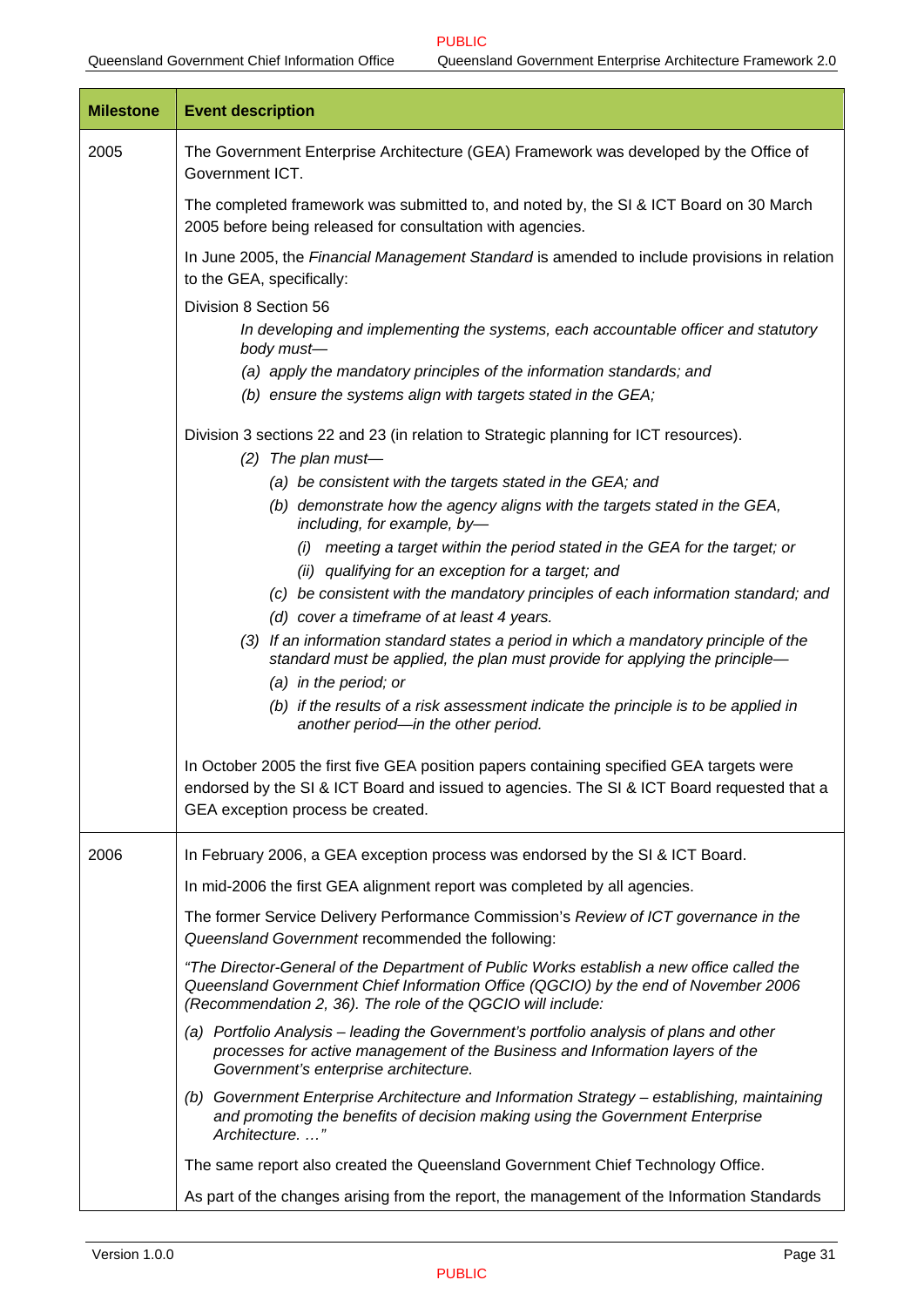| <b>Milestone</b> | <b>Event description</b>                                                                                                                                                                                                                                                                                                                      |
|------------------|-----------------------------------------------------------------------------------------------------------------------------------------------------------------------------------------------------------------------------------------------------------------------------------------------------------------------------------------------|
|                  | was assigned to the Queensland Government Chief Information Office. The management of<br>the GEA is assigned jointly to the Queensland Government Chief Information Office and the<br>Queensland Government Chief Technology Office.                                                                                                          |
| 2007             | A Memorandum of Understanding (MOU) between the Queensland Government Chief<br>Information Office, Queensland Government Chief Technology Office and Queensland<br>Government Chief Procurement Office was developed and approved. The MOU addressed the<br>agreed operational responsibility for key aspects of the ICT policy and the GEA.  |
| 2008             | QGEA Framework 2.0 was developed and released to agencies for consultation. Adoption of<br>the QGEA in preference to the GEA to better reflect it as a Queensland Government<br>developed framework.                                                                                                                                          |
|                  | Executive Government approved the assignment of the Director-General of the Department of<br>Public Works to the role of Queensland Government Chief Information Officer and approved<br>that the QGEA the designated framework for the issue of mandated arrangements relating to<br>the governance of ICT across the Queensland Government. |
|                  | This decision provided clarification and Executive Government-level approval for administrative<br>arrangements previously implemented by the QGCIO under direction of the various<br>governance bodies, including the SI & ICT CEO Committee.                                                                                                |
|                  | When combined with the provisions of the Financial Management Standard, Executive<br>Government's decision to embrace the QGEA represents a significant endorsement of the use<br>of the EA discipline to support information management and ICT-enabled business outcomes<br>in the Queensland Government.                                   |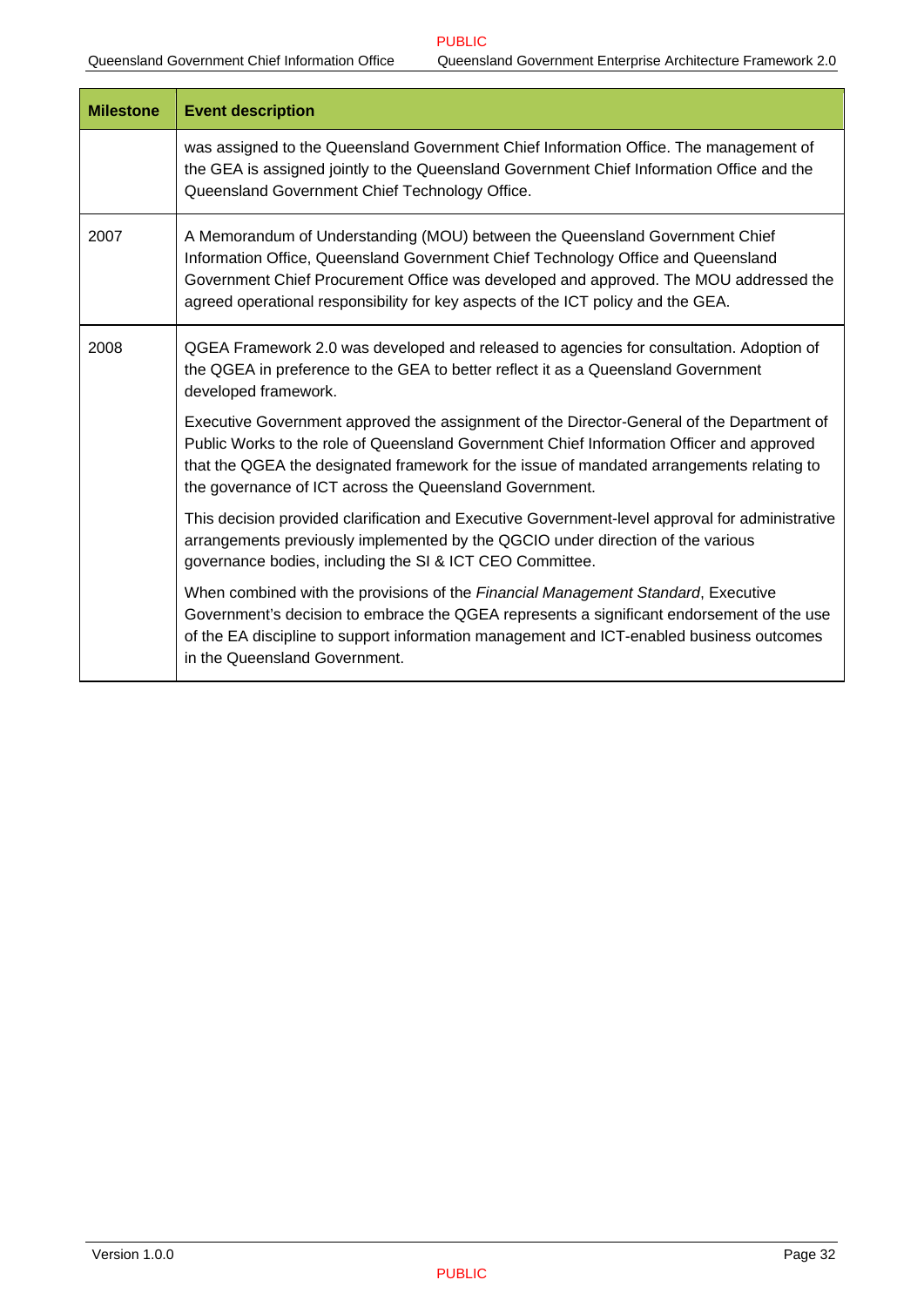## <span id="page-37-0"></span>**Appendix B QGEA deliverable and artefact type definitions**

[Table 9](#page-38-1) on page [34](#page-38-1) outlines the definitions associated with the deliverables and artefact types of the QGEA Framework. Each definition includes the:

- Deliverable or artefact type name (and, if applicable, an indication of the containing composite artefact type)
- meaning, which explains what the deliverable or artefact type is or contains
- purpose or the reason for the existence of the deliverable or artefact type
- examples of an existing instance or content of the particular deliverable or artefact type
- alternative names or previous names by which the deliverable or artefact type is known
- life span of the deliverable or artefact type before it is reviewed and either updated or retired (revoked)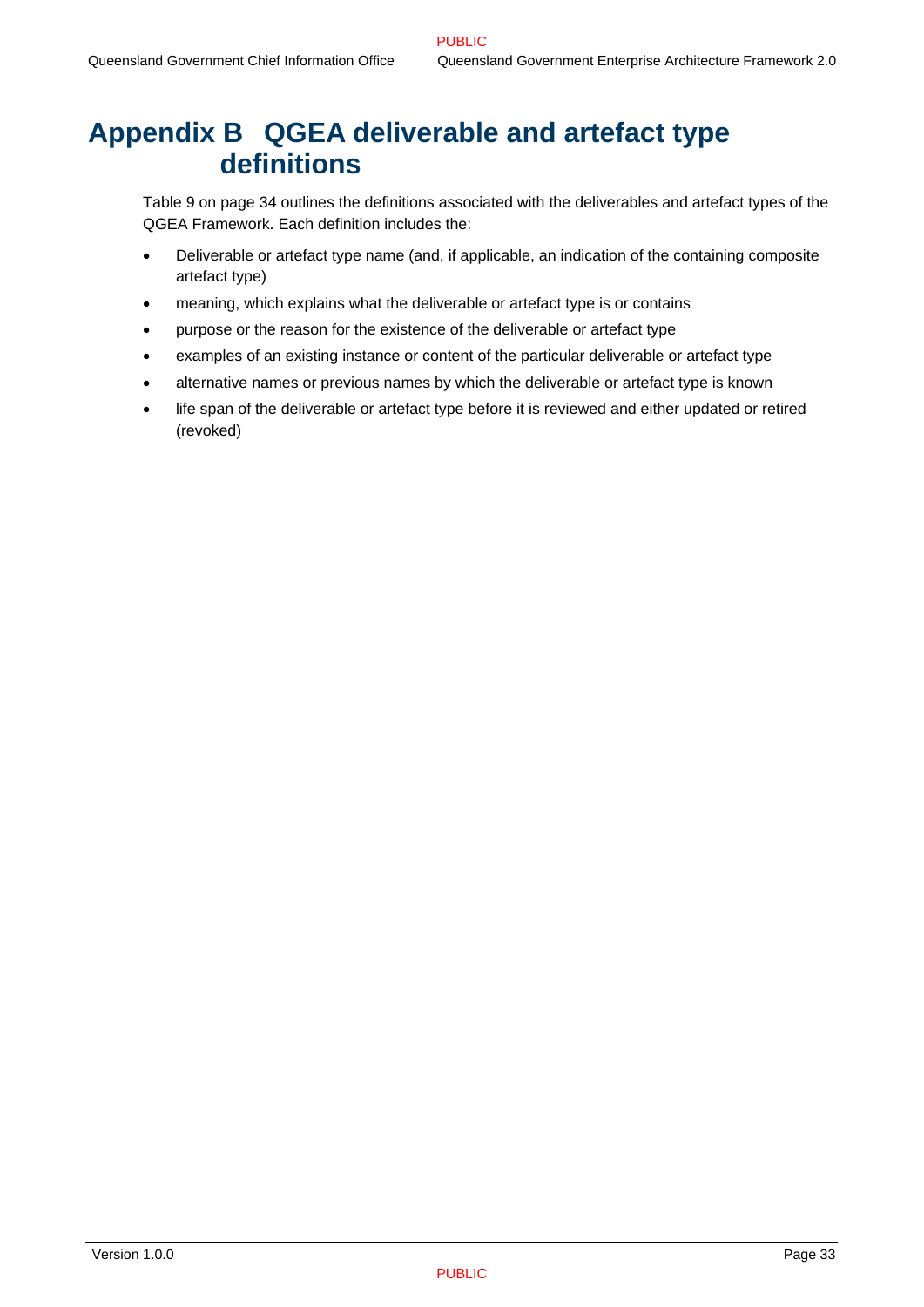**QGEA** 

| Table 9: QGEA deliverable and artefact type definitions |                |                |                                           |                        |                         |  |
|---------------------------------------------------------|----------------|----------------|-------------------------------------------|------------------------|-------------------------|--|
| <b>Meaning</b>                                          | <b>Purpose</b> | <b>Example</b> | Also known as<br>/ previously<br>known as | <b>Review</b><br>cycle | <b>Abstract</b><br>type |  |
|                                                         |                |                |                                           |                        |                         |  |

PUBLIC

<span id="page-38-1"></span><span id="page-38-0"></span>

| deliverable or<br>artefact type |                                                                                                                                                                        |                                                                                                                                                                                                                                                                                                                                                                                                                                                                                                                                                                     |                                                                                                                                                                      | / previously<br>known as                                                             | cycle          | type |
|---------------------------------|------------------------------------------------------------------------------------------------------------------------------------------------------------------------|---------------------------------------------------------------------------------------------------------------------------------------------------------------------------------------------------------------------------------------------------------------------------------------------------------------------------------------------------------------------------------------------------------------------------------------------------------------------------------------------------------------------------------------------------------------------|----------------------------------------------------------------------------------------------------------------------------------------------------------------------|--------------------------------------------------------------------------------------|----------------|------|
| Assessment                      | Provides an appraisal or<br>measurement of a<br>particular context of the<br>enterprise as input into<br>decision making<br>processes.                                 | Assessments provide the measure by which to<br>establish additional information for the purpose of<br>analysis not available through existing profiling of<br>resources or initiatives.<br>Assessments can also be used to either:<br>• Evaluate or judge the effectiveness of an<br>Information Standard, QGEA policy or position.<br>Measure an agency's achievement of<br>compliance with a particular Information<br>Standard, QGEA policy or position.                                                                                                         | <b>Network</b><br>management<br>maturity<br>assessment.<br>Program and<br>project<br>management<br>maturity<br>assessment                                            | Maturity<br>assessment<br>Evaluation<br>Survey                                       | As<br>required | Tool |
| Classification<br>framework     | Provides the published<br>categorisation schemes<br>with associated<br>definitions used to<br>provide context to the<br>QGEA and the<br>information held within<br>it. | Classification Frameworks support the organisation<br>of major contextual elements of the QGEA as well<br>as organisation of EA information and artefacts.<br>The QGEA Classification Frameworks are used:<br>• to navigate the QGEA to identify mechanisms<br>and tools related to a particular class (layer,<br>slice or domain)<br>• as a means of collecting resources and<br>initiatives into portfolios for the purpose of<br>analysis<br>• as a means to identify commonality between<br>resources and initiatives for the purpose of<br>portfolio analysis. | Information<br>Classification<br>Framework,<br>Application<br>Classification<br>Framework,<br>Queensland<br>Government<br>Information<br>Security<br>Classification. | Classification<br>scheme<br>Reference<br>model<br>Topology<br>Portfolio<br>framework | Annually       | Tool |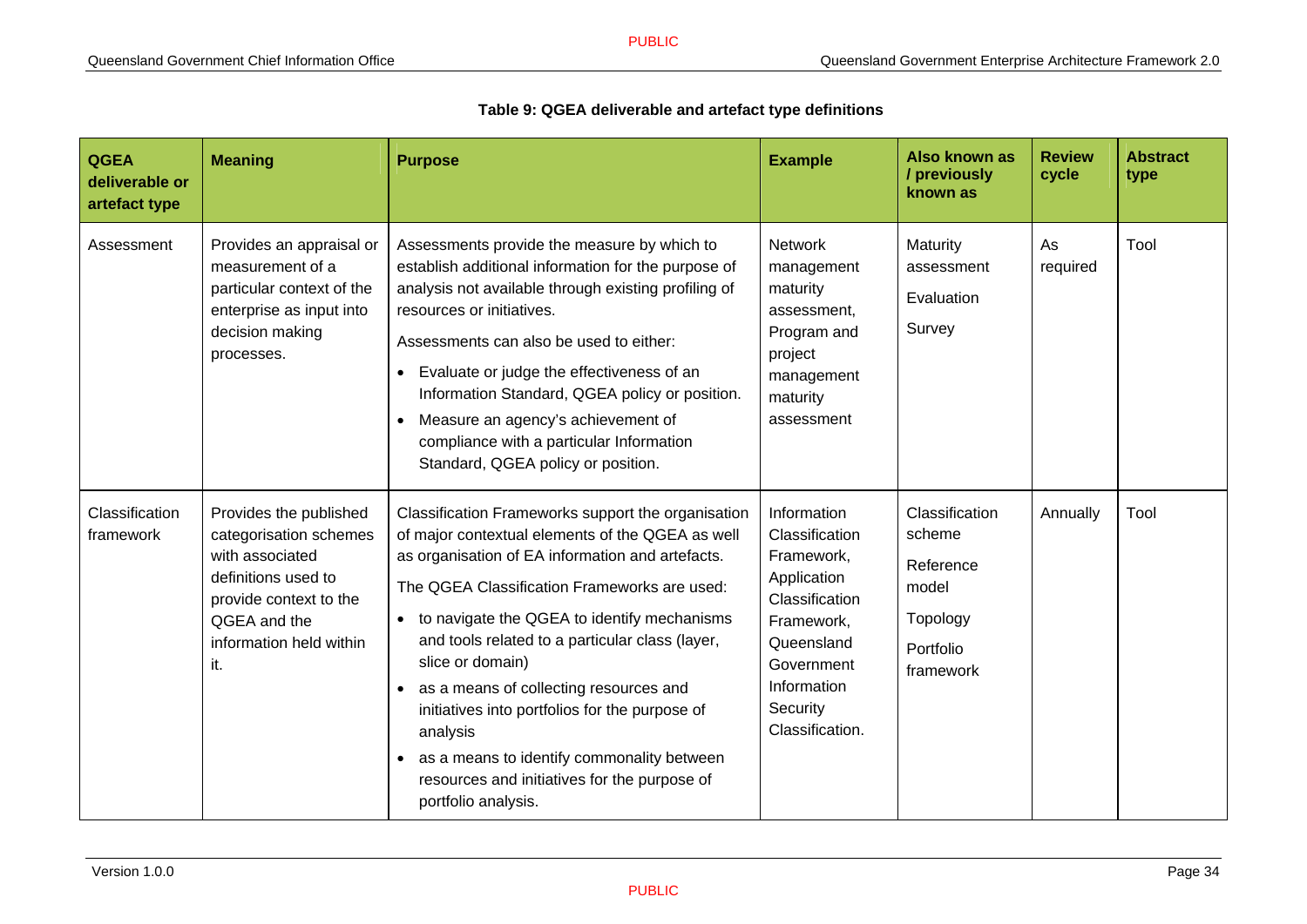| <b>QGEA</b><br>deliverable or<br>artefact type | <b>Meaning</b>                                                                                                                                              | <b>Purpose</b>                                                                                                                                                                                                                                                                                                                                                                                                           | <b>Example</b>                                                                                                                                                                                                | Also known as<br>/ previously<br>known as | <b>Review</b><br>cycle | <b>Abstract</b><br>type |
|------------------------------------------------|-------------------------------------------------------------------------------------------------------------------------------------------------------------|--------------------------------------------------------------------------------------------------------------------------------------------------------------------------------------------------------------------------------------------------------------------------------------------------------------------------------------------------------------------------------------------------------------------------|---------------------------------------------------------------------------------------------------------------------------------------------------------------------------------------------------------------|-------------------------------------------|------------------------|-------------------------|
| Definition<br>paper                            | Provides background<br>and an agreed whole-of-<br>Government definition<br>for a given topic or<br>$concept - including$<br>elements of the QGEA<br>itself. | Aims to provide a standard meaning for terms and<br>concepts to ensure consistent use and common<br>understanding across the Queensland Government<br>(formerly called 'GEA White Paper'). These terms<br>or concepts within definition papers form the basis<br>for aspects of the Queensland Government's<br>vocabulary and in particular the QGCIO maintained<br>glossary.                                            | Information<br>architecture and<br>its abstract<br>model that<br>contains the<br>agreed<br>Queensland<br>Government<br>terminology<br>associated with<br>this area are<br>described in a<br>definition paper. | White paper                               | 2 years                | Tool                    |
| Discussion<br>paper                            | Raises issues on a topic<br>to elicit further input<br>from agencies and/or<br>industry.                                                                    | QGEA Discussion Papers are used to promote<br>early thinking and to generate feedback from<br>across the sector. They may lead to the<br>development of a strategy, policy or requirement.                                                                                                                                                                                                                               | Discussion paper<br>on information<br>management in<br>the Queensland<br>Government                                                                                                                           | N/A                                       | Never                  | Tool                    |
| Fact sheet                                     | Provides a brief<br>summary of the key<br>points of interest or<br>concern surrounding a<br>QGEA artefact type,<br>their context or content.                | Fact Sheets are a brief resource document offered<br>to agencies to help them quickly check basic facts<br>without having to refer in the first instance to more<br>extensive materials available. The provision of fact<br>sheets recognises that the time available to review<br>and comprehend QGEA content is diminishing<br>while at the same time the need for fast and<br>accurate decision making has increased. | Information<br>assets and their<br>classification fact<br>sheet                                                                                                                                               | Reference sheet<br><b>Brief</b>           | As<br>required         | Tool                    |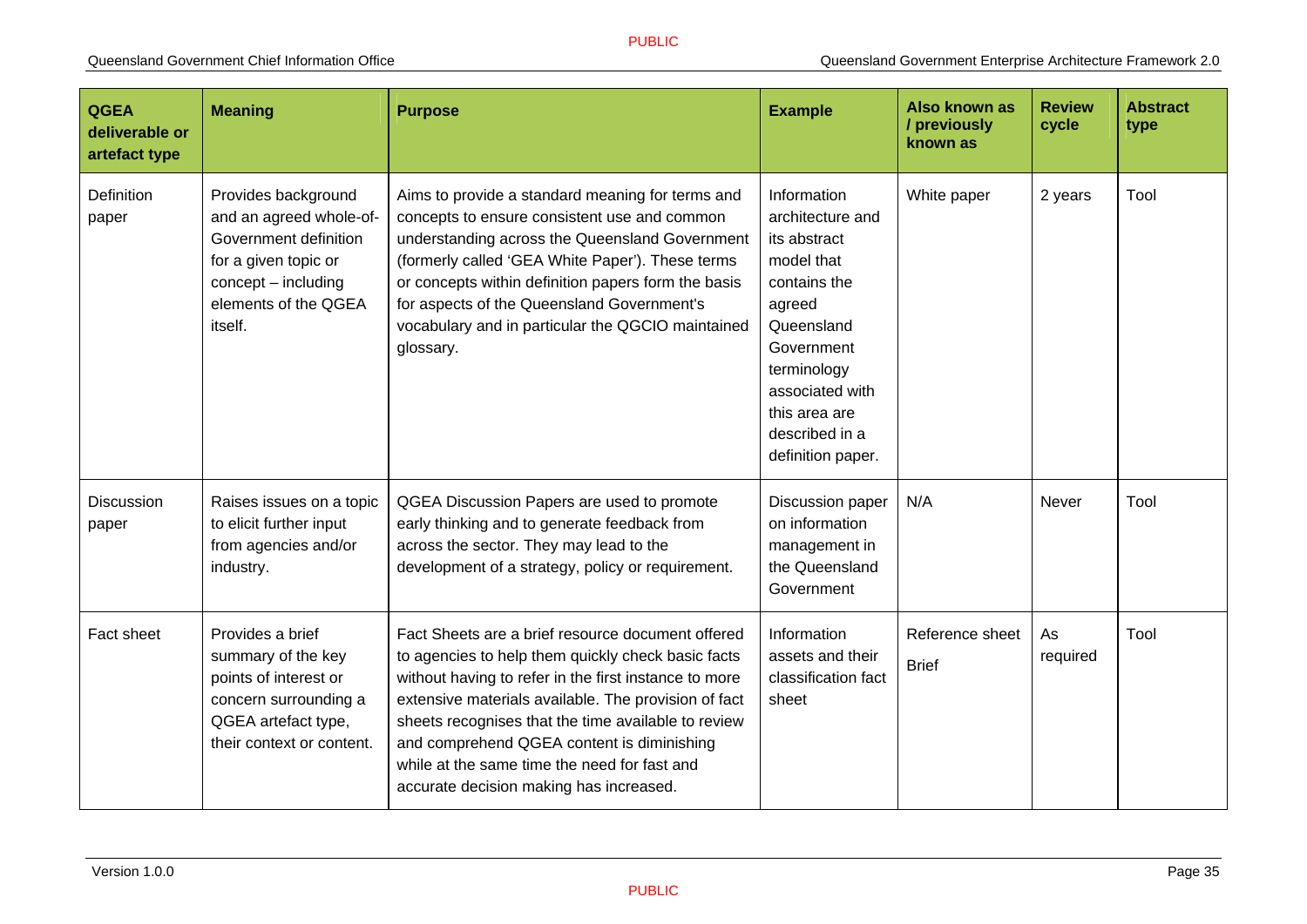| <b>QGEA</b><br>deliverable or<br>artefact type | <b>Meaning</b>                                                                                                                                                                                                                                                                                         | <b>Purpose</b>                                                                                                                                                                                                                                                                                                                                                                                                                                                                                                                                                                                                                                                                                                     | <b>Example</b>                                                                                                                                                                    | Also known as<br>/ previously<br>known as | <b>Review</b><br>cycle | <b>Abstract</b><br>type |
|------------------------------------------------|--------------------------------------------------------------------------------------------------------------------------------------------------------------------------------------------------------------------------------------------------------------------------------------------------------|--------------------------------------------------------------------------------------------------------------------------------------------------------------------------------------------------------------------------------------------------------------------------------------------------------------------------------------------------------------------------------------------------------------------------------------------------------------------------------------------------------------------------------------------------------------------------------------------------------------------------------------------------------------------------------------------------------------------|-----------------------------------------------------------------------------------------------------------------------------------------------------------------------------------|-------------------------------------------|------------------------|-------------------------|
| Principle                                      | Principles represent the<br>core beliefs and values<br>of the Queensland<br>Government in relation<br>to the management of<br>information and<br>underpinning<br>technologies. They<br>influence decisions<br>made about the portfolio<br>("current state") and<br>agency processes<br>("behaviours"). | At the highest level Principles provide guidance<br>and set expectations from central government to<br>individual agencies.<br>They influence decisions made by agencies about<br>the current portfolios and agency processes<br>"behaviours") in the absence of more prescriptive<br>policy or requirements. Principles change<br>infrequently and represent widely accepted truths<br>or axioms about the enterprise's approach to<br>various resources and initiatives.<br>Principles provide a link between the strategic<br>direction of current Government priorities and the<br>QGEA thereby providing agencies with a number of<br>reference points to guide policy development and<br>strategic planning. | A principle for<br>management of<br>government<br>information is<br>that "Information"<br>held by<br>government is<br>accurate,<br>relevant, timely<br>and widely<br>accessible". | N/A                                       | 4 years                | Mechanism               |
| Guideline                                      | Provides agencies with<br>supporting material, for<br>example, advice,<br>technique, or checklists.<br>They provide guidance.                                                                                                                                                                          | Guidelines provide information and support to aid<br>agencies. They may state whole-of-Government<br>preferences, where no policy or requirement<br>formally exists. They may also be published to<br>assist agencies in aligning with a policy,<br>requirement and target or in adopting or executing<br>a methodology.                                                                                                                                                                                                                                                                                                                                                                                           | Reporting<br>outsourced<br>services and<br>cross-servicing<br>arrangements<br>guideline                                                                                           | Technique                                 | As<br>required         | Tool                    |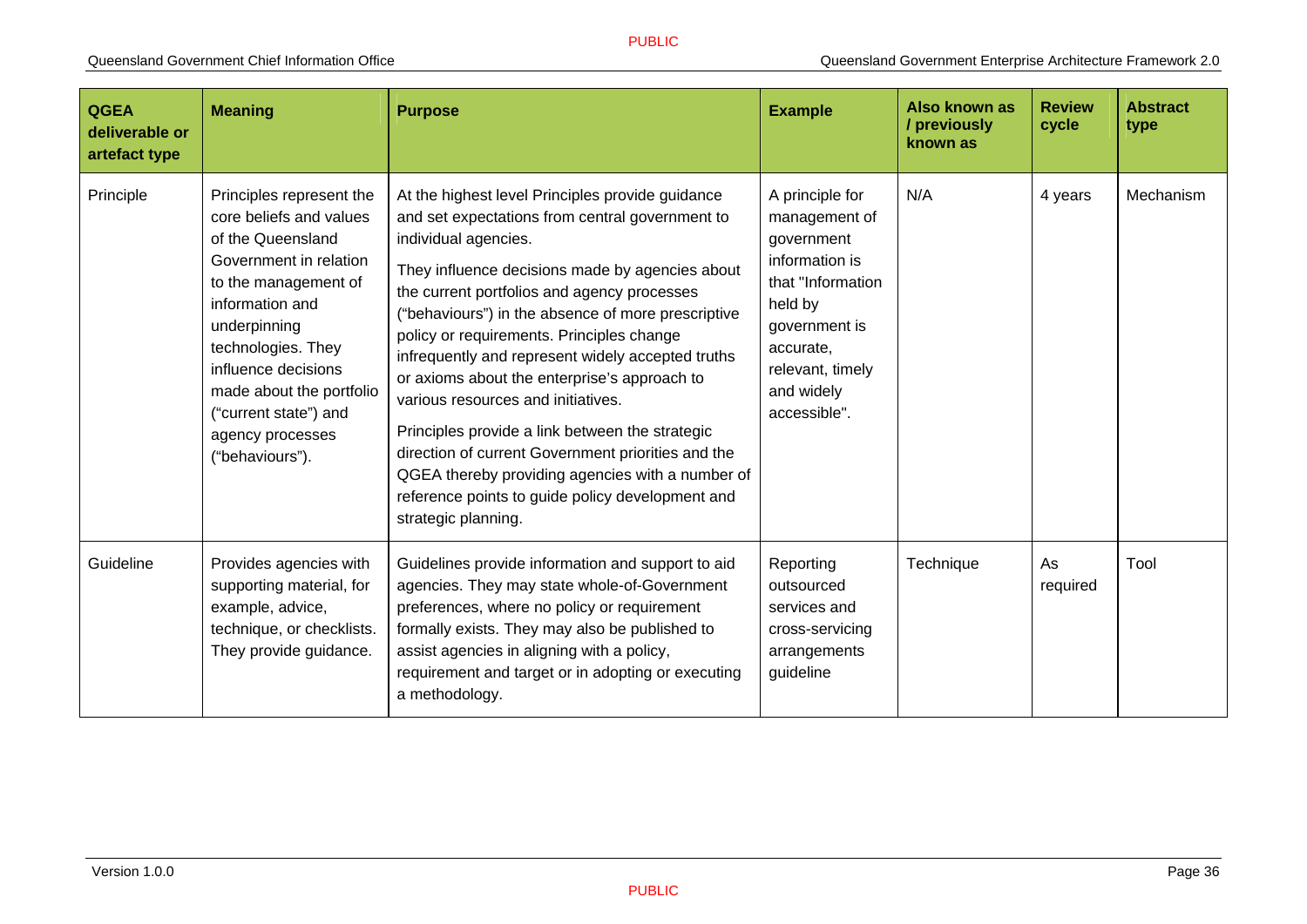| <b>QGEA</b><br>deliverable or<br>artefact type | <b>Meaning</b>                                                                                                                                                                                                                                                    | <b>Purpose</b>                                                                                                                                                                                                                                                                                                                                                                                                                                                                                                                                                                                                                                                                                                                                                                             | <b>Example</b>                                                                                                               | Also known as<br>/ previously<br>known as | <b>Review</b><br>cycle | <b>Abstract</b><br>type |
|------------------------------------------------|-------------------------------------------------------------------------------------------------------------------------------------------------------------------------------------------------------------------------------------------------------------------|--------------------------------------------------------------------------------------------------------------------------------------------------------------------------------------------------------------------------------------------------------------------------------------------------------------------------------------------------------------------------------------------------------------------------------------------------------------------------------------------------------------------------------------------------------------------------------------------------------------------------------------------------------------------------------------------------------------------------------------------------------------------------------------------|------------------------------------------------------------------------------------------------------------------------------|-------------------------------------------|------------------------|-------------------------|
| Initiative profile                             | <b>Establishes current</b><br>details of one or more<br>initiatives (business<br>changes) including the<br>service, process,<br>information, application<br>and technology changes<br>they will bring about (the<br>solution architecture of<br>the initiatives). | Initiative profiles provide a structured and<br>consistent description of the change activities<br>occurring across the enterprise. Understanding this<br>activity allows the currently targeted future state of<br>the resource portfolios to be understood. The<br>initiative profile forms input into analysis processes<br>that include:<br>• evaluation of the initiatives ability to improve<br>alignment of resources to outcomes or maintain<br>the status quo<br>confirming that initiatives undertaken matched<br>the approvals provided by Government<br>Prioritisation to ensure an optimised set of<br>initiatives is undertaken given limited resources<br>of time, people and money.<br>Initiative profiles are often collected into portfolios<br>and analysed as a group. | Initiative register<br>within ICT<br>Planning<br>Short form and<br>long form Budget<br>submissions                           | Domain profile                            | Annually               | Profile                 |
| Methodology                                    | Documents the<br>processes, techniques,<br>roles and output that<br>describe the means for<br>execution of a<br>standardised planning,<br>management or control<br>practice within the<br>Queensland<br>Government.                                               | Methods are intended to enable the repeatability of<br>common practices. Methods also aid the<br>Queensland Government and its agencies in the<br>consistent transition from a current state to a new<br>or future state or in some cases the maintenance of<br>efficiency and effectiveness of the current state.                                                                                                                                                                                                                                                                                                                                                                                                                                                                         | Queensland<br>Government<br>Project<br>Management<br>Methodology,<br>Queensland<br>Government ICT<br>Planning<br>Methodology | Process<br>Method                         | Annually               | Tool                    |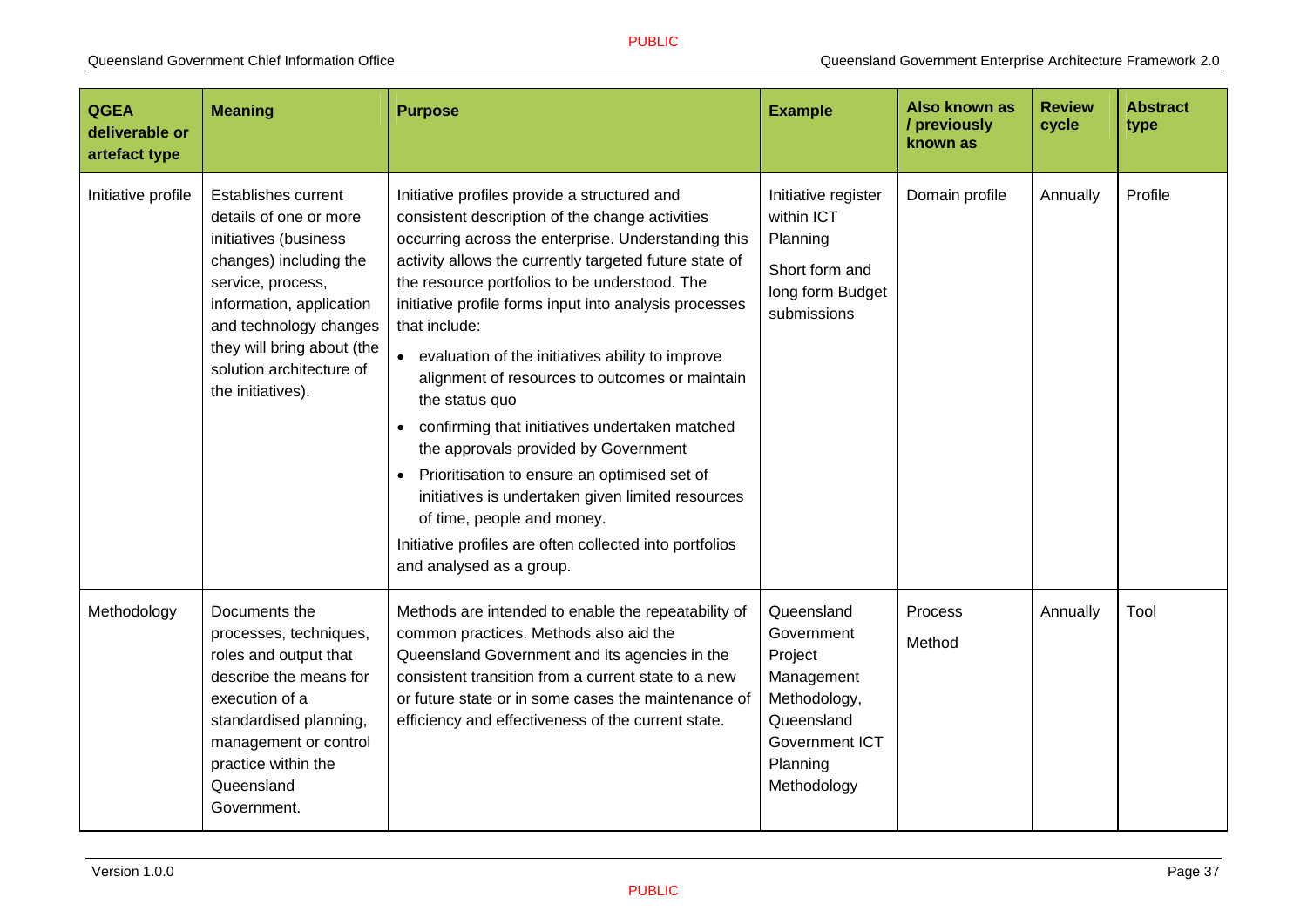| <b>QGEA</b><br>deliverable or<br>artefact type                                  | <b>Meaning</b>                                                                                                                                                                    | <b>Purpose</b>                                                                                                                                                                                                                                                                                                                                                                                                                                          | <b>Example</b>                                                                                                                                                | Also known as<br>/ previously<br>known as | <b>Review</b><br>cycle | <b>Abstract</b><br>type |
|---------------------------------------------------------------------------------|-----------------------------------------------------------------------------------------------------------------------------------------------------------------------------------|---------------------------------------------------------------------------------------------------------------------------------------------------------------------------------------------------------------------------------------------------------------------------------------------------------------------------------------------------------------------------------------------------------------------------------------------------------|---------------------------------------------------------------------------------------------------------------------------------------------------------------|-------------------------------------------|------------------------|-------------------------|
| Pattern                                                                         | Provides a generic<br>description of key<br>elements of a problem<br>and potential solutions<br>in a given area.                                                                  | Patterns are discovered through the observation of<br>previous solutions to problems. In this way patterns<br>capture knowledge from previous experience and<br>present an accepted and well tested solution that<br>addresses the forces or constraints that exist in<br>government. As the name suggests a pattern is a<br>common basis for further design, but one which<br>can be realised by individual agencies in their<br>portfolios over time. | Integration<br>patterns                                                                                                                                       | N/A                                       | As<br>required         | Tool                    |
| Policy<br>(contained<br>within an<br>Information<br>Standard or<br>QGEA policy) | Policies are clear and<br>specific statements of<br>direction based on<br>general principles, to<br>support achievement of<br>long term strategies or<br>as a response to issues. | Policies set out a government plan or course of<br>action intended to influence and determine<br>decisions, actions, and other matters relative to a<br>particular purpose. A policy, like legislation,<br>contains a set of rules expressed as an obligation,<br>an authorisation, permission or a prohibition.<br>Policies are documented as part of either an<br>Information Standard or a QGEA policy.                                              | The Queensland<br>Government will<br>use a consistent<br>project<br>management<br>methodology for<br>whole-of-<br>Government and<br>cross agency<br>projects. | N/A                                       | Annually               | Mechanism               |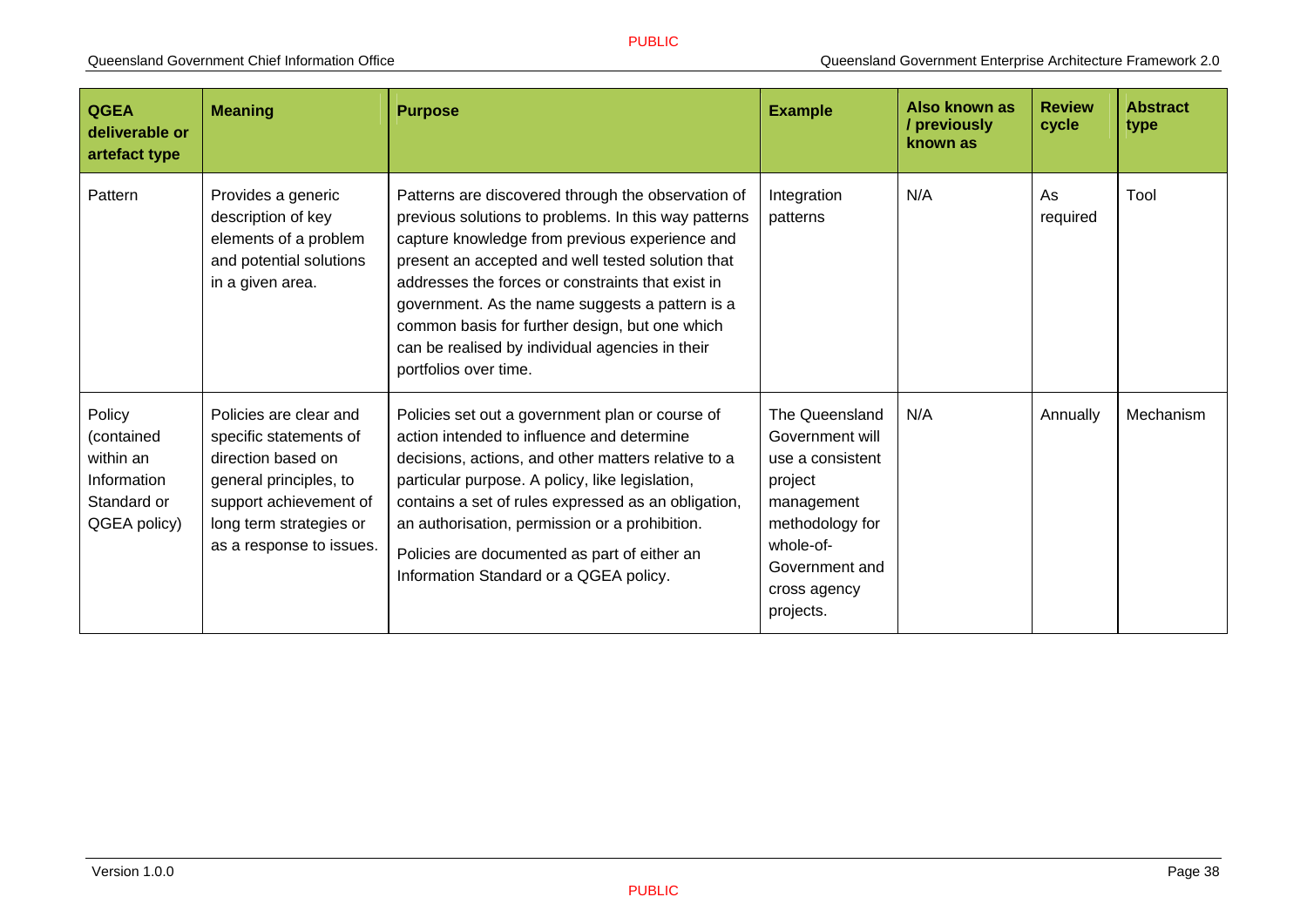| <b>QGEA</b><br>deliverable or<br>artefact type                  | <b>Meaning</b>                                                                                                                                                                                                                                                                  | <b>Purpose</b>                                                                                                                                                                                                                                                                                                                                                                                                                                                                                                                                                                                                                                                      | <b>Example</b>                                                                                                                            | <b>Also known as</b><br>/ previously<br>known as | <b>Review</b><br>cycle | <b>Abstract</b><br>type |
|-----------------------------------------------------------------|---------------------------------------------------------------------------------------------------------------------------------------------------------------------------------------------------------------------------------------------------------------------------------|---------------------------------------------------------------------------------------------------------------------------------------------------------------------------------------------------------------------------------------------------------------------------------------------------------------------------------------------------------------------------------------------------------------------------------------------------------------------------------------------------------------------------------------------------------------------------------------------------------------------------------------------------------------------|-------------------------------------------------------------------------------------------------------------------------------------------|--------------------------------------------------|------------------------|-------------------------|
| <b>Target</b><br>(contained<br>within a QGEA<br>position paper) | Performance or<br>objective measures that<br>indicate realisation of<br>detailed goal statements<br>(positions) relating to<br>either policies or<br>requirements.                                                                                                              | Targets aid in the migration towards a future state<br>or maintenance of the current state for a particular<br>type of asset or process by measuring key<br>indicators that the provide evidence that a policy or<br>requirement is being effective. If a policy and<br>requirement is effective then the likelihood of a<br>policy outcome being realised increases and along<br>with it the strategic changes to which these policies<br>relate.<br>Targets are documented in the form of QGEA<br>position papers.                                                                                                                                                | 100% of Office<br>suites to be<br>standardised at<br>either Microsoft<br>Office XP or<br>Microsoft Office<br>2003 by 31<br>December 2007. | Domain target                                    | Annually               | Mechanism               |
| Resource<br>profile                                             | Represents the current<br>details of one or more<br>resources (such as<br>business services,<br>business process,<br>information assets,<br>applications or<br>technologies) including<br>their domain<br>classifications as well as<br>relationships between<br>the resources. | A resource profile provides a structured and<br>consistent description of the current state of one or<br>more aspects of the enterprise.<br>The current state of an enterprise, in the form of its<br>various recourses, forms input into analysis<br>processes that include:<br>• ealuation of the alignment of the resources to<br>current Government directions<br>identification of opportunities to reduce cost<br>$\bullet$<br>management of risk over the life of the<br>$\bullet$<br>resources<br>leveraging existing resources further future<br>Government outcomes.<br>Resource profiles are often collected into portfolios<br>and analysed as a group. | The Business<br>Process Register<br>within ICT<br>Planning,<br>contents of a<br>configuration<br>management<br>database                   | Domain profile                                   | Annually               | Profile                 |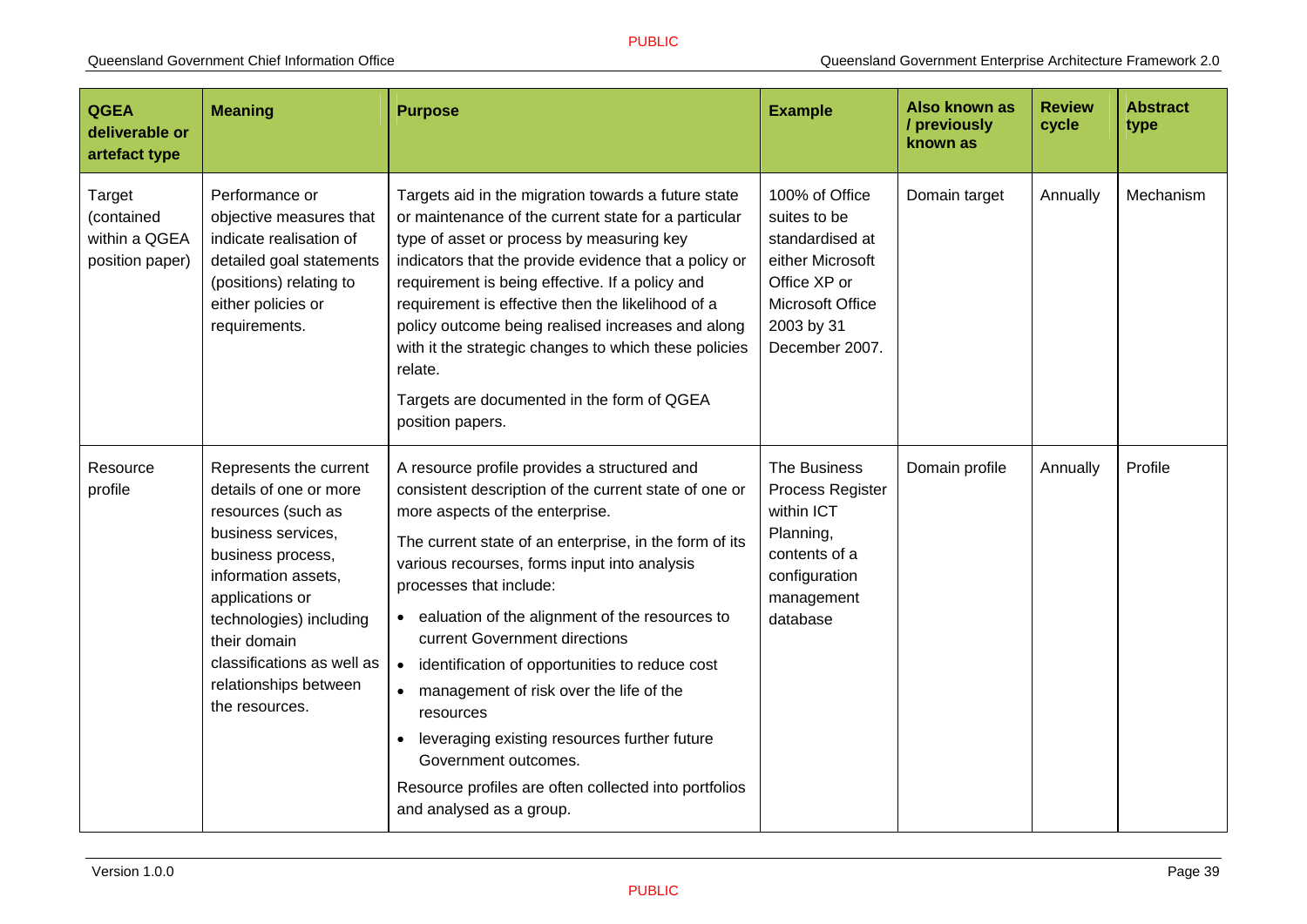| <b>QGEA</b><br>deliverable or<br>artefact type                                       | <b>Meaning</b>                                                                                                                                                                                                             | <b>Purpose</b>                                                                                                                                                                                                                                                                                                                                                                                                                                                                                                                | <b>Example</b>                                                                                                                                                                                                                                     | Also known as<br>/ previously<br>known as | <b>Review</b><br>cycle | <b>Abstract</b><br>type |
|--------------------------------------------------------------------------------------|----------------------------------------------------------------------------------------------------------------------------------------------------------------------------------------------------------------------------|-------------------------------------------------------------------------------------------------------------------------------------------------------------------------------------------------------------------------------------------------------------------------------------------------------------------------------------------------------------------------------------------------------------------------------------------------------------------------------------------------------------------------------|----------------------------------------------------------------------------------------------------------------------------------------------------------------------------------------------------------------------------------------------------|-------------------------------------------|------------------------|-------------------------|
| Requirement<br>(contained<br>within an<br>Information<br>Standard or<br>QGEA policy) | Documents the<br>mandatory,<br>recommended and<br>advisable technical and<br>non-technical<br>specifications necessary<br>to ensure that a<br>resource or process will<br>consistently do the job it<br>is intended to do. | Requirements provide the detailed constraints and<br>compliance requirements for a given policy. In<br>doing so they provide agencies with an indication of<br>the level of discretion available when making<br>decisions in relation to resources or initiatives as<br>well as processes that they must follow.<br>Requirements are either internally defined or may<br>reference external policies, standards and<br>methods.<br>Requirements are documented as part of either an<br>Information Standard or a QGEA Policy. | Agencies must<br>use the<br>Queensland<br>Government<br>Project<br>Management<br>Methodology for<br>all whole-of-<br>Government and<br>cross-agency<br>ICT-enabled<br>projects or a<br>methodology that<br>has been<br>accredited by the<br>QGCIO. | N/A                                       | Annually               | Mechanism               |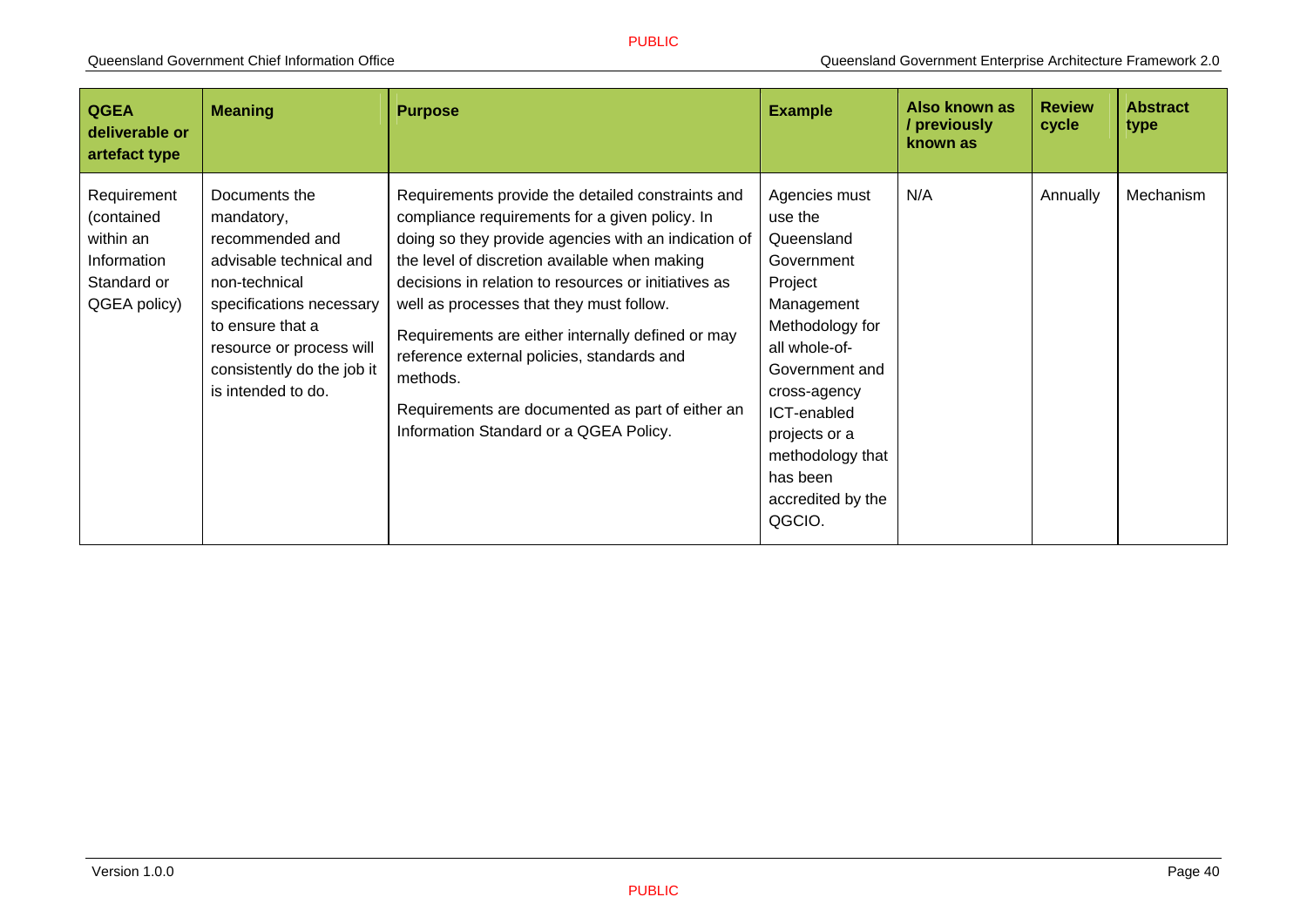| <b>QGEA</b><br>deliverable or<br>artefact type | <b>Meaning</b>                                                                                                                                                                                                  | <b>Purpose</b>                                                                                                                                                                                                                                                                                                                                                                                                                                                                                                                                                                                                                                                                                                                                                                                                                                                                                                                                                                                                     | <b>Example</b>                                                                                                                                                                                                                                                                                                               | Also known as<br>/ previously<br>known as | <b>Review</b><br>cycle | <b>Abstract</b><br>type |
|------------------------------------------------|-----------------------------------------------------------------------------------------------------------------------------------------------------------------------------------------------------------------|--------------------------------------------------------------------------------------------------------------------------------------------------------------------------------------------------------------------------------------------------------------------------------------------------------------------------------------------------------------------------------------------------------------------------------------------------------------------------------------------------------------------------------------------------------------------------------------------------------------------------------------------------------------------------------------------------------------------------------------------------------------------------------------------------------------------------------------------------------------------------------------------------------------------------------------------------------------------------------------------------------------------|------------------------------------------------------------------------------------------------------------------------------------------------------------------------------------------------------------------------------------------------------------------------------------------------------------------------------|-------------------------------------------|------------------------|-------------------------|
| Strategy                                       | A strategy is a short<br>high-level document<br>intended to gain in<br>principle agreement of<br>senior executives to a<br>general course of action<br>to achieve an agreed<br>desired future state or<br>goal. | Strategies define a long term direction to be taken<br>by the Queensland Government.<br>Strategies establish a baseline of the current<br>environment; identify the drivers that are leading to<br>the need for change to a particular environment;<br>articulate the future desired environment; and<br>propose a series of actions to realise that future<br>desired state.<br>Strategies are supported by a vision statement<br>which outlines in simple terms the desired future<br>state. Strategies identify actions which would lead<br>from the current state to the future state and<br>identify the benefits which will arise from the<br>achievement of the future state. They may also<br>outline the cost, risk and benefit implications of a<br>particular government direction.<br>Approval of a Strategy indicates in principle<br>agreement to take a particular direction and<br>develop the appropriate supporting mechanisms to<br>realise the outcomes articulated by the strategy<br>itself. | <b>ICT Utility</b><br>Strategy<br>describes the<br>desired end state<br>and principles for<br>managed email<br>services.<br>The Technology<br>Consolidation<br>Strategy<br>developed as<br>part of the<br>Technology<br>Consolidation<br><b>Business Case</b><br>outlines the high<br>level principles<br>for consolidation. | Strategic<br>direction                    | 2 Years                | Mechanism               |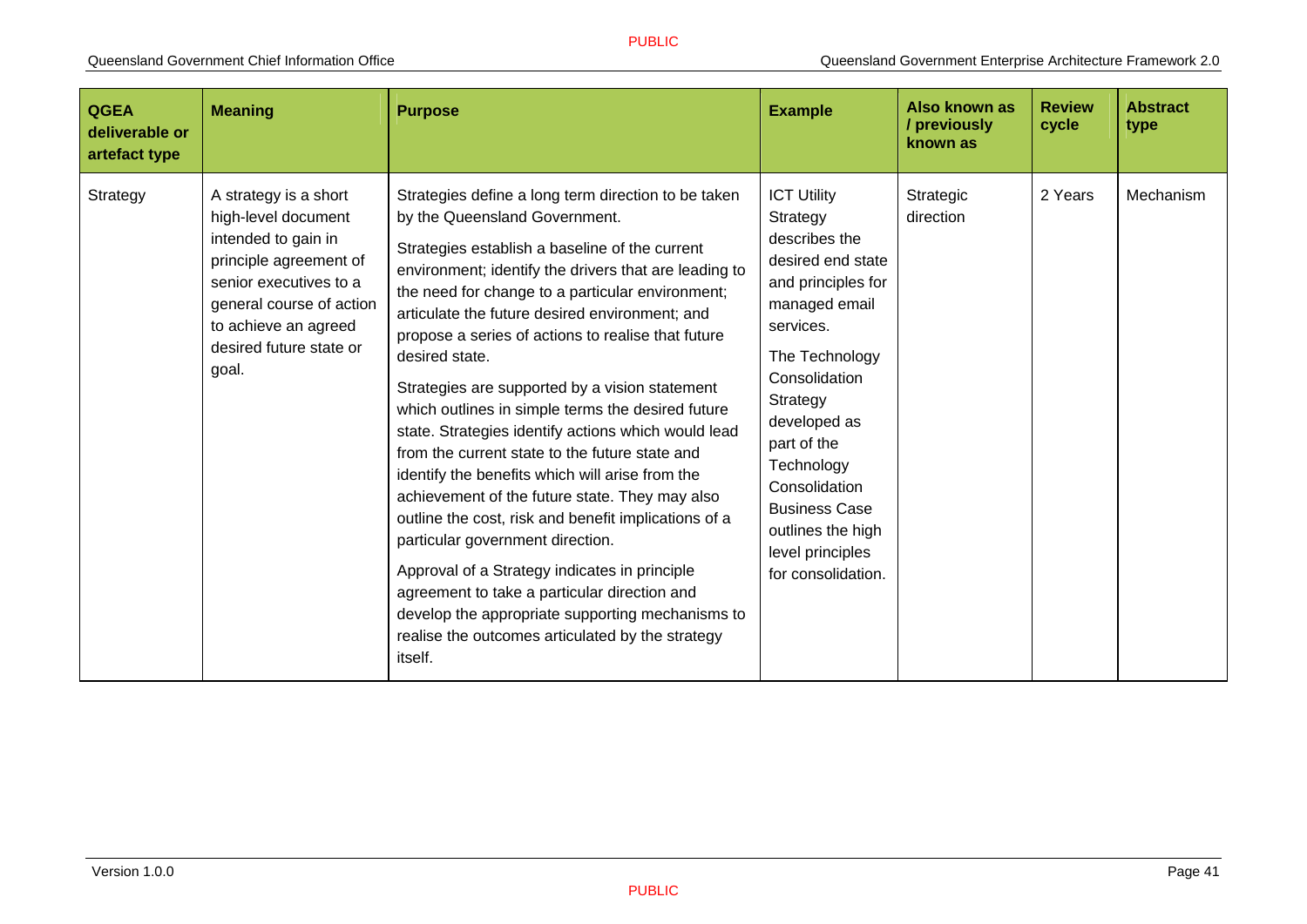| <b>QGEA</b><br>deliverable or<br>artefact type | <b>Meaning</b>                                                                        | <b>Purpose</b>                                                                                                                                                                                                                                                               | <b>Example</b>                                                                                                                                   | Also known as<br>/ previously<br>known as | <b>Review</b><br>cycle | <b>Abstract</b><br>type |
|------------------------------------------------|---------------------------------------------------------------------------------------|------------------------------------------------------------------------------------------------------------------------------------------------------------------------------------------------------------------------------------------------------------------------------|--------------------------------------------------------------------------------------------------------------------------------------------------|-------------------------------------------|------------------------|-------------------------|
| Template                                       | Provides an agreed<br>structure for the<br>presentation or capture<br>of information. | Templates help to ensure consistency in the<br>production of deliverables. By using templates<br>agencies can lower the barriers to adoption of new<br>processes. Agencies can also innovate by using<br>the templates as a basis for customised delivery of<br>information. | Information<br>resources<br>strategic plan<br>template<br>provided as part<br>of the<br>Queensland<br>Government ICT<br>Planning<br>Methodology. | Pro-forma                                 | As<br>Required         | Tool                    |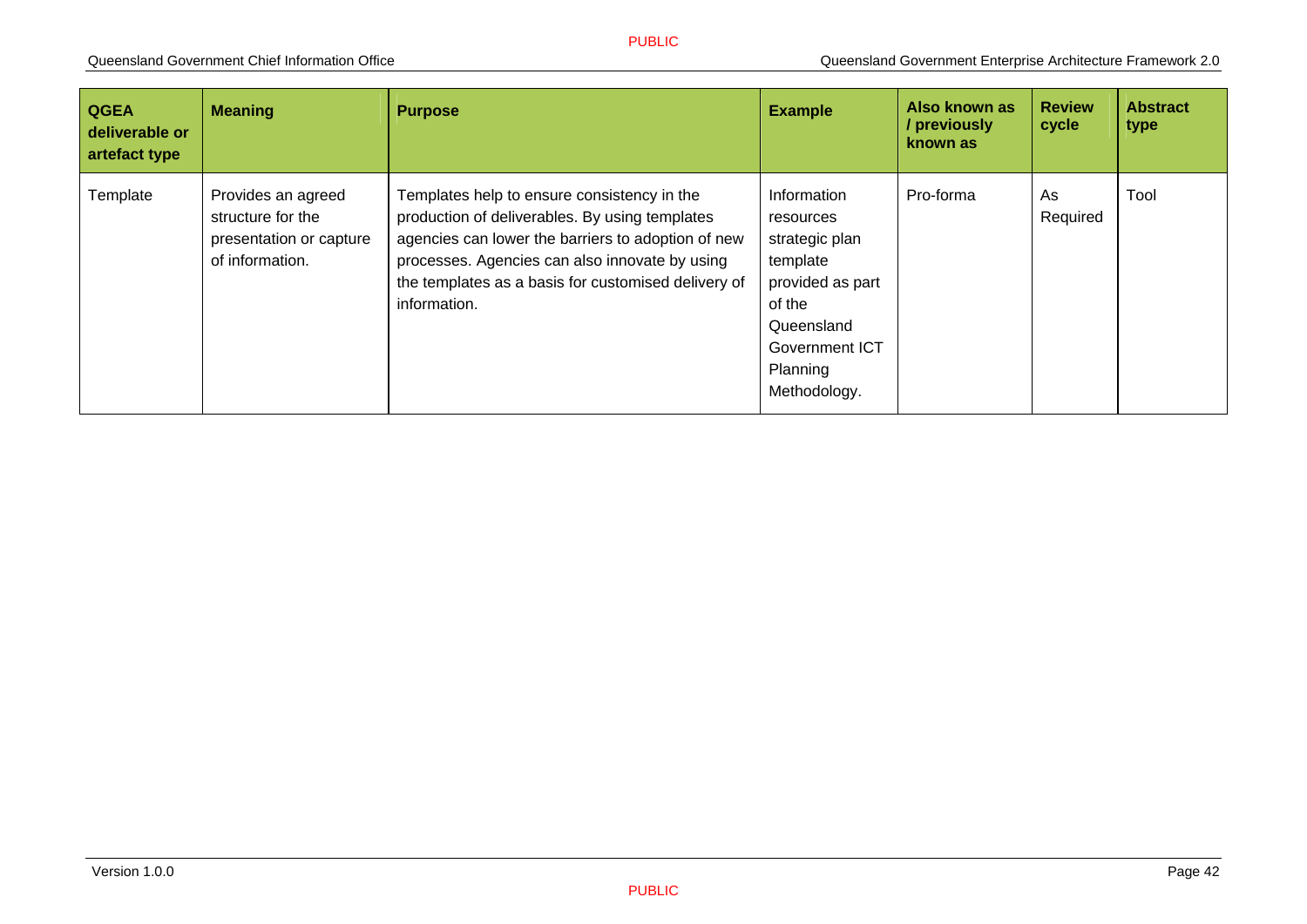## <span id="page-47-1"></span><span id="page-47-0"></span>**Appendix C Supporting the QGEA**

The QGCIO is the single point of initial contact for agencies regarding questions or issues concerning the QGEA Framework and QGEA artefacts. However, in accordance with the recommendations of the Service Delivery and Performance Commission's (SDPC) Review *of ICT governance within the Queensland Government,* the QGCIO and QGCTO are required to support the QGEA and ensure it operates efficiently.

If an agency contacts the QGCIO, referrals may be required to the QGCTO in key areas of responsibility for each of these related activities. This is outlined in [Table 10](#page-47-2).

<span id="page-47-2"></span>

|                                                | <b>Supporting activity</b>                                                                                                                                                                                                                                                                                                                                                                                          | <b>Example activities</b>                                                                                                                              | <b>Responsibility</b> |
|------------------------------------------------|---------------------------------------------------------------------------------------------------------------------------------------------------------------------------------------------------------------------------------------------------------------------------------------------------------------------------------------------------------------------------------------------------------------------|--------------------------------------------------------------------------------------------------------------------------------------------------------|-----------------------|
| <b>QGEA</b><br><b>Framework</b><br>development | Continual development and maintenance<br>of the QGEA Framework.                                                                                                                                                                                                                                                                                                                                                     | Developing templates for<br>position papers.                                                                                                           | QGCIO                 |
|                                                | The framework defines the process and<br>rules for Queensland Government<br>enterprise architecture. The framework<br>also includes the rules for the<br>governance, format, content types,<br>quality assurance and publication of<br>QGEA artefacts.                                                                                                                                                              | Defining the notation to be<br>used for information models.                                                                                            |                       |
|                                                | Development and maintenance of the<br><b>QGEA Framework informs and defines</b><br>many of the allied activities defined<br>below.                                                                                                                                                                                                                                                                                  |                                                                                                                                                        |                       |
| <b>QGEA</b><br>content<br>development          | Creating QGEA artefacts for inclusion in<br>the QGEA.<br>Due to the federated nature of the<br>QGEA, artefacts can be developed by<br>any party that identifies a need and has<br>the appropriate expertise; QGEA artefact<br>production is not the sole responsibility<br>of the QGCIO or QGCTO. However, the<br>QGCIO and QGCTO are responsible for<br>guiding and managing the development<br>of QGEA artefacts. | QGEA policies have been<br>jointly developed by the<br>QGCIO and agencies, such<br>as the Information Standard<br>on Privacy for Queensland<br>Health. | Various               |

#### **Table 10: Summary of QGEA support responsibilities**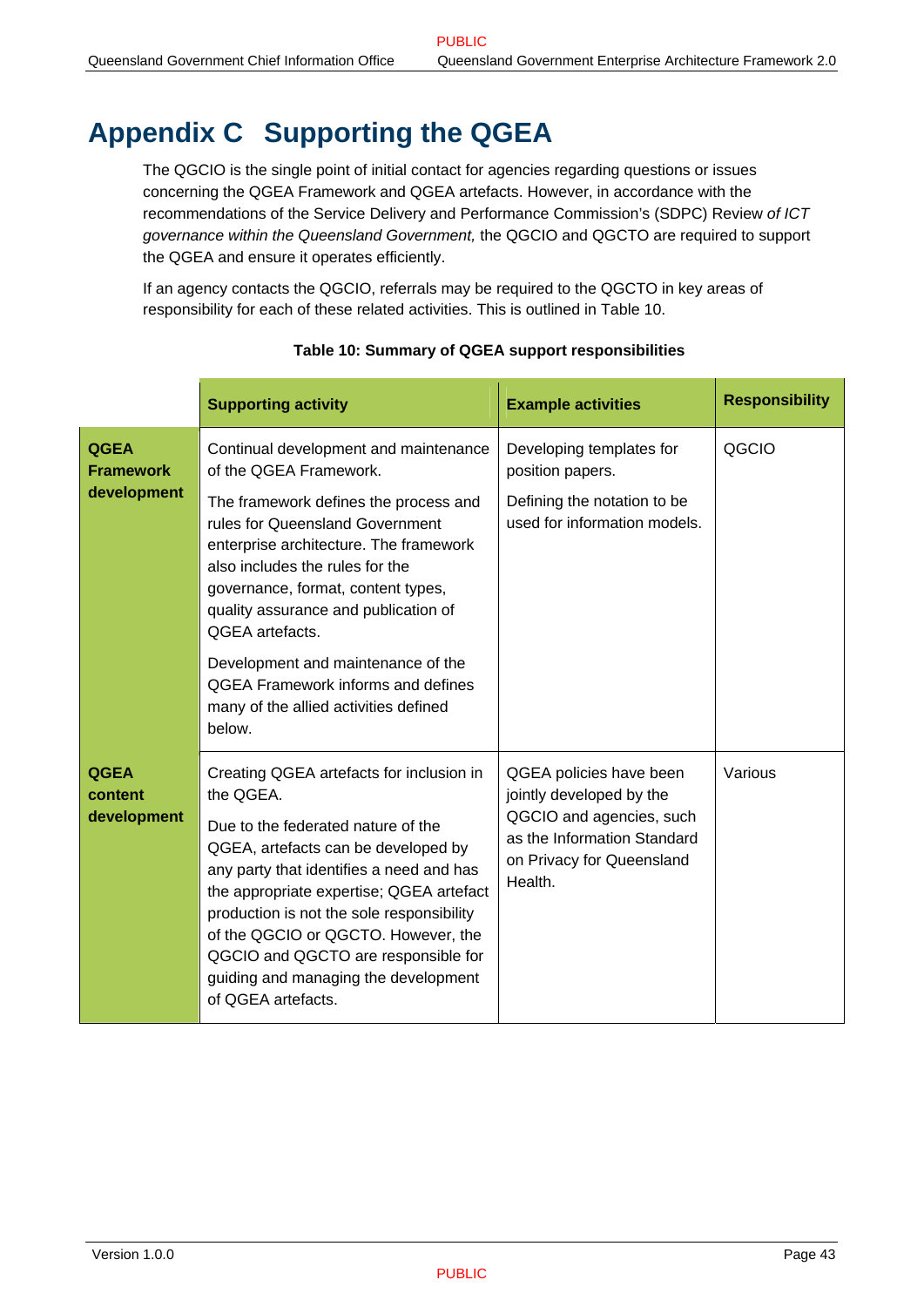|                                          | <b>Supporting activity</b><br><b>Example activities</b>                                                                                                                                                                                                                                                                                                                                       |                                                                                                                                                                                                                                                                                                           | <b>Responsibility</b>                        |  |
|------------------------------------------|-----------------------------------------------------------------------------------------------------------------------------------------------------------------------------------------------------------------------------------------------------------------------------------------------------------------------------------------------------------------------------------------------|-----------------------------------------------------------------------------------------------------------------------------------------------------------------------------------------------------------------------------------------------------------------------------------------------------------|----------------------------------------------|--|
| <b>QGEA</b><br>analysis and<br>reporting | Using the QGEA, analysing information<br>gathered from agencies to provide<br>insight into and information on or for:<br>agency information management and<br><b>ICT</b> activities<br>whole-of-Government initiatives<br>$\bullet$<br>the Cabinet Budget Review<br>Committee (CBRC) process<br>the Cabinet process<br>$\bullet$<br>optimising ICT investment to support<br>service delivery. | Production of the annual ICT<br>portfolio analysis report for<br>the SI & ICT CEO<br>Committee.<br>Analysis of agency forward<br>capital expenditure<br>estimates for ICT.<br>Determining cost<br>benchmarks for particular<br>application and technology<br>domains across the<br>Queensland Government. | QGCIO and<br>QGCTO                           |  |
| <b>QGEA</b><br>support                   | Assisting agencies involved in<br>developing QGEA artefacts or who are<br>undertaking QGEA compliance activities<br>to maximise their ability to participate in<br>QGEA processes.                                                                                                                                                                                                            | Advice and support to<br>complete reporting activities<br>such as QGEA alignment<br>assessments.                                                                                                                                                                                                          | QGCIO and<br>QGCTO<br>(Depends on<br>domain) |  |
| <b>QGEA</b><br>repository<br>hosting     | Provisioning of repositories to manage<br>QGEA information collected by the<br>QGCIO and QGCTO, such as agency<br>baseline data. Currently used repository<br>tools include System Architect and<br>Clarity.                                                                                                                                                                                  | Ensuring that SLAs are in<br>place between QGCIO/<br>QGCTO and CITEC for the<br>provision of Clarity<br>development, test and<br>production environments.                                                                                                                                                 | QGCTO                                        |  |
| <b>QGEA</b><br>repository<br>management  | Defining the requirements for, and<br>providing end user configuration<br>activities associated with, the<br>repositories used by QGCIO and<br>QGCTO to manage information collected<br>as part of the QGEA.                                                                                                                                                                                  | Defining the requirements for<br>new agency reporting<br>portlets in Clarity.                                                                                                                                                                                                                             | QGCIO                                        |  |
| <b>QGEA</b><br>publishing                | Arranging the publication of QGEA<br>artefacts and associated<br>communications (via web or email), and<br>promotional activity (e.g. at events).                                                                                                                                                                                                                                             | Publication of new position<br>papers to the QGEA<br>website.                                                                                                                                                                                                                                             | QGCIO                                        |  |
| <b>QGEA</b><br>curriculum<br>development | Defining the skills and capabilities<br>required to perform enterprise<br>architecture within the Queensland<br>Government. Includes identification of<br>the professional development options<br>required to obtain the expected expertise<br>over time.                                                                                                                                     | Identification of foundational<br>courses in key techniques.<br>Developing certification<br>programs.                                                                                                                                                                                                     | QGCIO                                        |  |